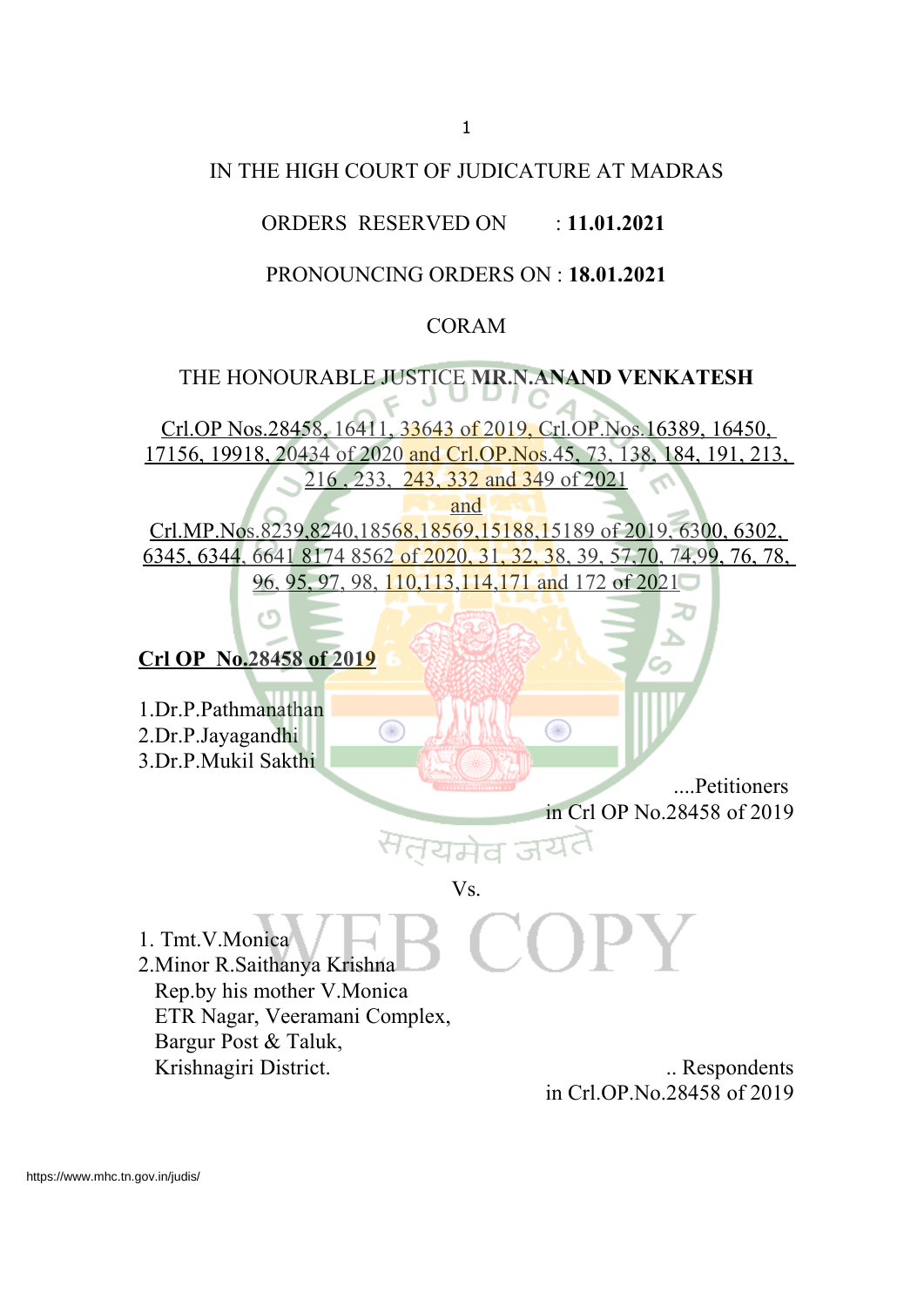**Prayer in Crl OP No.28458 of 2019** : Criminal Original Petition filed under Section 482 of Cr.PC., to call for the records in D.V.No.71 of 2019 on the file of the Additional Mahila Court at Krisnnagiri, quash the proceedings therein in fas far as the petitioners herein are concerned.

> Amicus Curiae: Mr.A.Ramesh, Senior Counsel Mr.Srinivasan, Counsel Mr.G.R.Hari, Counsel Mr.M.Mohamed Riyaz Additional Public Prosecutor

JU

# **For Petitioners in**

 Crl.OP.No.28458 of 2029 : Mr.C.S.Dhanasekaran Crl.OP.No.33643 of 2019 : Mr.P.K.Naarayanan Crl.OP.No.16411 of 2019 : Mr.K.P.Chandrasekaran Crl.O.P.No.16389 of 2020 : Mr.S.Sithirai Anandam Crl.OP.No.16450 of 2020 : M/s.KV Law Firm Crl.OP.No.17156 of 2020 : Mr.V.Paarthiban Crl.OP.No.19918 of 2020 : Mr.M.Prabhakar Crl.OP.No.20434 of 2020 : Mr.N.A.Nissar Ahmed Crl.OP.No.45 of 2021 : Mr.W.Camyles Gandhi Crl.OP.No.73 of 2021 : Mr.P.Ravi Shankar Rao Crl.OP.No.138 of 2021 : Mr.R.Surya Prakash  $CrLOP.No.184$  of  $2021$  : Mr.J.Deliban Crl.OP.No.191 of 2021 : Mr.S.Sathyaraj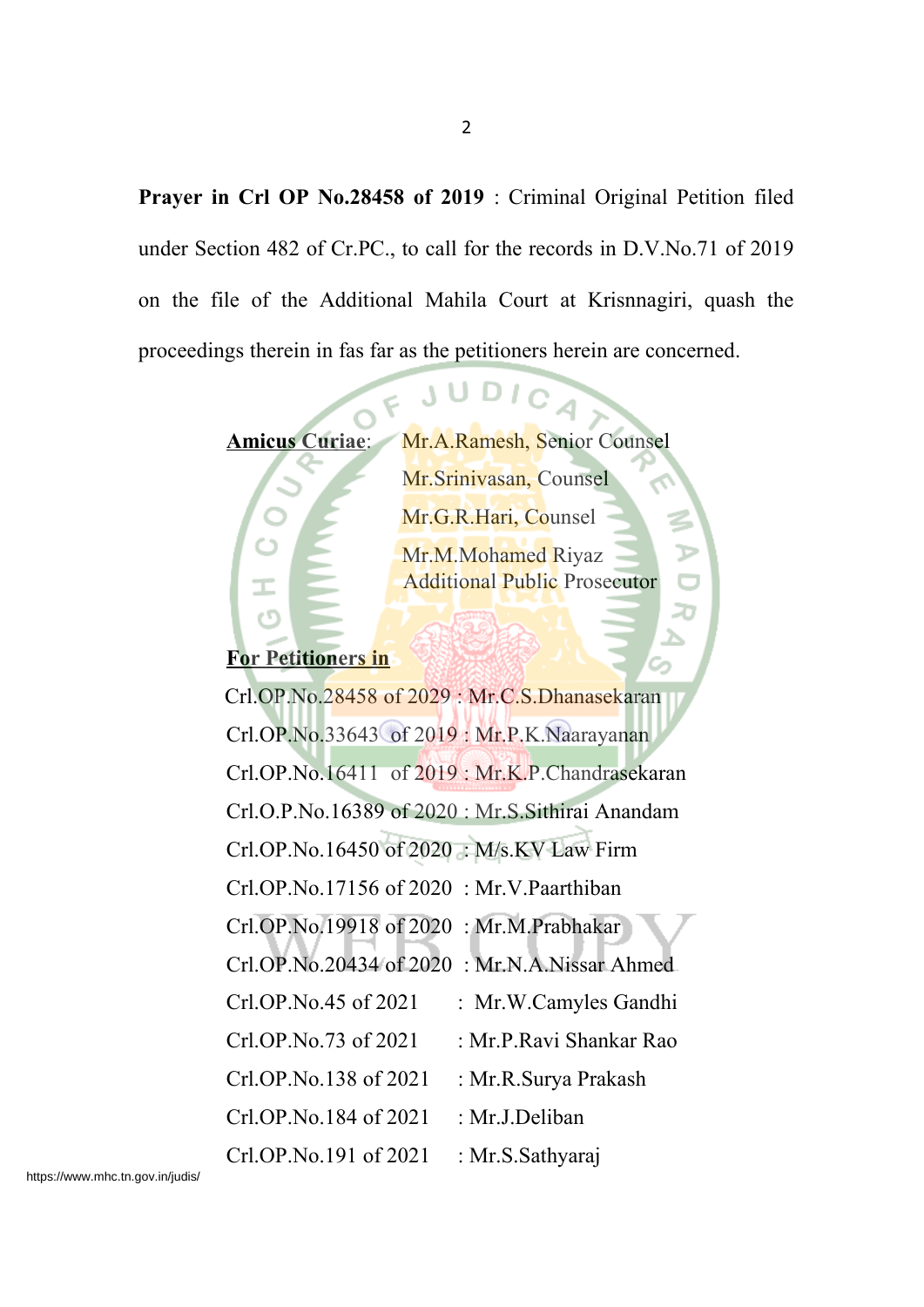| Crl.OP.No.213 of 2021 | : Mr.S.Saranraj               |
|-----------------------|-------------------------------|
| Crl.OP.No.216 of 2021 | : Mr.P. Veeraraghavan         |
| Crl.OP.No.233 of 2021 | : Mr.M.Sankar                 |
| Crl.OP.No.243 of 2021 | : Mr. Rameshkumar Chopra      |
| Crl.OP.No.332 of 2021 | : Mr.S.T.Varadarajalu         |
| Cr1.OP.No.349 of 2021 | : M/s. Chennai Law Associates |

# **For Respondents in**

Crl.OP.Nos.28458 of 2029 & Crl.OP.No.33643 of 2019 : Mr.L.Mahendran Crl.OP.No.16411 of 2019: Mr.A.Satha Sivam Crl.O.P.No.16389 of 2020 : M/s.Udaya PS Menon

 $\overline{\epsilon}$ 

# **COMMON ORDER**

The issue that falls for consideration in these batch of cases relates to the jurisdiction of the High Court to quash a complaint under Section 12 of the Domestic Violence Act, 2005 (hereinafter referred to as "D.V. Act" or "the Act") in exercise of its inherent power under Section 482 of the Code of Criminal Procedure, 1973 (hereinafter referred to as "Cr.P.C." or "the Code").

2. This Court had directed the Registry to put up a number of https://www.mhc.tn.gov.in/judis/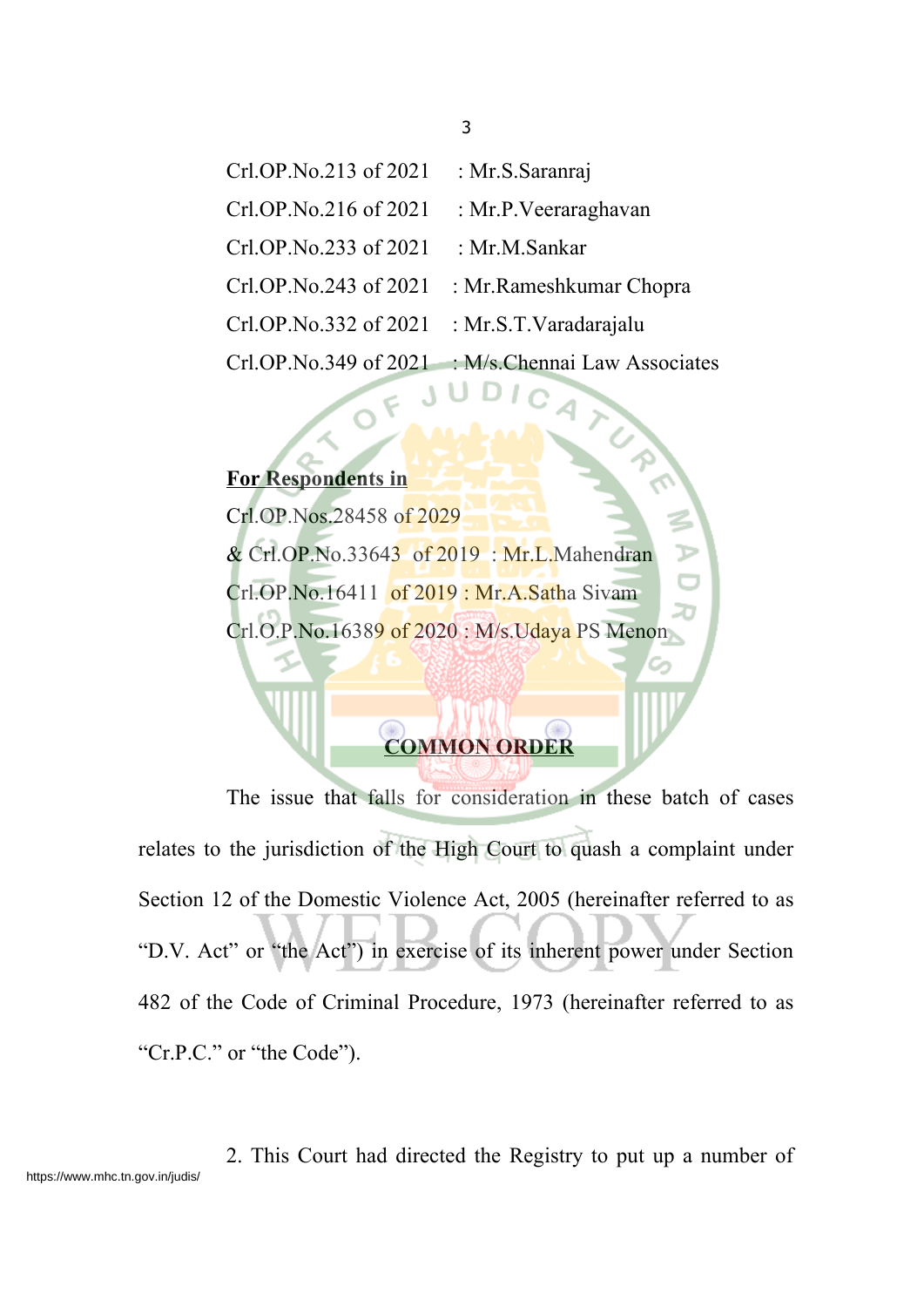cases filed between 2017 and 2020, and pending, for quashing applications under Section 12 of the D.V Act. This Court was surprised to learn that over 1000 such cases were pending. The D.V Act endeavors the Magistrate to dispose an application filed under Section 12 (1) within 60 days from the date of its first hearing. However, here is a distressing scenario where the proceedings, in a majority of the cases, have come to a grinding halt without any progress for more than 3 years on account of the pendency of the petitions on the file of this Court.

3. Upon a close reading of the D.V Act, this Court found that the nature of rights that were protected and enforced under the Act were purely civil in nature. However, considering the forum which was dealing with such applications, and the procedure adopted, a criminal color has been unwittingly given to these proceedings. Like a chameleon changing its colour depending on the situation, the proceedings under the D.V Act were also camouflaged due to the nature of the forum provided under the Act.

4. On the flip side, this faulty understanding of the nature of the proceedings has also given rise to a tendency to misuse these proceedings https://www.mhc.tn.gov.in/judis/

4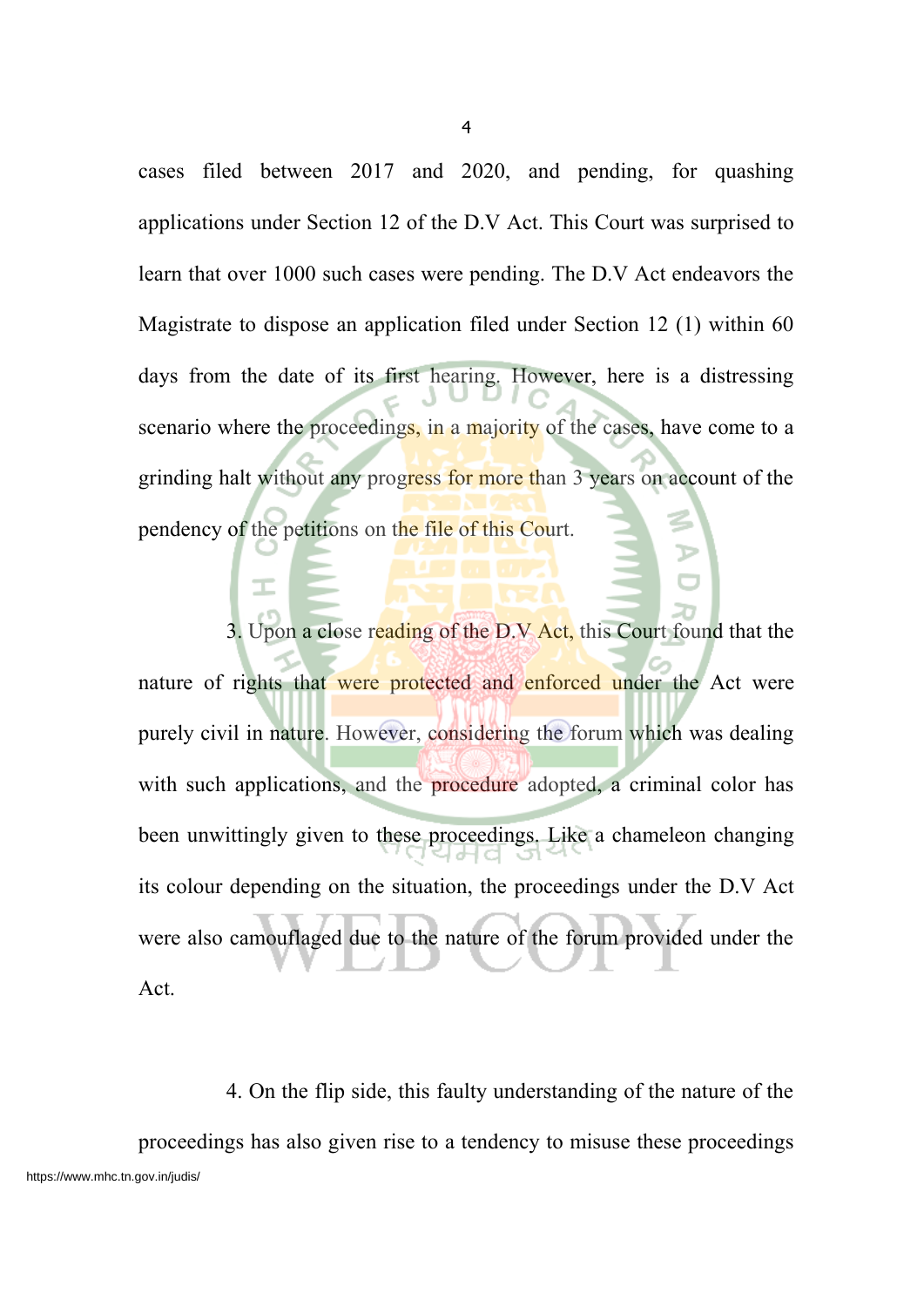as a weapon of harassment against parties who are unrelated to the proceedings by making them stand before a Magistrate like accused persons. It is mainly on account of this abuse of process that a deluge of petitions came to be filed for quashing the proceedings under Section 12 of the D.V. Act. This sorry state of affairs was a clear clarion call that impelled this Court to undertake this exercise to bring the situation under control by laying down certain guidelines for the disposal of the applications under Section 12 of the D.V Act.

Considering the importance of the issue involved, this Court sought for and obtained the assistance of the counsel appearing on behalf of the petitioners, and the senior members of the Bar who have made their respective submissions. This Court was provided with able assistance by the respective learned counsel in order to enable this Court to fully answer the various issues that have cropped up in these cases.

6. A brief excurse into the provisions of the D.V. Act is necessary to set the discussion in context. Domestic violence against women is a human rights and social rights issue that has engaged the attention of law and policy makers at global and national levels. The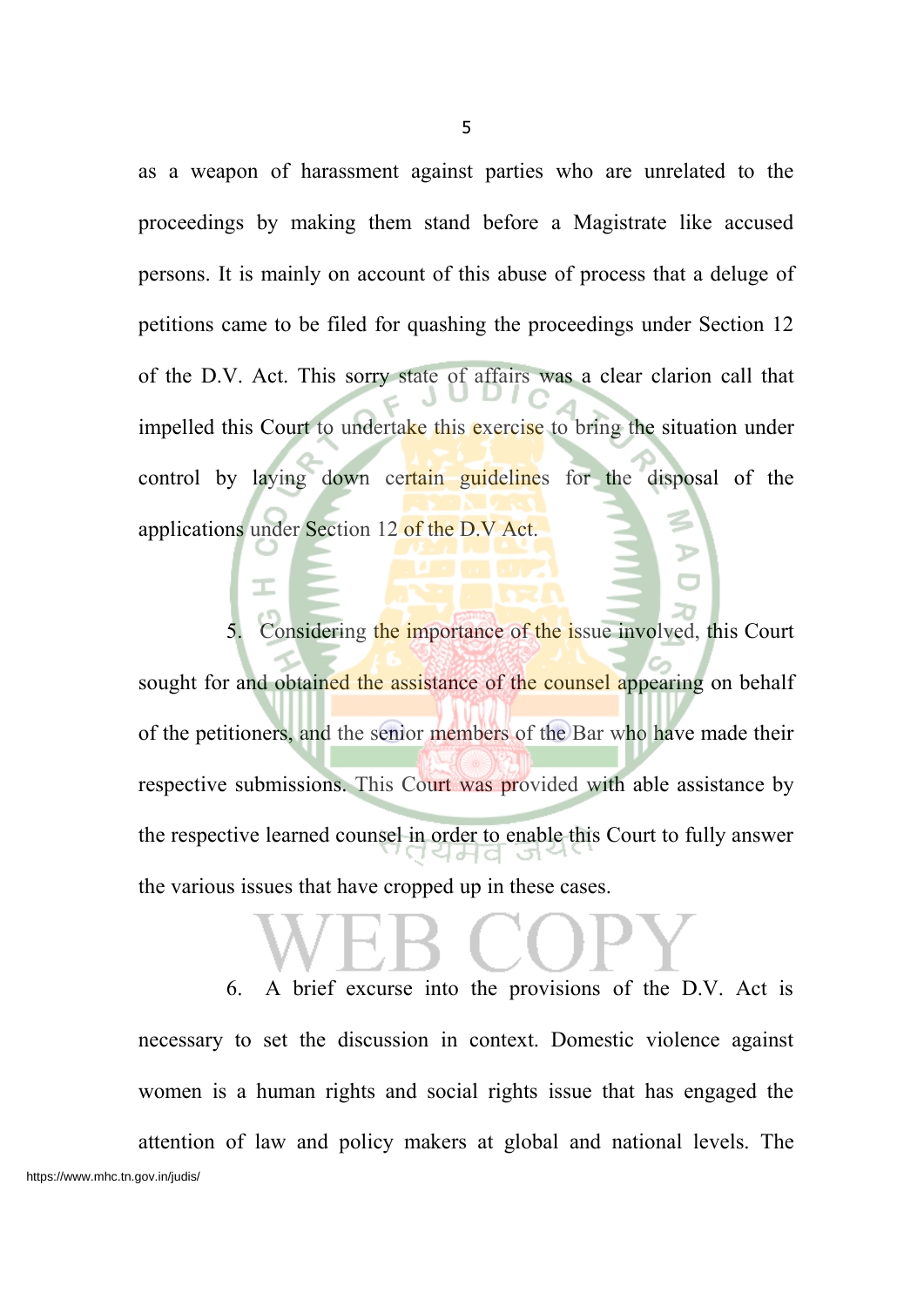genesis of the D.V Act can be traced to the General Recommendation XII (1989) passed by the U.N Committee on the Elimination of Discrimination against Women. Taking note of Articles 2, 5, 11, 12 and 16 of the Convention on the Elimination of All Forms of Discrimination Against Women (CEDAW), it was unanimously resolved by the Committee that State parties must put in place appropriate legislations to protect women against violence of any kind occurring within the family, at the work place or in any other area of social life. India ratified the CEDAW in 1993. However, a legislation to implement General Recommendation XII had to await another 12 years.

7. On account of the collective efforts of several national and international women's organisations and the National Commission for Women, the Protection from Domestic Violence Bill, 2002 was tabled in the Lok Sabha and referred to a Department Standing Committee of the Ministry of Human Resource Development in the Rajya Sabha. The Committee submitted its 124 th Report on the Bill (2002) which aimed *at "providing a remedy under the civil law which is intended to preserve the family and at the same time provide protection to victims of domestic*

*violence."* The object of the Act was to bridge the gap between the https://www.mhc.tn.gov.in/judis/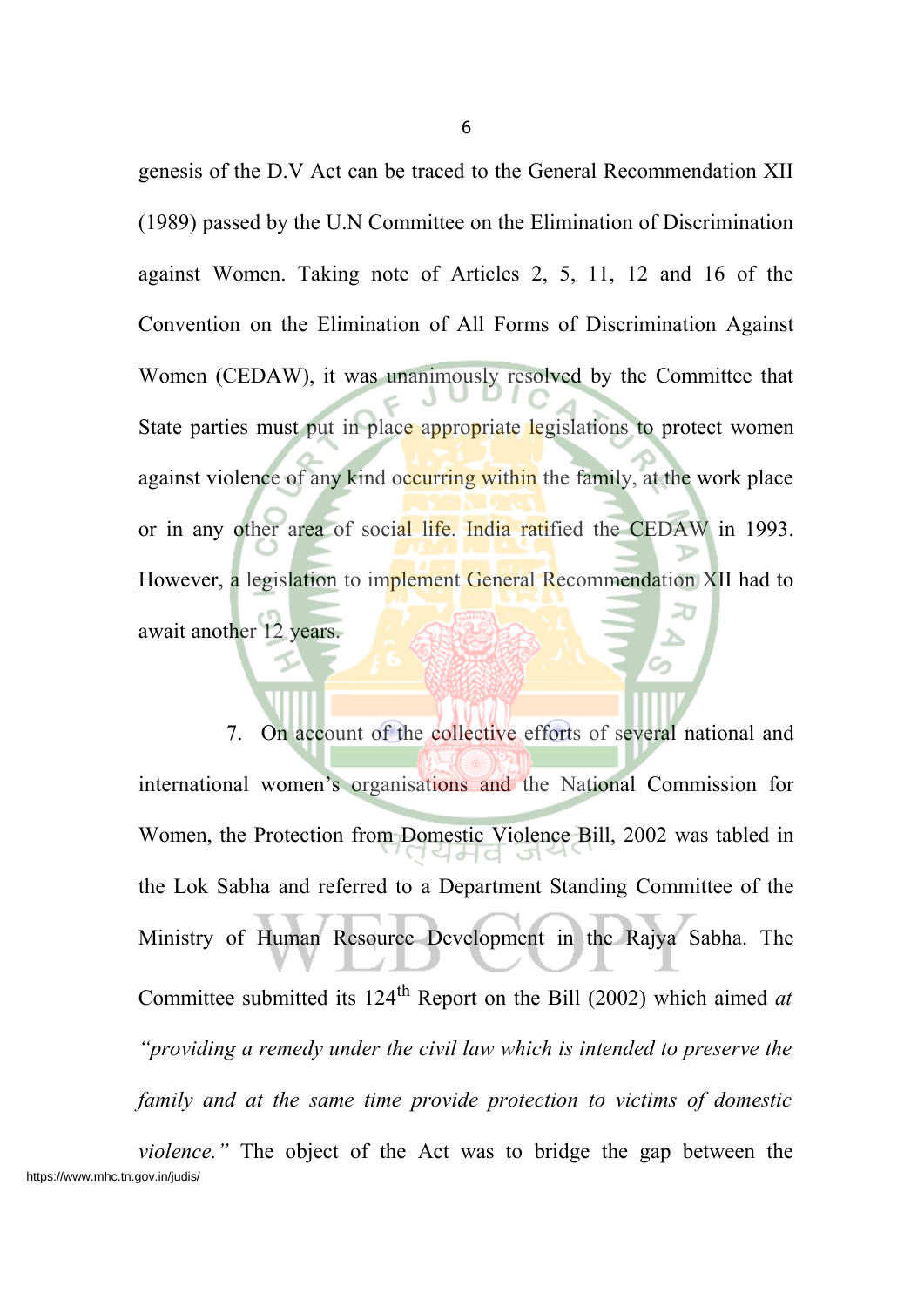existing procedures in civil and criminal law by providing a civil remedy

for a complaint of domestic violence without disrupting the harmony in the family. This is clear from the following statement made by the Secretary, Department of Women and Child Development which has been alluded to in the Report of the Standing Committee:

> "*Outlining the basic features of the Bill, he stated that the existing civil, personal or criminal laws leave certain gaps in addressing the issue of Domestic Violence. Under criminal law, if a husband perpetrates violence on his wife, she may file a complaint under Section-498 A of IPC. Similarly, under the civil law, if there is disharmony in a family and the husband and wife cannot live together, any one of them may file a suit for separation followed by divorce. However, the present Bill addresses such situation where there is some disharmony in the family but the situation has not yet reached a stage where either separation or divorce proceeding has become inevitable and the aggrieved woman also for some reasons does not want to initiate criminal proceedings against her perpetrator. Therefore, the Bill seeks to give the aggrieved woman an alternative avenue whereby she can insulate herself from violence without being deprived of the basic necessities of life and without disintegrating her family."*

https://www.mhc.tn.gov.in/judis/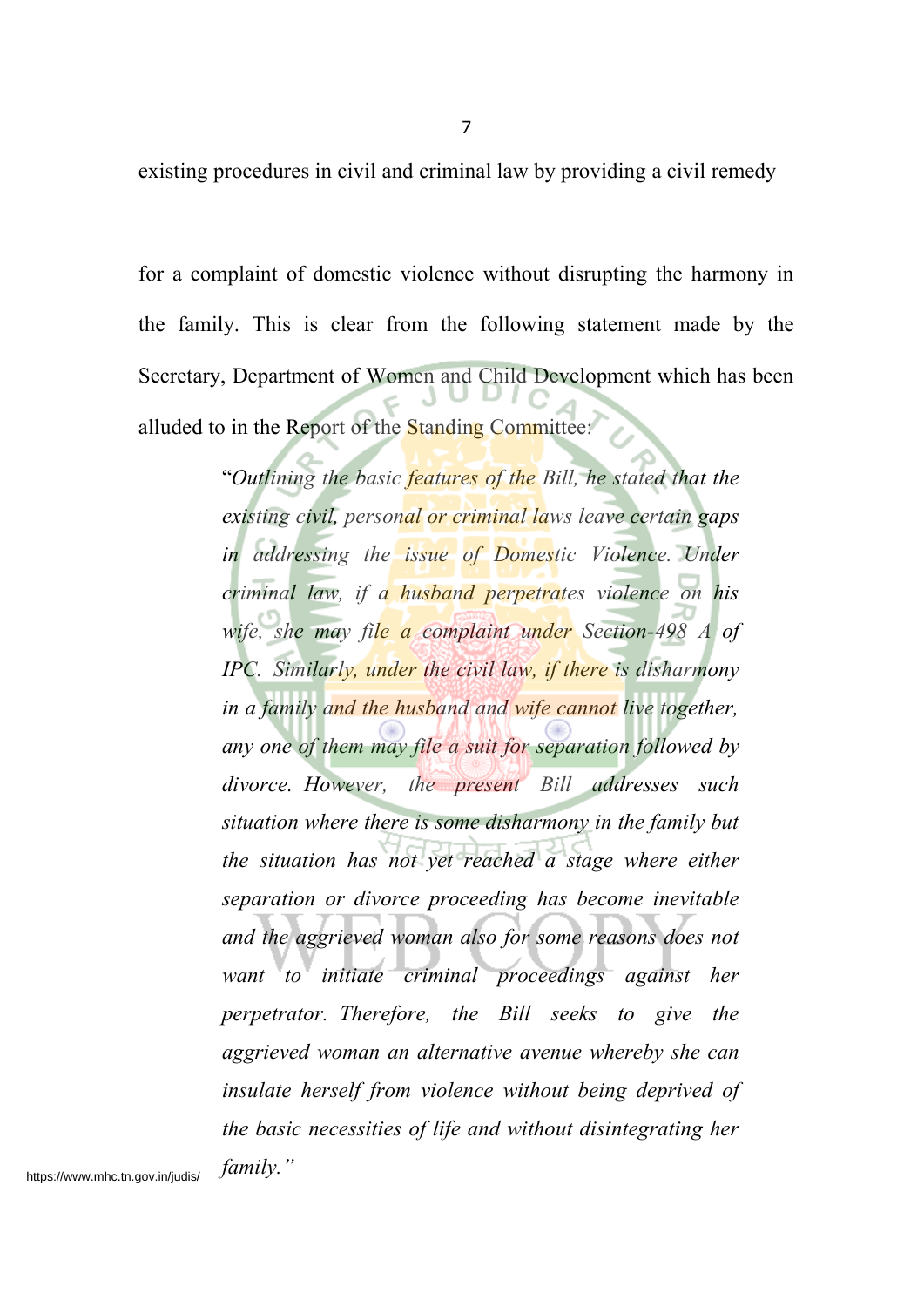8. The D.V Act was eventually passed into law as Act 43 of 2005 and came into force on 26.10.2006. The following passage from the Statement of Objects and Reasons appended to the D.V. Act unambiguously brings out the civil nature of the remedies contemplated under the Act :

> "*3. It is, therefore, proposed to enact a law keeping in view the rights guaranteed under articles 14,15 and 21 of the Constitution to provide for a remedy under the civil law which is intended to protect the woman from being victims of domestic violence and to prevent the occurrence of domestic violence in the society."*

9. Section 2(a) of the D.V. Act defines an "*aggrieved person*" to mean a woman who is, or has been, in a domestic relationship with the respondent who alleges to have been subjected to any act of domestic violence by the respondent. It is crucial to notice that the grievance of the "*aggrieved person*" is directed against a "*respondent*" as defined under Section 2(q) of the Act. Therefore, the relief sought for under Chapter IV of the D.V. Act is not in the nature of a formal accusation like in a criminal case, and the person against whom such a relief is sought for, is, therefore, not an accused before the Magistrate.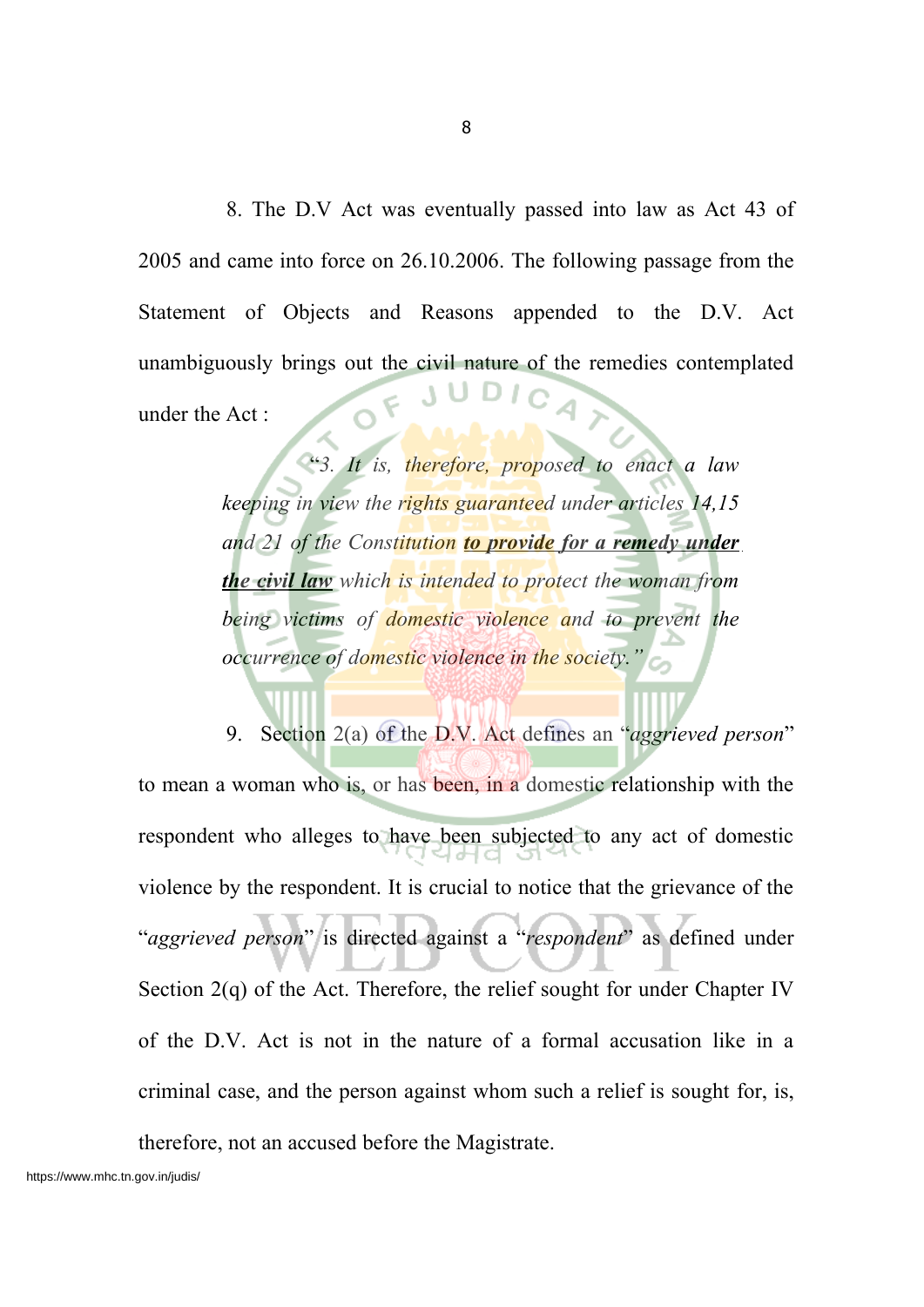#### 10. In *Hiral P Harsora v. Kusum Narottamdas Harsora,*

(2016) 10 SCC 165, the definition of a "respondent" in Section  $2(q)$  was found to contravene Article 14 of the Constitution and was, therefore, read down. Section 2(q) as it now stands post the aforesaid decision will have to be read without the words "*adult male*" and without the proviso which has been deleted by the judgment of the Hon'ble Supreme Court.

11. Section 12 of the D.V. Act confers a right on i) the aggrieved person or ii) the **protection** officer (as appointed under Section 8) or iii) any other person on behalf of the accused person to present an application to the Magistrate for one or more reliefs under this Act. A Magistrate is defined in Section 2(i) as under:

> "*Magistrate" means the Judicial Magistrate of the first class, or as the case may be, the Metropolitan Magistrate, exercising jurisdiction under the Code of Criminal Procedure, 1973(2 of 1974) in the area where the aggrieved person resides temporarily or otherwise or the respondent resides or the domestic violence is alleged to have taken place"*

12. The various reliefs that the Magistrate can grant is set out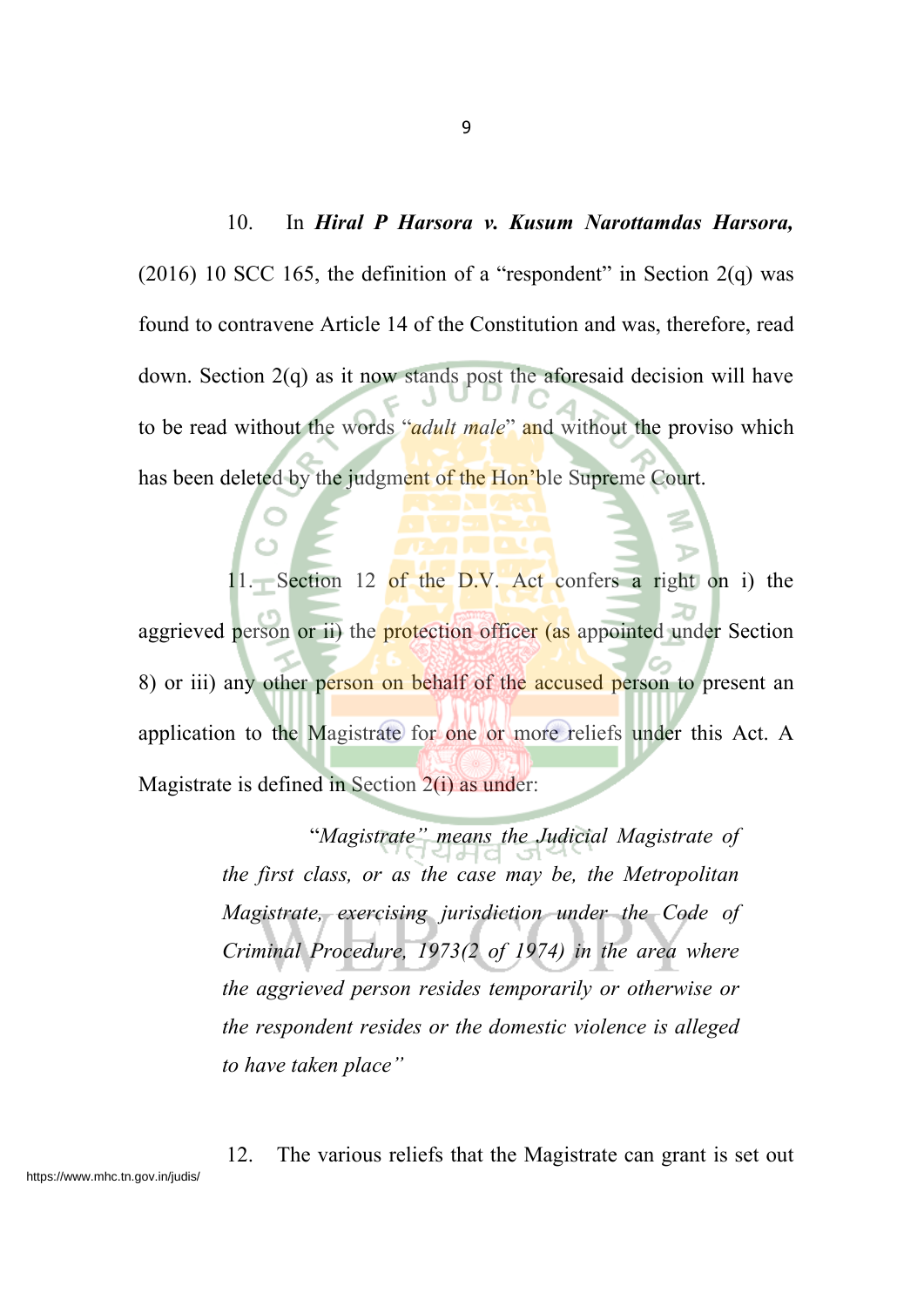in Chapter IV of the Act. Broadly speaking, these are

- 1. Protection Orders (Section 18)
- 2. Residence Orders (Section 19)
- 3. Monetary Reliefs (Section 20)
- 4. Custody Orders (Section 21)
- 5. Compensation Orders (Section 22)

13. Of all of the aforesaid reliefs, the breach of a protection order or an interim protection order alone is a cognizable and non-bailable offence vide Sections 31 and  $32(1)$  of the Act. At first blush, this duality may seem perplexing. However, on a closer reading of the Act, the reason becomes clear if one notices Section 31(2) which states that the offence under Section 32(1) shall, as far as practicable, be tried by the same Magistrate who passed the order, the breach of which has been alleged to have been caused by the accused. The proceedings before the Magistrate would, therefore, partake the character of a civil proceeding while deciding an application under Chapter IV which may transform into a criminal proceeding while trying an offence under Chapter V of the Act. The amalgamation of civil and criminal jurisdictions in the Magistrate does not, however, destroy the nature and identity of these two separate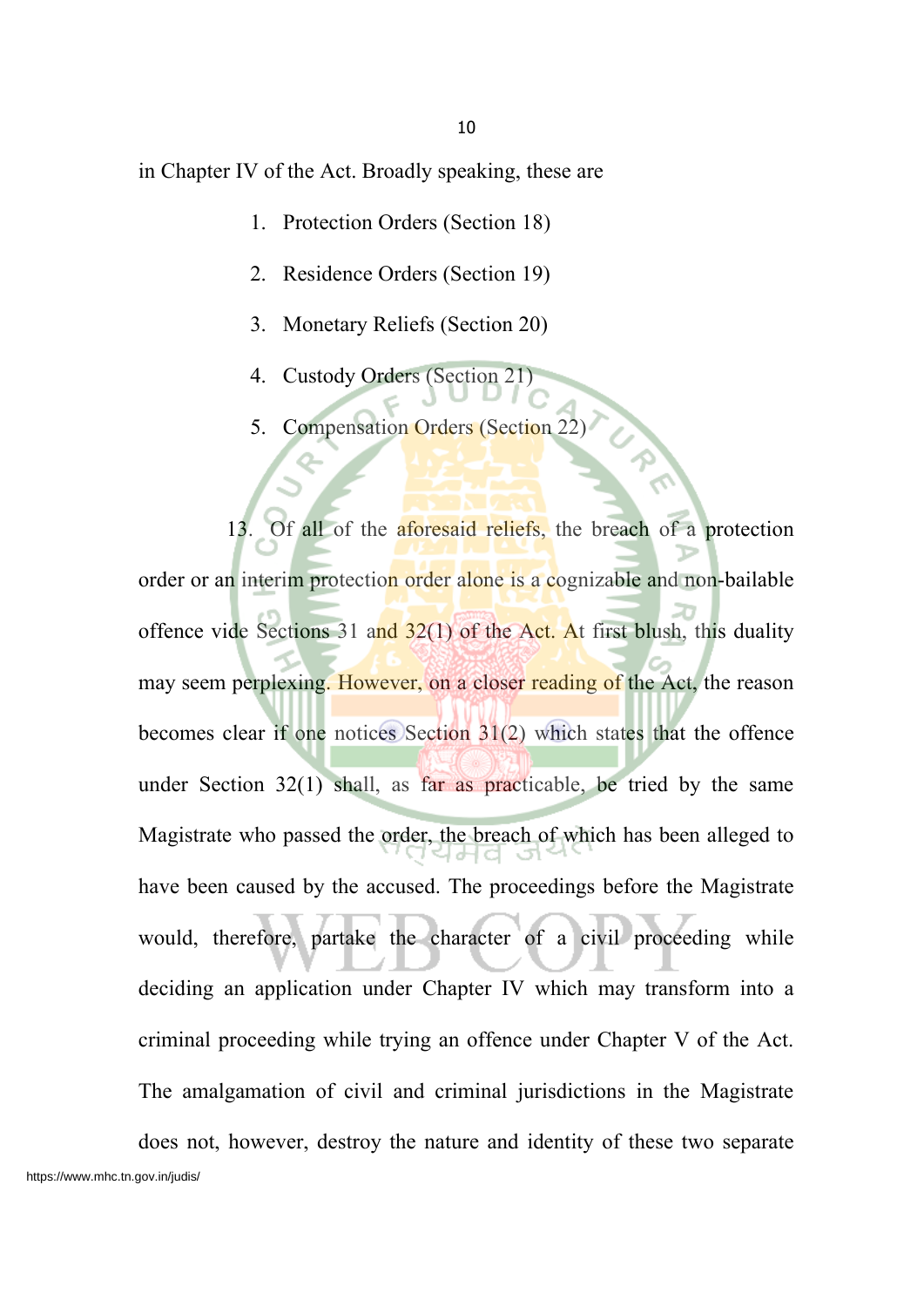and distinct jurisdictions.

14. From the aforesaid, it is clear that the respondent before the Magistrate is not an accused when they appear before him in response to a complaint under Section 12 of the Act. Section 31(2) of the Act expressly alludes to the term "accused" only when an offence i.e., a breach of a protection or interim protection order is alleged to have been committed by the respondent under Section  $31(1)$ . Secondly, criminality attaches under Section 31 only to a breach of a protection order under Section 18 or to an interim protection order under Section 23, or under Section 33 for failure of a Protection Officer to discharge their duties without sufficient cause.

15. The legal position that all of the reliefs contemplated under Chapter IV of the D.V Act are civil in nature is no longer *res-integra* in view of the decision of the Hon'ble Supreme Court in *Kunapareddy v. Kunapareddy Swarna Kumari***, (2016) 11 SCC 774,** wherein it was opined as under:

 $\bigcirc$ 

 $\bigcirc$ 

"*12. In fact, the very purpose of enacting the DV Act was to provide for a remedy which is an amalgamation of civil rights of the complainant i.e. aggrieved person. Intention was to protect women against*

11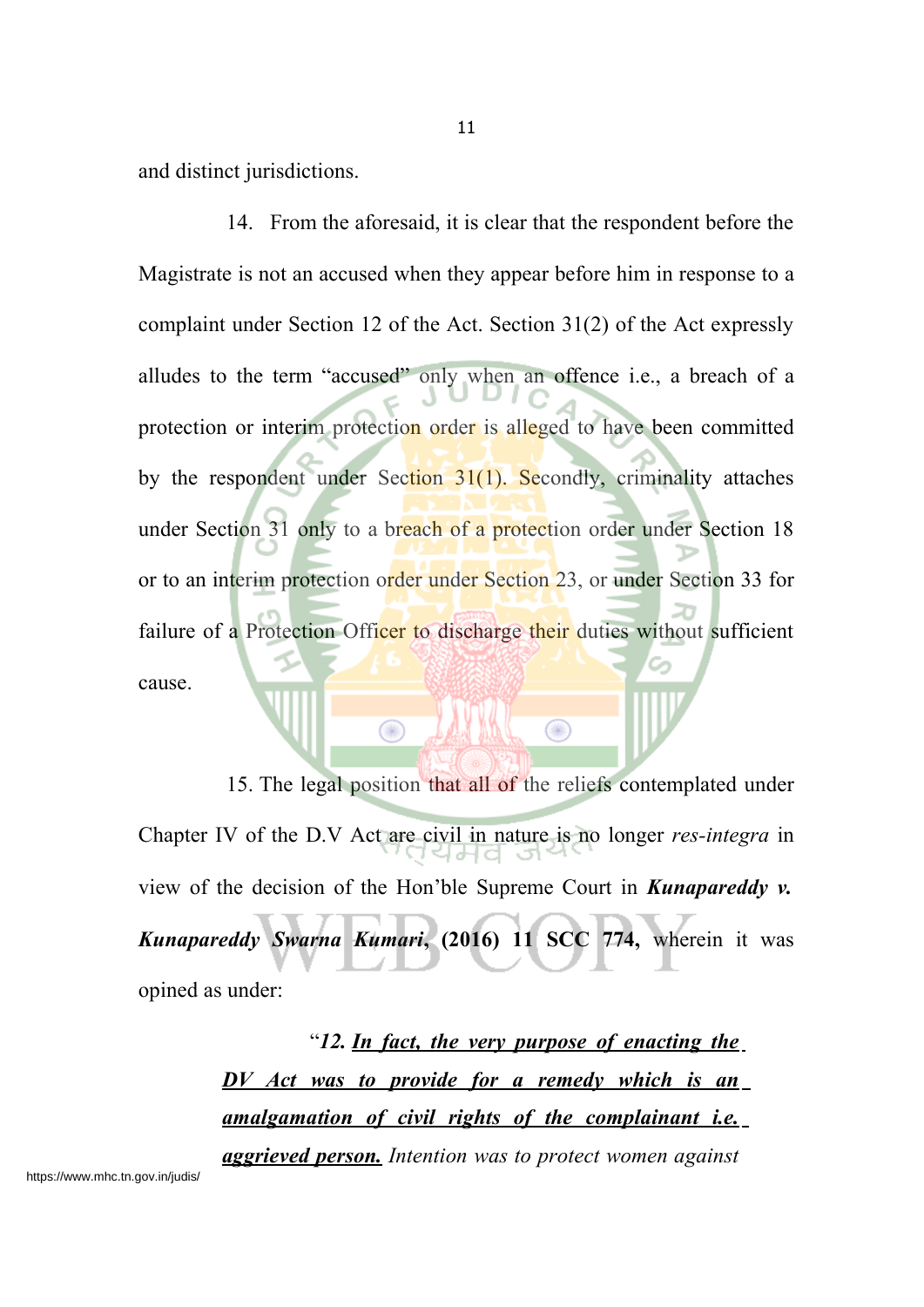*violence of any kind, especially that occurring within the family as the civil law does not address this phenomenon in its entirety. It is treated as an offence under Section 498-A of the Penal Code, 1860. The purpose of enacting the law was to provide a remedy in the civil law for the protection of women from being victims of domestic violence and to prevent the occurrence of domestic violence in the society. It is for this reason, that the scheme of the Act provides that in the first instance, the*

*order that would be passed by the Magistrate, on a complaint by the aggrieved person, would be of a civil nature and if the said order is violated, it assumes the character of criminality. In order to demonstrate it, we may reproduce the introduction as well as relevant portions of the Statement of Objects and Reasons of the said Act, as follows:*

"*Introduction*

*The Vienna Accord of 1994 and the Beijing Declaration and the Platform for Action (1995) have acknowledged that domestic violence is undoubtedly a human rights issue. The United Nations Committee on Convention on Elimination of All Forms of Discrimination Against Women in its General Recommendations has recommended that State parties should act to protect women against violence of any kind, especially that occurring within the family. The phenomenon of domestic violence in India is widely prevalent but has remained*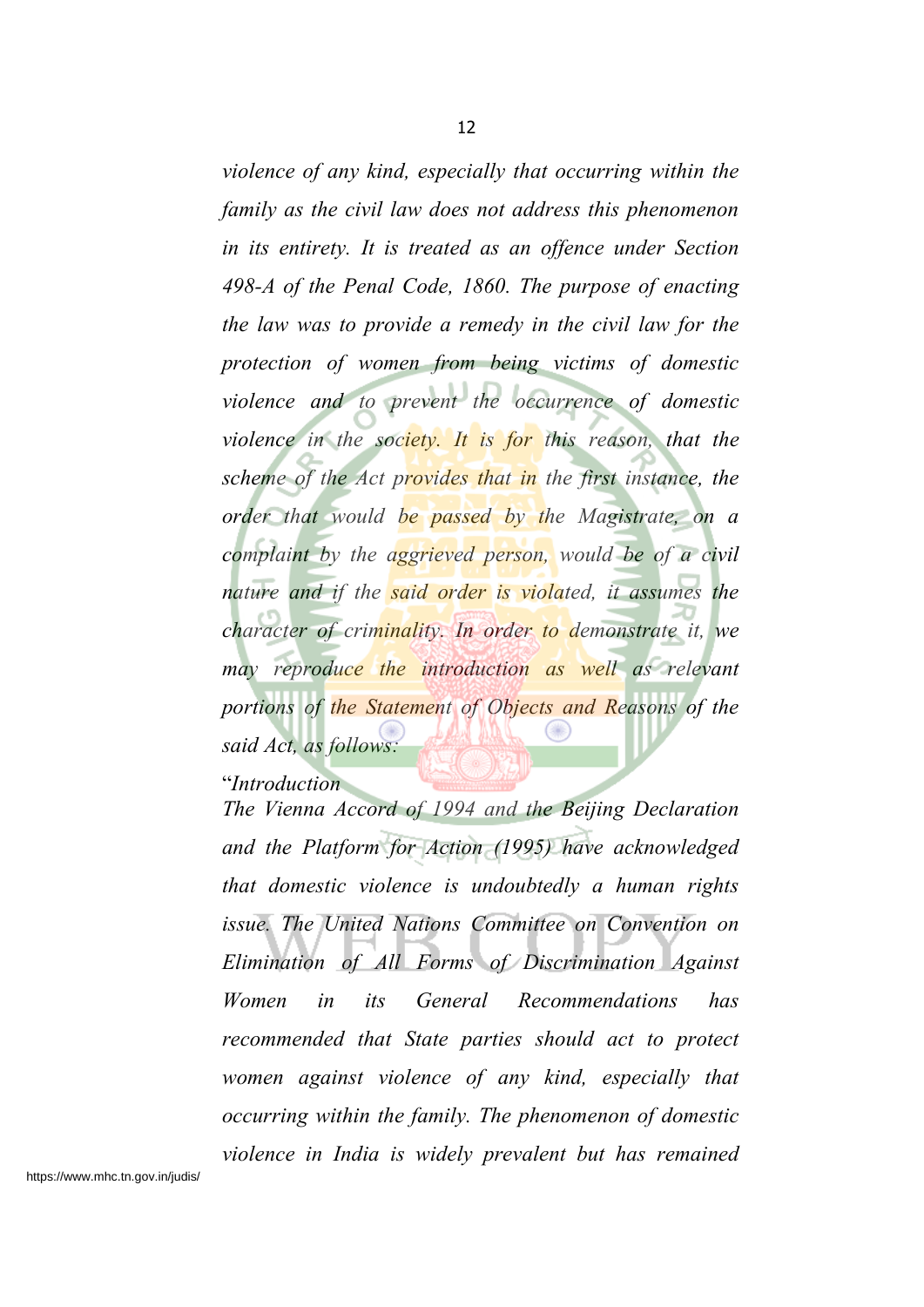*invisible in the public domain. The civil law does not address this phenomenon in its entirety. Presently, where a woman is subjected to cruelty by her husband or his relatives, it is an offence under Section 498-A of the Penal Code, 1860. In order to provide a remedy in the civil law for the protection of women from being victims of domestic violence and to prevent the occurrence of domestic violence in the society the Protection of Women from Domestic Violence Bill was introduced in Parliament.*

*Statement of Objects and Reasons*

*1. Domestic violence is undoubtedly a human rights issue and serious deterrent to development. The Vienna Accord of 1994 and the Beijing Declaration and the Platform for Action (1995) have acknowledged this. The United Nations Committee on Convention on Elimination of All Forms of Discrimination Against Women (CEDAW) in its General Recommendation No. XII (1989) has recommended that State parties should act to protect women against violence of any kind especially that occurring within the family. \*\*\**

*3. It is, therefore, proposed to enact a law keeping in view the rights guaranteed under Articles 14, 15 and 21 of the Constitution to provide for a remedy under the civil law which is intended to protect the women from being victims of domestic violence and to prevent the*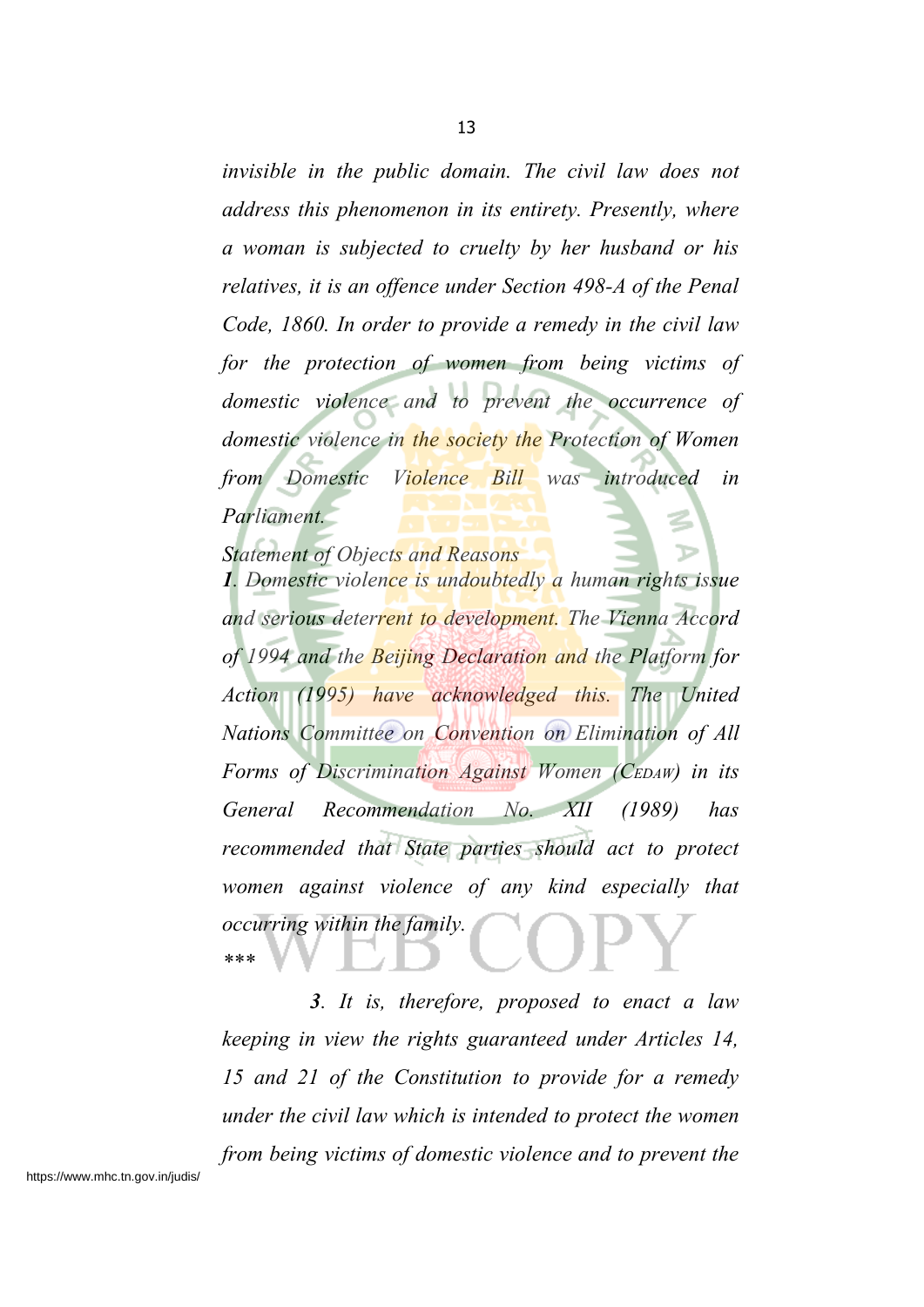*occurrence of domestic violence in the society.*

*4. The Bill, inter alia, seeks to provide for the following— \*\*\**

*(ii) It defines the expression "domestic violence" to include actual abuse or threat or abuse that is physical, sexual, verbal, emotional or economic. Harassment by way of unlawful dowry demands to the woman or her relatives would also be covered under this definition.*

*(iii) It provides for the rights of women to secure housing. It also provides for the right of a woman to reside in her matrimonial home or shared household, whether or not she has any title or rights in such home or household. This right is secured by a residence order, which is passed by the Magistrate.*

*(iv) It empowers the Magistrate to pass protection orders in favour of the aggrieved person to prevent the respondent from aiding or committing an act of domestic violence or any other specified act, entering a workplace or any other place frequented by the aggrieved person, attempting to communicate with her, isolating any assets used by both the parties and causing violence to the aggrieved person, her relatives or others who provide her assistance from the domestic violence.*

*13. Procedure for obtaining order of reliefs is stipulated in Chapter IV of the DV Act which comprises*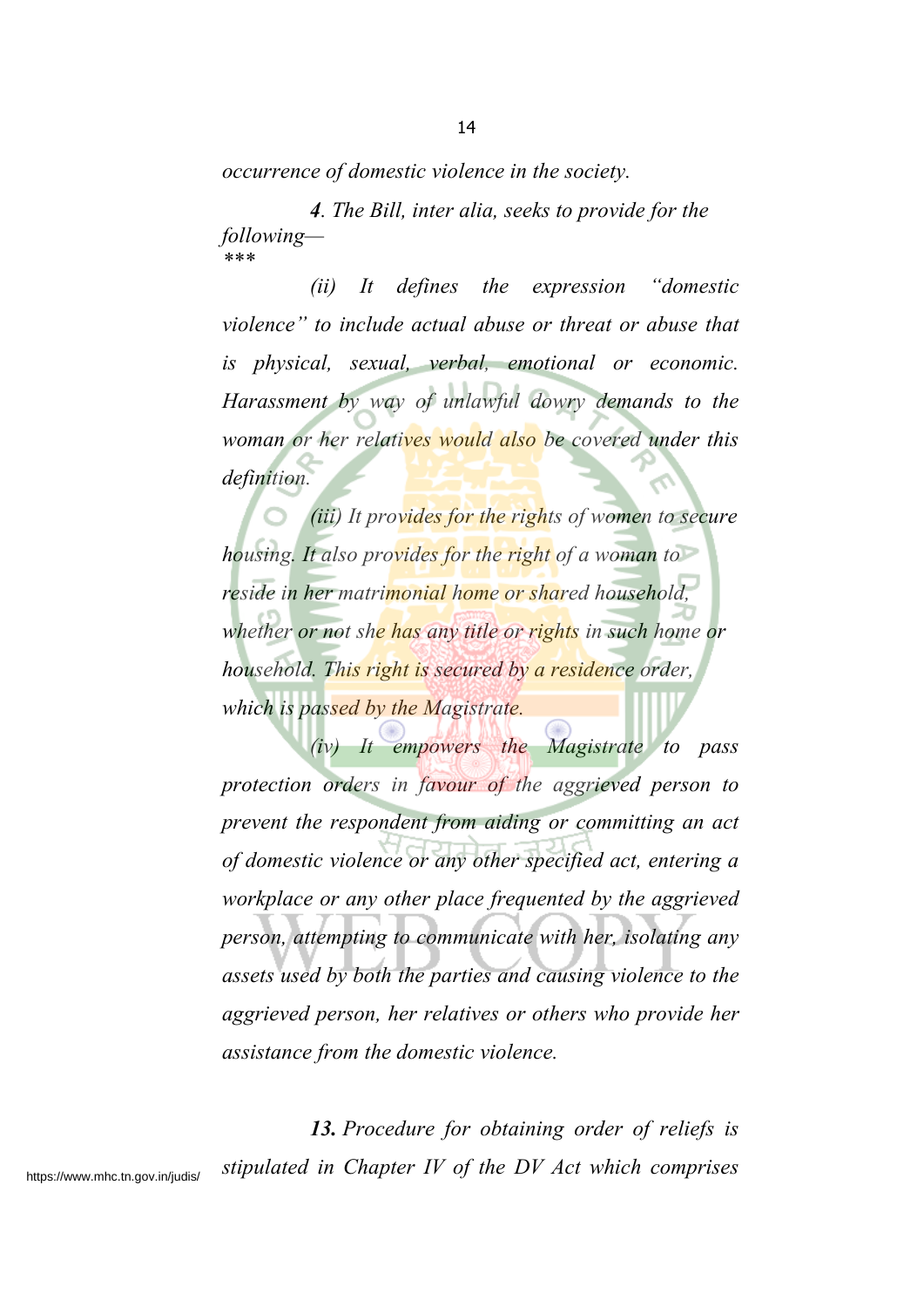*Sections 12 to 29. Under Section 12 an application can be made to the Magistrate by the aggrieved person or Protection Officer or any other person on behalf of the aggrieved person. The Magistrate is empowered, under Section 18, to pass protection order. Section 19 of the DV Act authorises the Magistrate to pass residence order which may include restraining the respondent from dispossessing or disturbing the possession of the aggrieved person or directing the respondent to remove himself from the shared household or even restraining the respondent or his relatives from entering the portion of the shared household in which the aggrieved person resides, etc. Monetary reliefs which can be granted by the Magistrate under Section 20 of the DV Act includes giving of the relief in respect of the loss of earnings, the medical expenses, the loss caused due to destruction, damage or removal of any property from the control of the aggrieved person and the maintenance for the aggrieved person as well as her children, if any. Custody can be decided by the Magistrate which was granted under Section 21 of the DV Act. Section 22 empowers the Magistrate to grant compensation and damages for the injuries, including mental torture and emotional distress, caused by the domestic violence committed by the appellant. All the aforesaid reliefs that can be granted by the Magistrate are of civil nature. Section 23 vests the Magistrate with the power to grant interim ex parte orders. It is, thus,*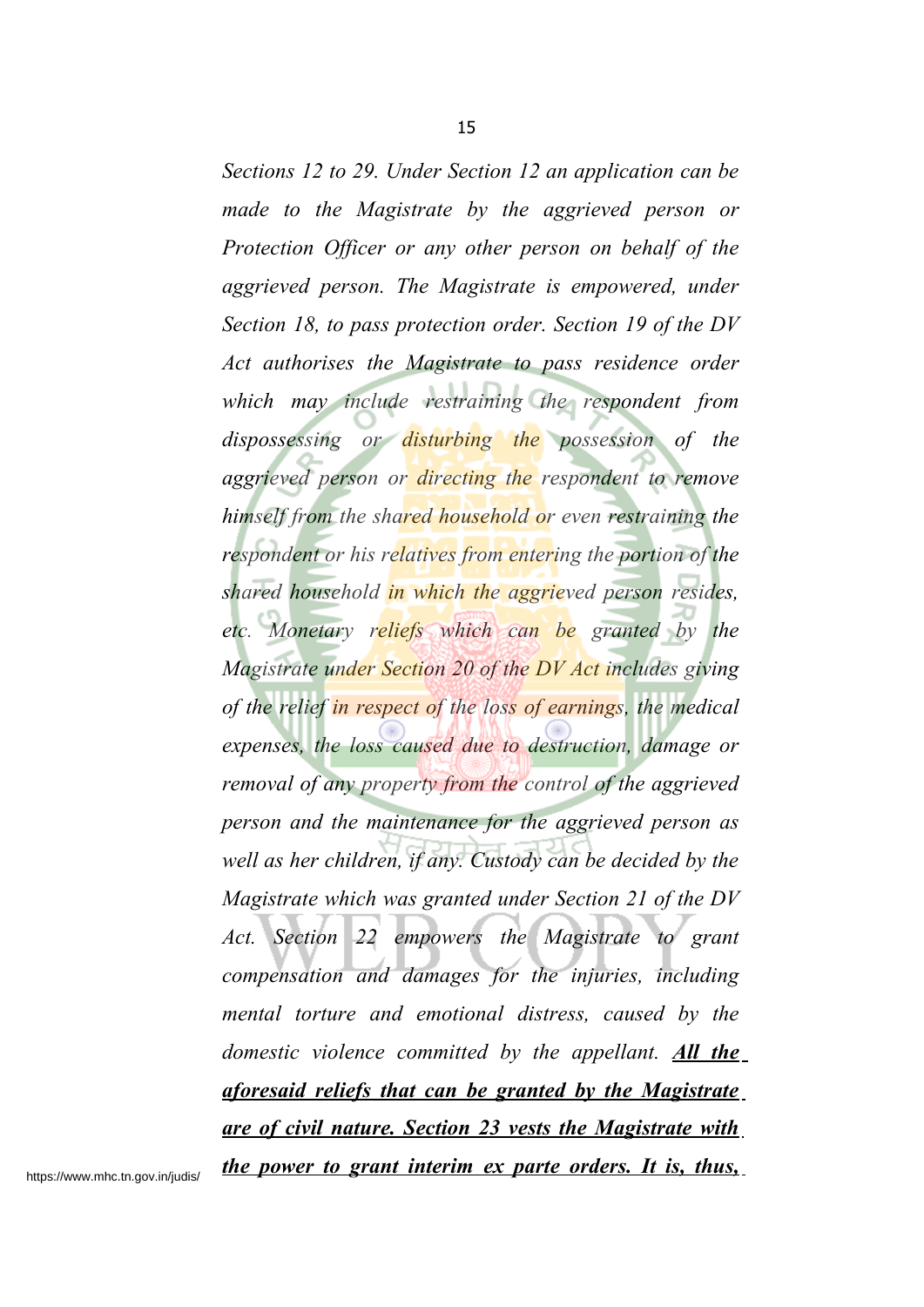*clear that various kinds of reliefs which can be obtained by the aggrieved person are of civil nature. At the same time, when there is a breach of such orders passed by the Magistrate, Section 31 terms such a breach to be a punishable offence."*

16. Even prior to the aforesaid decision, in *Vijaya Baskar v.*

*Suganya Devi,* (2010) SCC Online Mad 5446, a learned single judge of this Court had come to the same conclusion and opined as under:

> "*12. The term 'civil law' twice used therein is not an empty formality and that would exemplify and demonstrate, display and convey that the proceedings at the first instance should be civil in nature. The legislators were conscious of the fact that all of a sudden if criminal law is enforced on the husband and his relatives, certainly that might boomerang and have deliterious effect in the matrimonial relationship between the husband and wife. The object of the Act is that the victim lady should be enabled by law to live in the matrimonial family atmosphere in her husband/in-laws' house. It is not the intention of the said enactment to enable the lady to get snapped once and for all her relationship with her husband or the husband's family and for that, civil law and civil remedies are most efficacious and appropriate and keeping that in mind alone in the Act, the initiation of action is given the trappings of civil proceedings which the authorities including the Magistrate*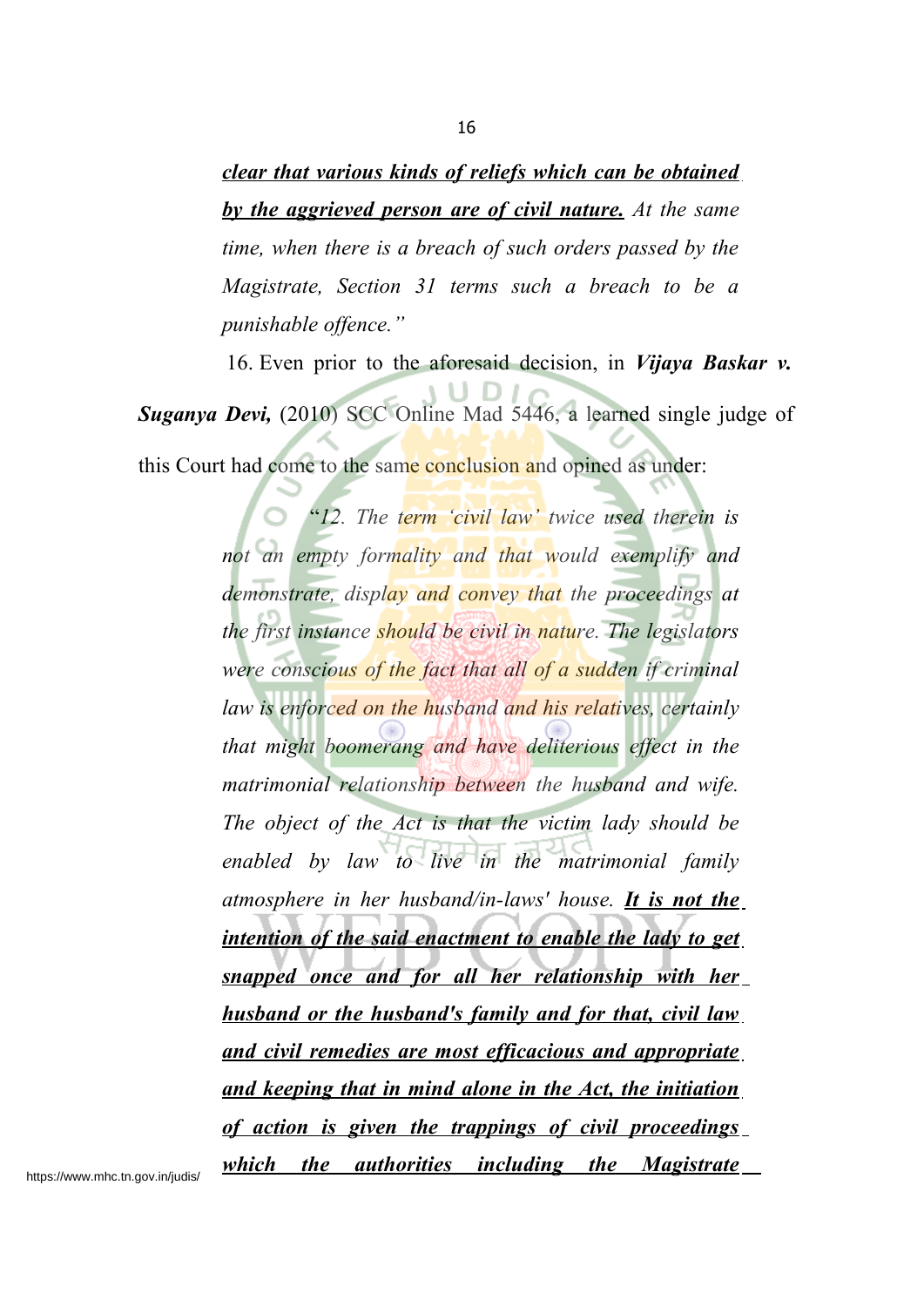# *responsible to enforce the said Act should not loose sight of"*

17. This takes us to the next question: whether the proceedings before a Magistrate for reliefs under Chapter IV of the D.V Act are proceedings before a criminal court?

FJUDICA

18. Before examining this issue, it is necessary to notice the nature of the jurisdiction exercised by the Magistrate under the D.V Act. The procedure to be followed by a Magistrate in dealing with an application for reliefs under Chapter IV is set out in Section 28 of the Act. A close reading of Section 28 would show that it draws a distinction between "*proceedings*" (Section 12, 18 to 23) and "*offences"* (Sections 31  $\&$  33) and states that they will be governed by Cr.P.C. This general rule is subject to two exceptions. The first exception is contained in the opening words of Section 28(1) of the Act which begins with the expression "*save as otherwise provided by this Act*", the effect of which is to exclude the application of the Code in areas where the procedure has been expressly set out in the D.V Act or the Protection of Women from Domestic Violence Rules, 2006 (hereinafter referred to as "D.V Rules" or "the Rules"). The second exception is found in Section 28(2) of the Act which https://www.mhc.tn.gov.in/judis/e nature of a non-obstante clause expressly authorizing the Court to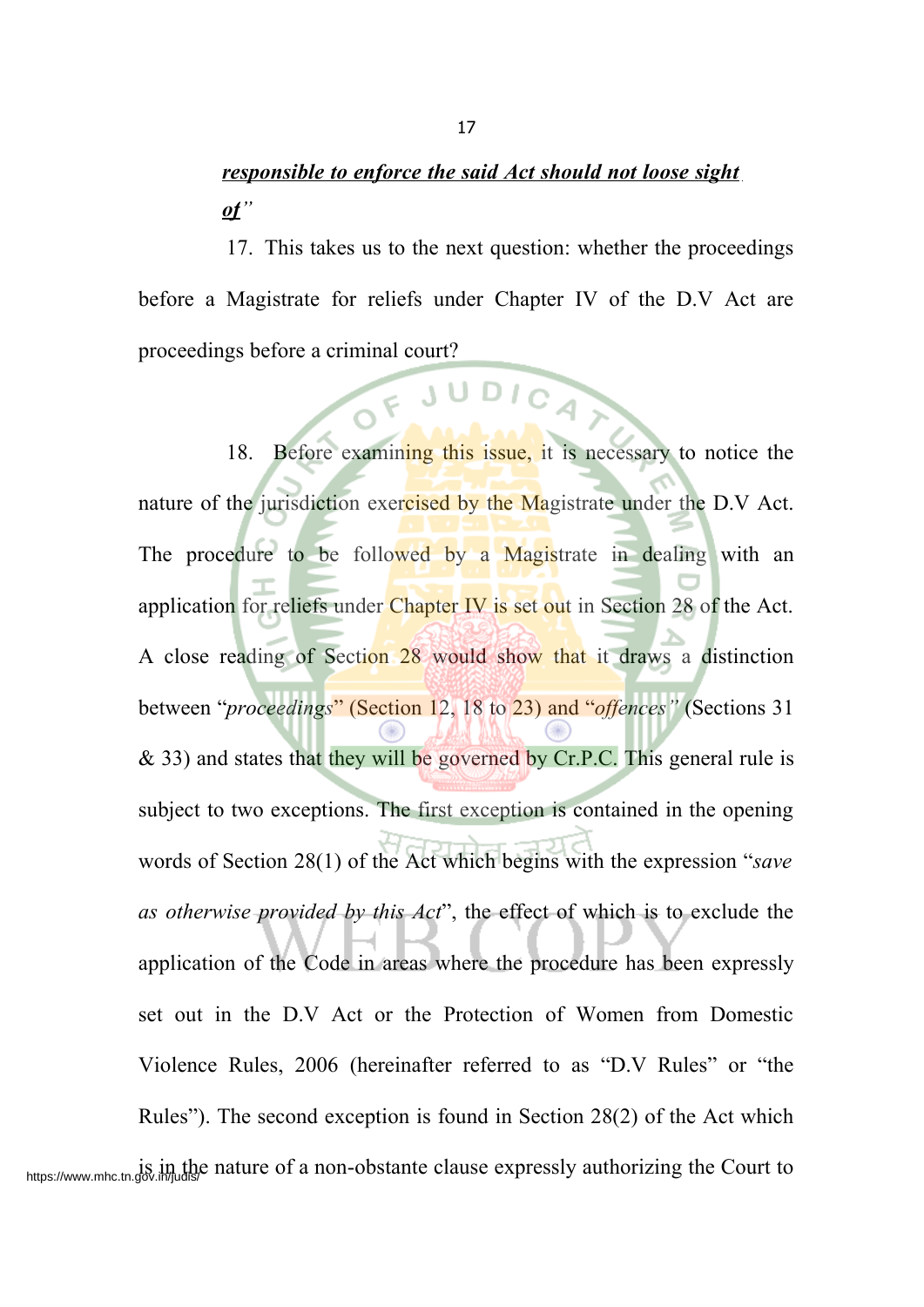deviate from the procedure set out in Section 28(1) and lay down its own procedure for disposal of an application under Section 12 or a proceeding under Section 23(2) of the Act.

19. In the first instance, it is, therefore, necessary to examine the areas where the D.V. Act or the D.V. Rules have specifically set out the procedure thereby excluding the operation of Cr.P.C as contemplated under Section 28(1) of the Act. This takes us to the D.V Rules. At the outset, it may be noticed that a "*complaint*" as contemplated under the D.V. Act and the D.V Rules is not the same as a "*complaint"* under Cr.P.C. A complaint under Rule 2(b) of the D.V Rules is defined as an allegation made orally or in writing by any person to a Protection Officer. On the other hand, a complaint, under Section 2(d) of the Cr.P.C. is any allegation made orally or in writing to a Magistrate, with a view to his taking action under the Code, that some person, whether known or unknown has committed an offence. However, the Magistrate dealing with an application under Section 12 of the Act is not called upon to take action for the commission of an offence. Hence, what is contemplated is not a complaint but an application to a Magistrate as set out in Rule 6(1) of the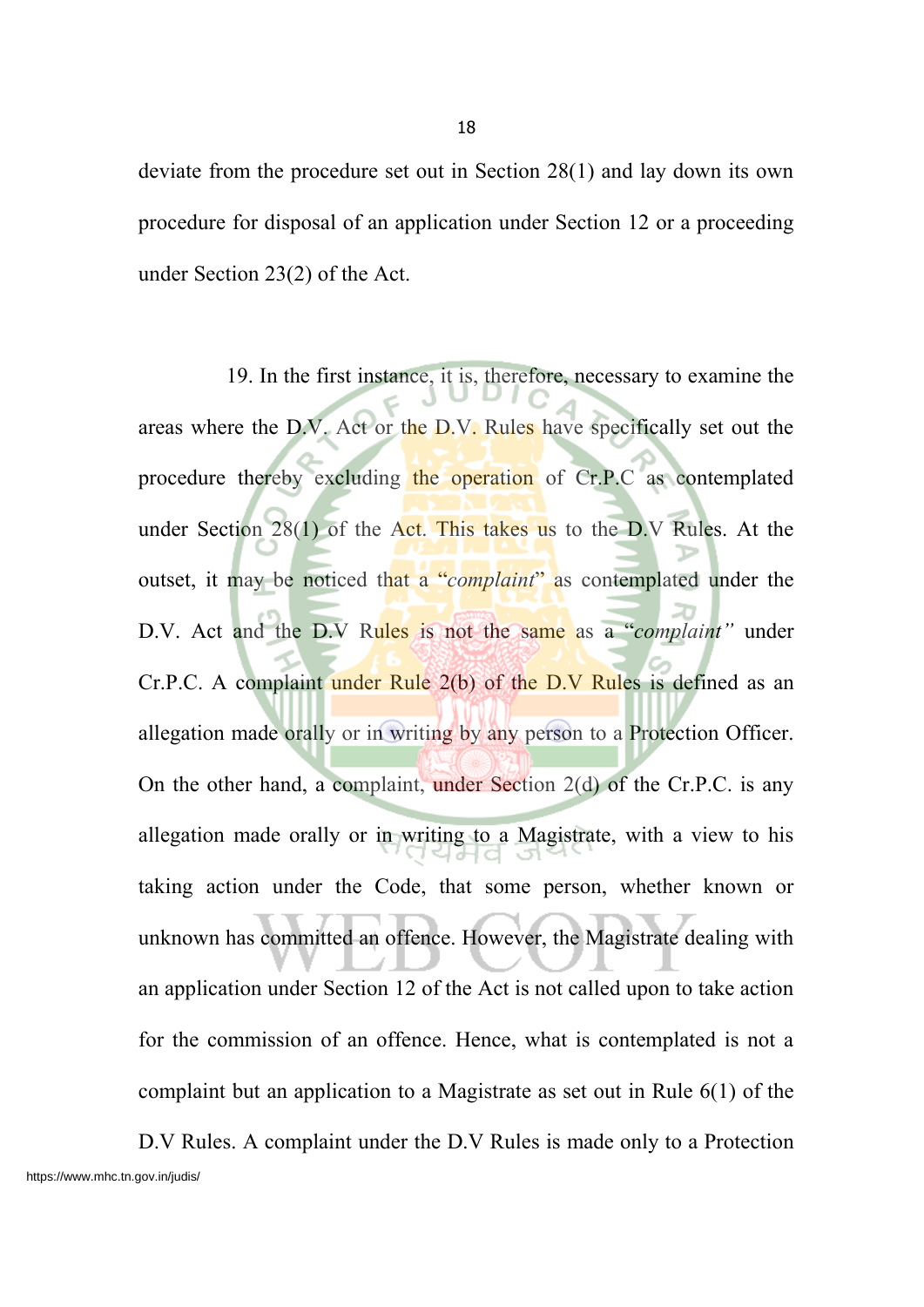Officer as contemplated under Rule 4(1) of the D.V Rules.

20. Rule 6(1) sets out that an application under Section 12 of the Act shall be as per Form II appended to the Act. Thus, an application under Section 12 not being a complaint as defined under Section 2(d) of the Cr.P.C, the procedure for cognizance set out under Section  $190(1)(a)$ of the Code followed by the procedure set out in Chapter XV of the Code for taking cognizance will have no application to a proceeding under the D.V. Act. To reiterate, Section  $190(1)(a)$  of the Code and the procedure set out in the subsequent Chapter XV of the Code will apply only in cases of complaints, under Section 2(d) of Cr.P.C, given to a Magistrate and not to an application under Section 12 of the Act.

21. Consequently, the stage for issuance of process contemplated under Section 204, Cr.P.C has no application to a proceeding under the D.V Act as the Magistrate, in an application under Section 12 of the D.V Act, is not taking cognizance of any offence, but is only dealing with an application for civil reliefs. Furthermore, as has already been pointed out, the respondent before the Court in an application under Section 12 of the Act is not an accused. Hence, the requirement of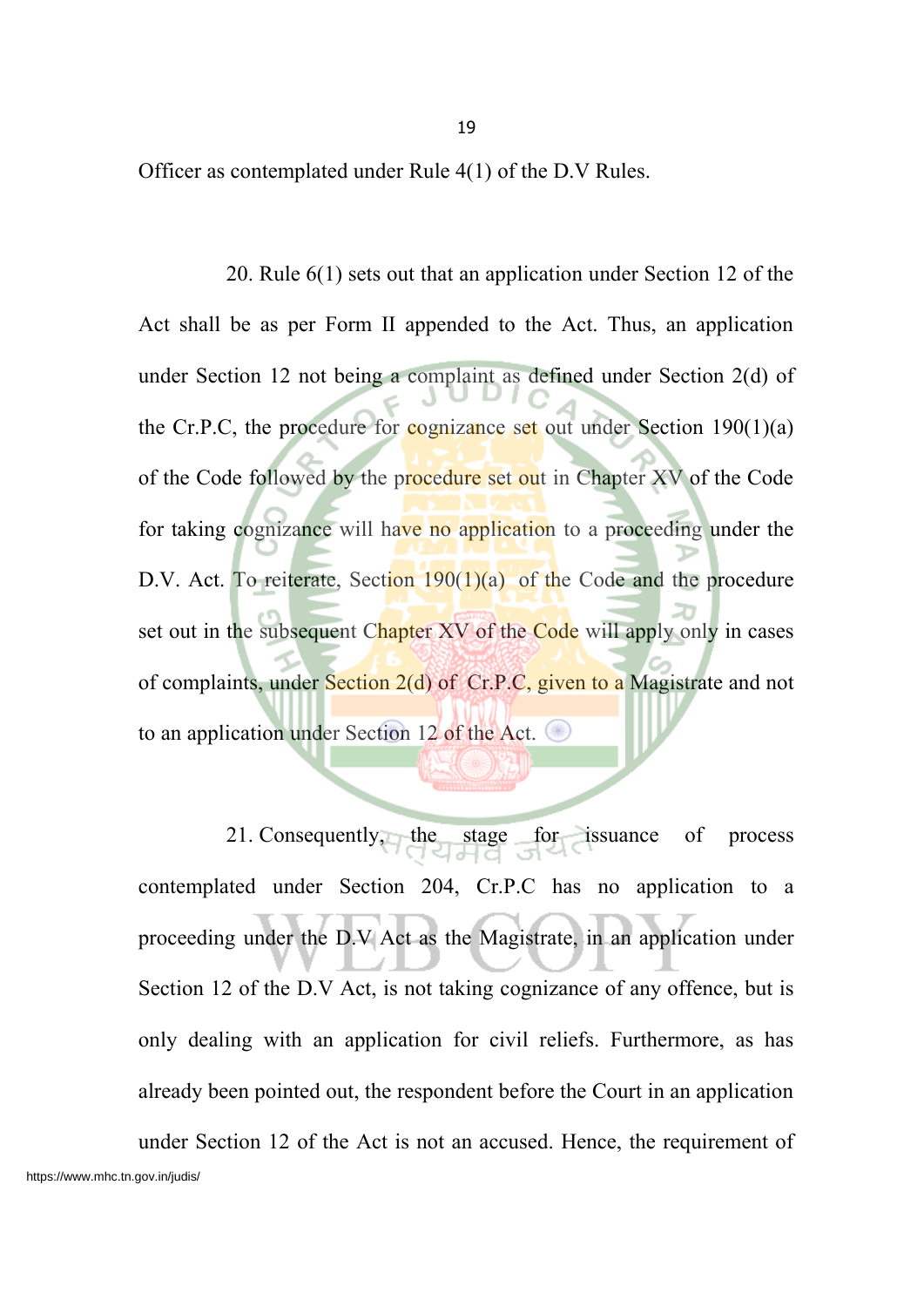framing a charge does not arise either. (See V*. Palaniammal v. Thenmozhi* (2010) 1 MWN Cri 217).

22. In fact, Section 13 of the Act and Rule 12 of the Rules expressly provide that the Magistrate shall issue "*a notice*" fixing a date of hearing as prescribed in Form VII appended to the D.V Rules. The D.V Act and the Rules do not contemplate the issuance of a summons under Section 61, Cr.P.C. in an application under Section 12, although Rule  $12(2)(c)$  enables resort to Chapter VI of the Cr.P.C as far as practicable for effective service of notices. In *Vijaya Baskar v. Suganya Devi,* (2010) SCC Online Mad 5446, a learned single judge of this Court expressly disapproved the practice of issuing summons in Domestic Violence cases, observing as under:

> "*9. A mere reading of Section 13 of the said Act would amply make the point clear that at the initial stage, the Magistrate was not justified in treating the respondents in this case as accused and as such, hereafter relating to applications under Section 12 of the Protection of Women from Domestic Violence Act, the Magistrate should not issue summons under Section 61 Cr.P.C. treating the respondents as accused. What is contemplated under Section 13 of the Act is a notice specifying the date etc., The endeavour should be on the part of the officer*

https://www.mhc.tn.gov.in/judis/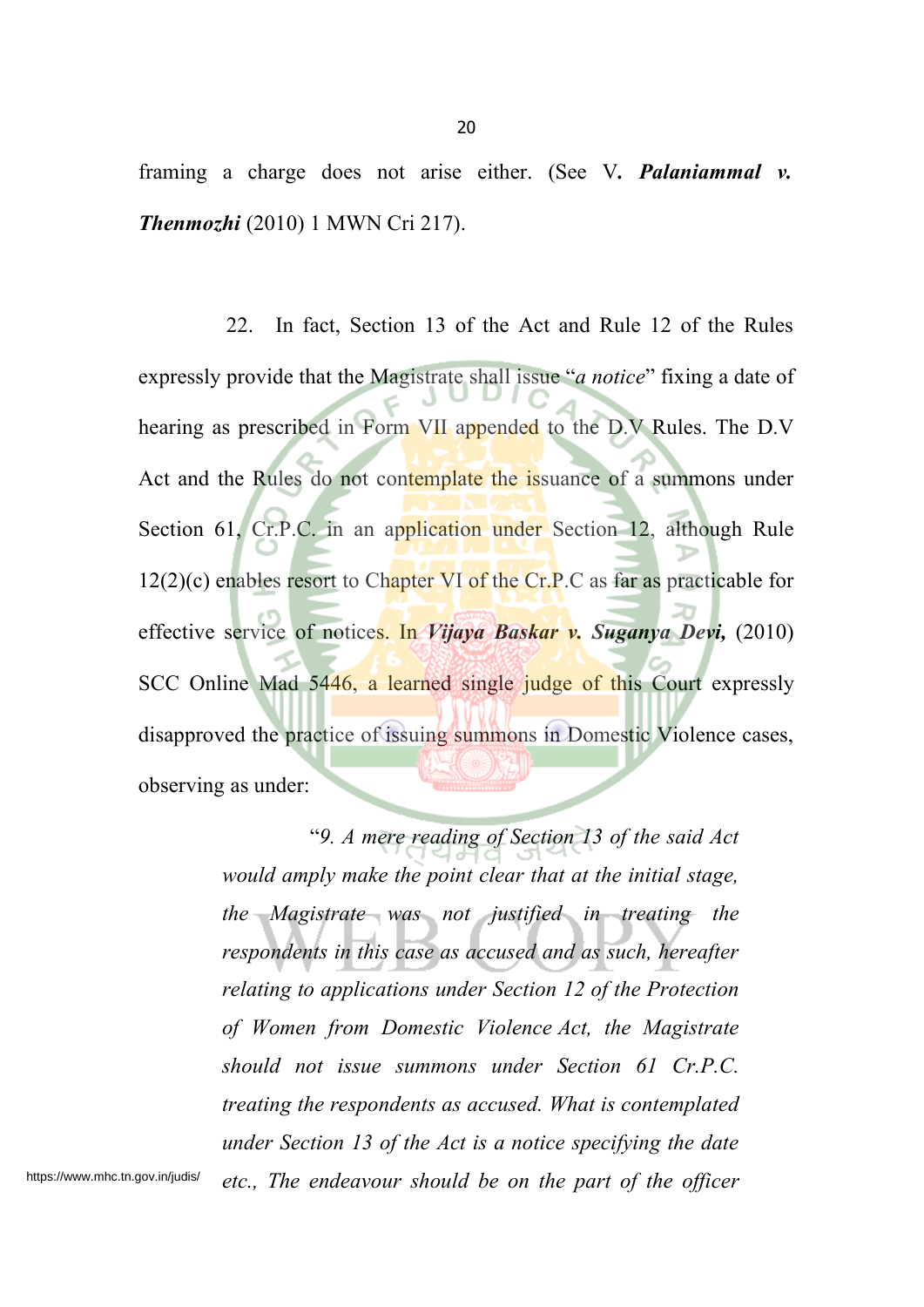*concerned is to deal with the matter gently and treating the respondents in a gentle manner and that should not be lost sight of. Unless the appearance of the respondents are absolutely necessary on a particular date, they should not be simply harassed by compelling them to appear as though they are offenders. The Magistrate should not loose sight of the fact that so long as the case is anterior to the protection order being passed, they should be treated only as respondents. However, after the order under Section 18 of the Act is passed and if there is violation, then the proceedings might get changed and become criminal proceedings. As such, the Magistrates hereafter would scrupulously adhere to the mandates contained in the Act itself."*

⋒

23. The procedure for dealing with an application under Section 12 has been set out in Rule 6(5). This rule states that an application under Section 12 shall be dealt with and the orders enforced in the same manner laid down in Section 125 of the Code. Section 125, Cr.P.C does not, however, contain the procedure and the mechanism for enforcement of maintenance orders. These are set out in Sections 126 and 128 of the Code, respectively. Section 126 (2) of the Code states that evidence in a proceeding under Section 125, Cr.P.C shall be recorded in the manner https://www.mhc.tn.gov.in/judis/bed for summons cases i.e., in the manner prescribed in Chapter XX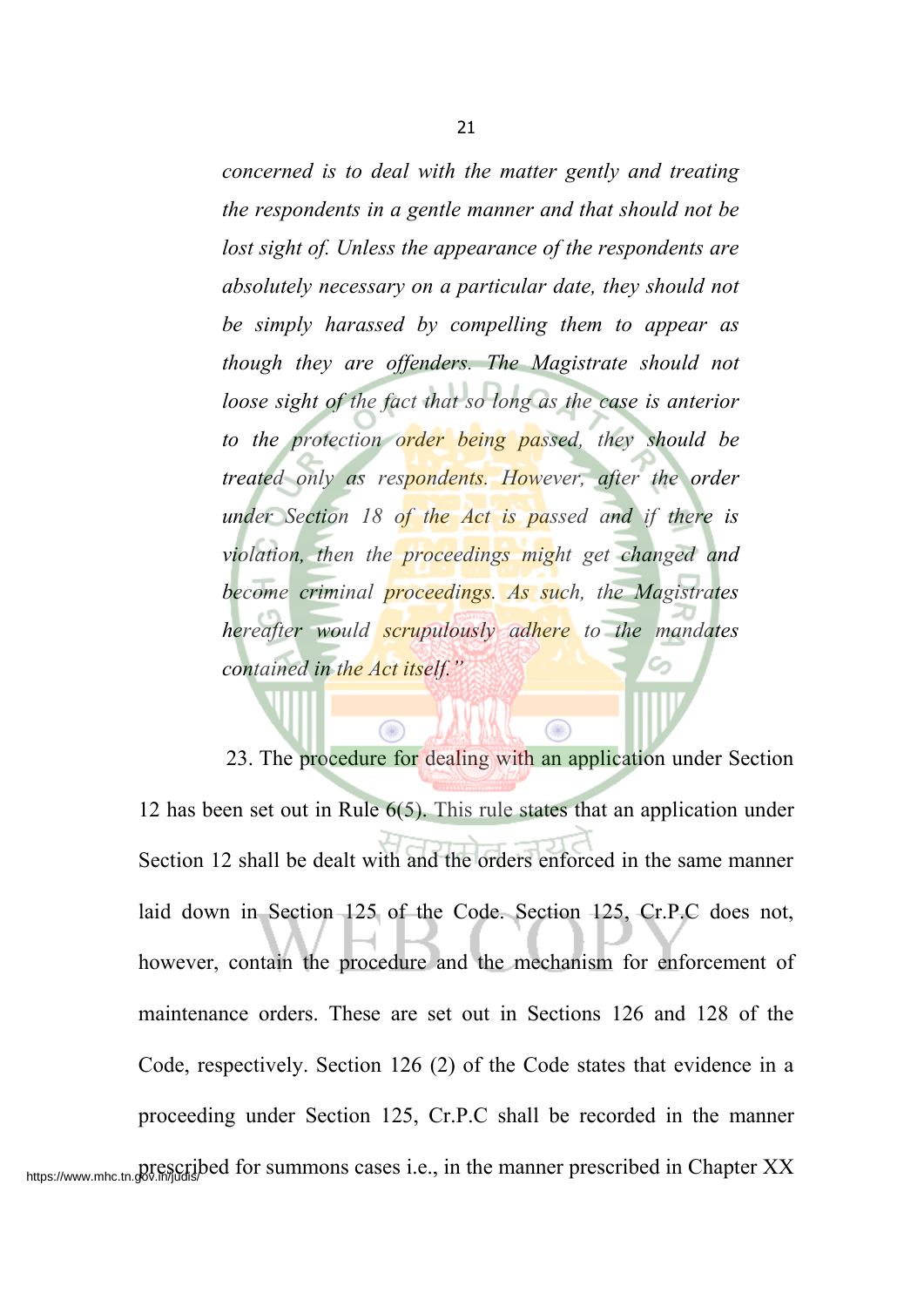of the Code. Here again, Chapter XX, in the context of proceedings under the D.V Act, would apply with necessary modifications as the respondent before the Court is not an accused. The mode and manner of taking evidence alone is relevant and the provision in this regard is found in Section 254, Cr.P.C. Even here, the Court is given a wide degree of latitude and it may, in appropriate cases, depart from the aforesaid procedure. This is expressly made permissible by Section 28(2) of the Act. In fact, in *Lakshmanan v. Sangeetha*, 2009 (3) MWN Cri 257, a learned single judge held that it is open to the Magistrate to allow chief examination of the witnesses by an affidavit although no such procedure is prescribed in Chapter XX of the Code.

24. A close reading of the aforesaid provisions would show that the procedure set out in the D.V Act and the Rules makes a conscious deviation from the traditional modes of a criminal court taking cognizance, issuing process and then trying the accused under the provisions of the Cr.P.C. save in the case of offences under Section 31 & 33 of the Act. Thus, the application of the Cr.P.C. to an application under Section 12 is residuary in nature by virtue of the mandate of Section 28(1) of the D.V Act.

00

 $\circledcirc$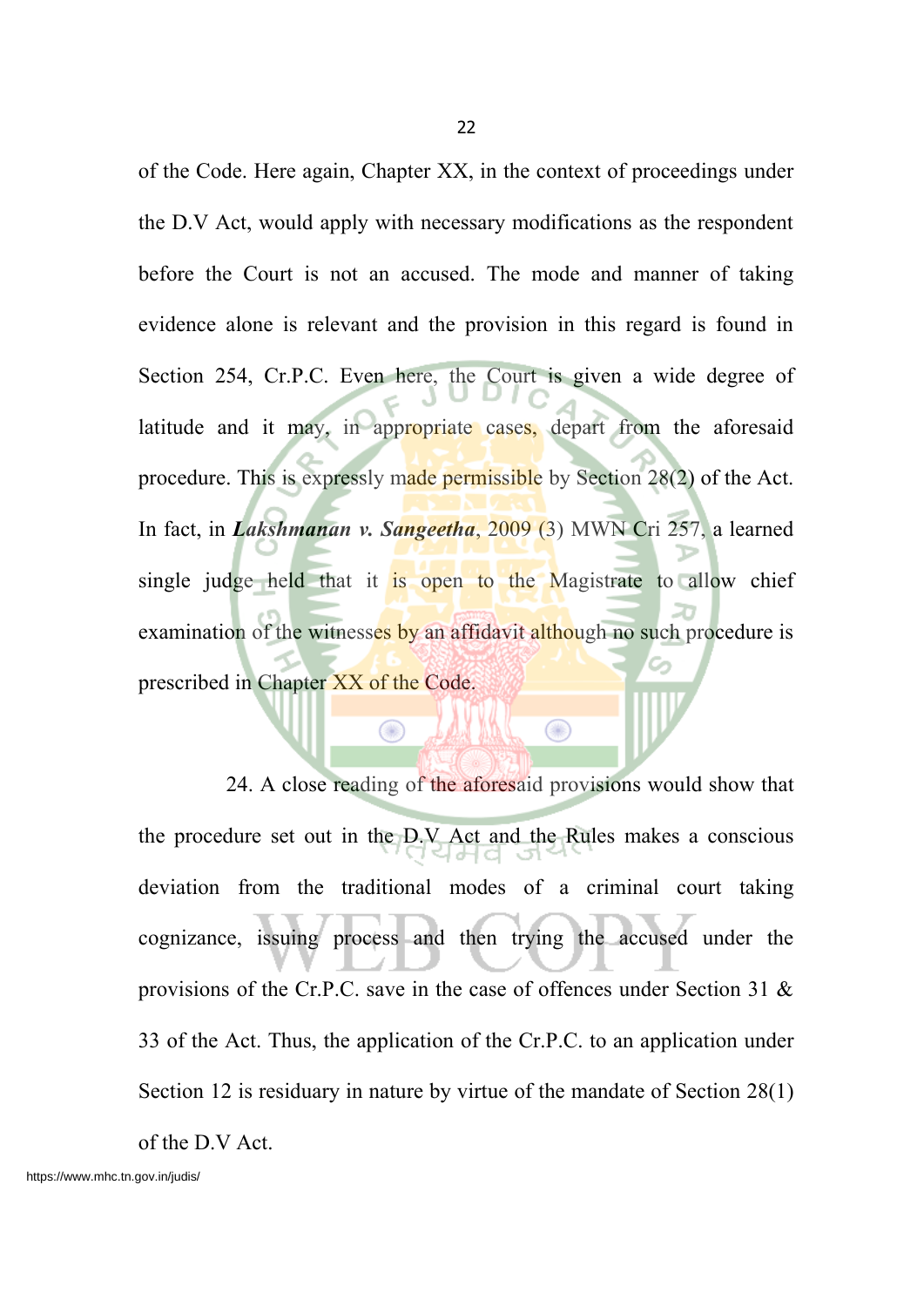25. In the aforesaid backdrop we may now turn to the issue of whether the Court of Magistrate acts as a criminal court while exercising powers under the Act and the Rules. It has already been pointed out that all the reliefs contemplated under Chapter IV are civil in nature. The term "*criminal court*" has not been defined under the Code. Section 6 sets out the classes of Criminal Courts, and the Court of a Magistrate is undoubtedly a Court falling within that class. However, it is well settled that to constitute a Criminal Court, it is not sufficient that it is one of the Courts mentioned under Section 6, Cr.P.C. It must also be acting as a Criminal Court. (*See R. Subramanian v. Commissioner of Police, AIR 1964 Madras 185*).

26. The conferment of civil jurisdiction on Magistrates is not a new phenomenon. In *V.B D'Monte v. Bandra Borough Municipal Corporation,* AIR 1950 Bom 397, the question before the Full Bench of the Hon'ble Bombay High Court was whether a determination of the rate of tax by a Magistrate under the Bombay Municipal Boroughs Act was revisable by the High Court on its criminal side. The Full Bench held that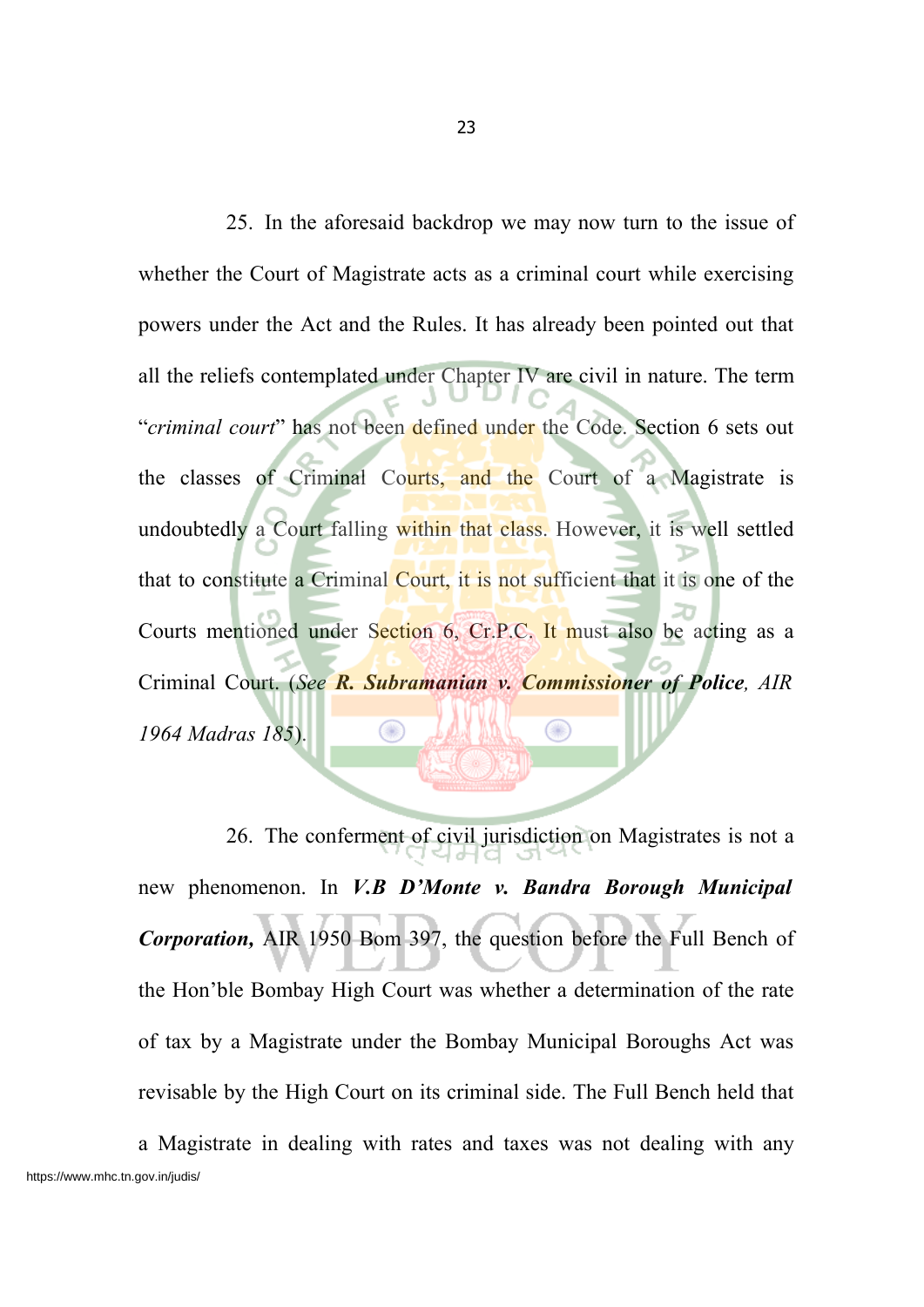criminal matter and hence was not an inferior Criminal Court. Holding that an order passed by a Sessions Judge exercising civil jurisdiction was amenable to a revision on the civil side of the High Court, Chief Justice Chagla opined as under:

> "*The better view seems to be that a criminal Court may be constituted as a Court designata and civil jurisdiction may be conferred upon that Court. If a criminal Court exercises that jurisdiction, then it is not necessarily an inferior criminal Court within the meaning of the Criminal Procedure Code; and if a right of revision is given from a decision of such a Court, then that revisional application is civil in its character and not criminal. That is the only limited question that we have to consider in this case. As I stated before, we are not considering whether a revisional application lies under s. 435 of the Criminal Procedure Code or under s. 115 of the Civil Procedure Code. All that we are considering is whether a special jurisdiction conferred upon us is of a civil or of a criminal character; and on that question there can be no dispute that it is of a civil nature."*

The test, formulated by Chagla, CJ in the aforesaid case, focuses on the nature of the proceeding before the Criminal Court and holds that where a criminal Court exercises civil jurisdiction, it is not necessarily an inferior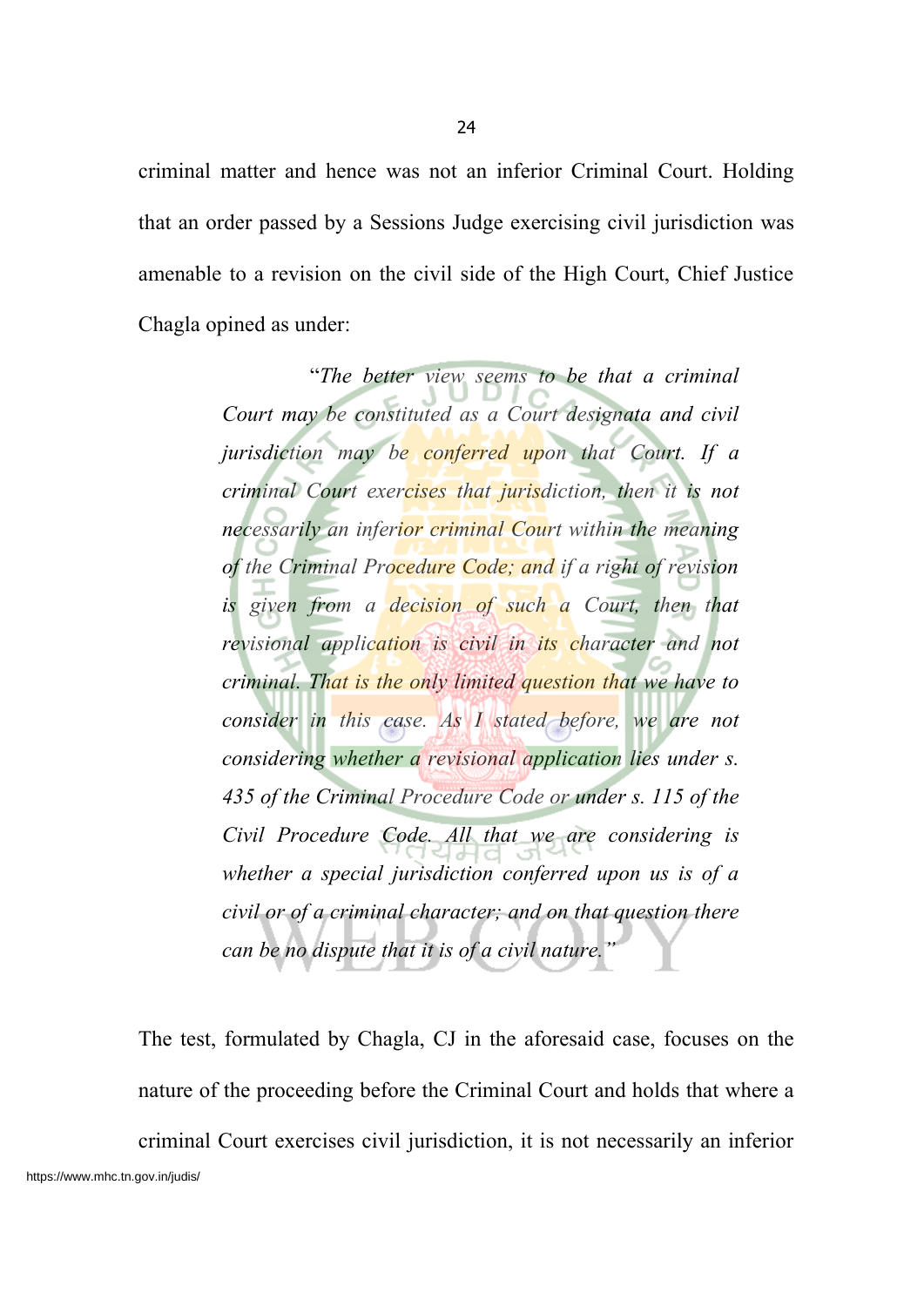Criminal Court within the meaning of Cr.P.C.

27. The aforesaid test, in the context of a civil proceeding, was reiterated by a Division Bench of the Hon'ble Allahabad High Court in *State of Uttar Pradesh v. Mukhtar Singh***, AIR 1957 All 505,** wherein it was observed thus:

"*128. Whether a proceeding is civil or not depends, in my opinion, on the nature of the subjectmatter of the proceeding and its object, and not on the mode adopted or the forum provided for the enforcement of the right. The expression "civil rights" in a broad sense comprises the entire bundle of private rights that a human being or any person recognises by law as a juristic entity might, as such, possess under law and for the recognition, declaration or enforcement of which law makes a provision."*

28. The distinction between a "*civil*" and "*criminal*" proceeding was explained by a Constitution Bench of the Hon'ble Supreme Court in *S.A.L Narayan Row and Another v. Ishwarlal Bhagwandas,* AIR 1965 SC 1818, wherein it was observed thus:

> "*The expression "civil proceeding" is not defined in the Constitution, nor in the General Clauses Act. The expression in our judgment covers all proceedings in which a party asserts the existence of a civil right*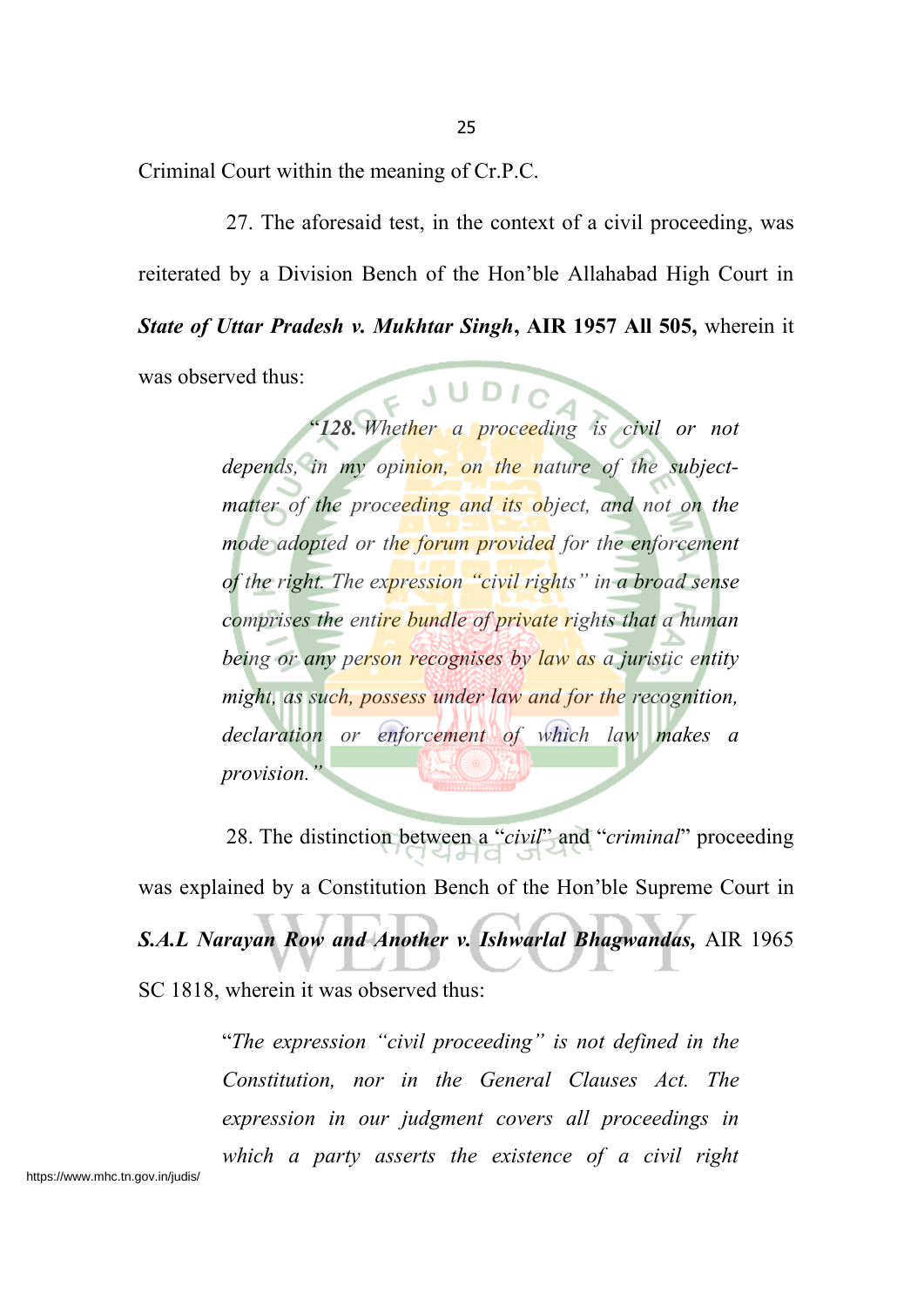*conferred by the civil law or by statute, and claims relief for breach thereof. A criminal proceeding on the other hand is ordinarily one in which if carried to its conclusion it may result in the imposition of sentences such as death, imprisonment, fine or forfeiture of property. It also includes proceedings in which in the larger interest of the State, orders to prevent apprehended breach of the peace, orders to bind down persons who are a danger to the maintenance of peace and order, or orders aimed at preventing vagrancy are contemplated to be passed."*

The Supreme Court eventually formulated the following test for examining the character of a proceeding before a Court or authority:

> "*The character of the proceeding, in our judgment, depends not upon the nature of the tribunal which is invested with authority to grant relief, but upon the nature of the right violated and the appropriate relief which may be claimed. A civil proceeding is, therefore, one in which a person seeks to enforce by appropriate relief the alleged infringement of his civil rights against another person or the State, and which if the claim is proved would result in the declaration express or implied of the right claimed and relief such as payment of debt, damages, compensation, delivery of specific property, enforcement of personal rights, determination of status etc."*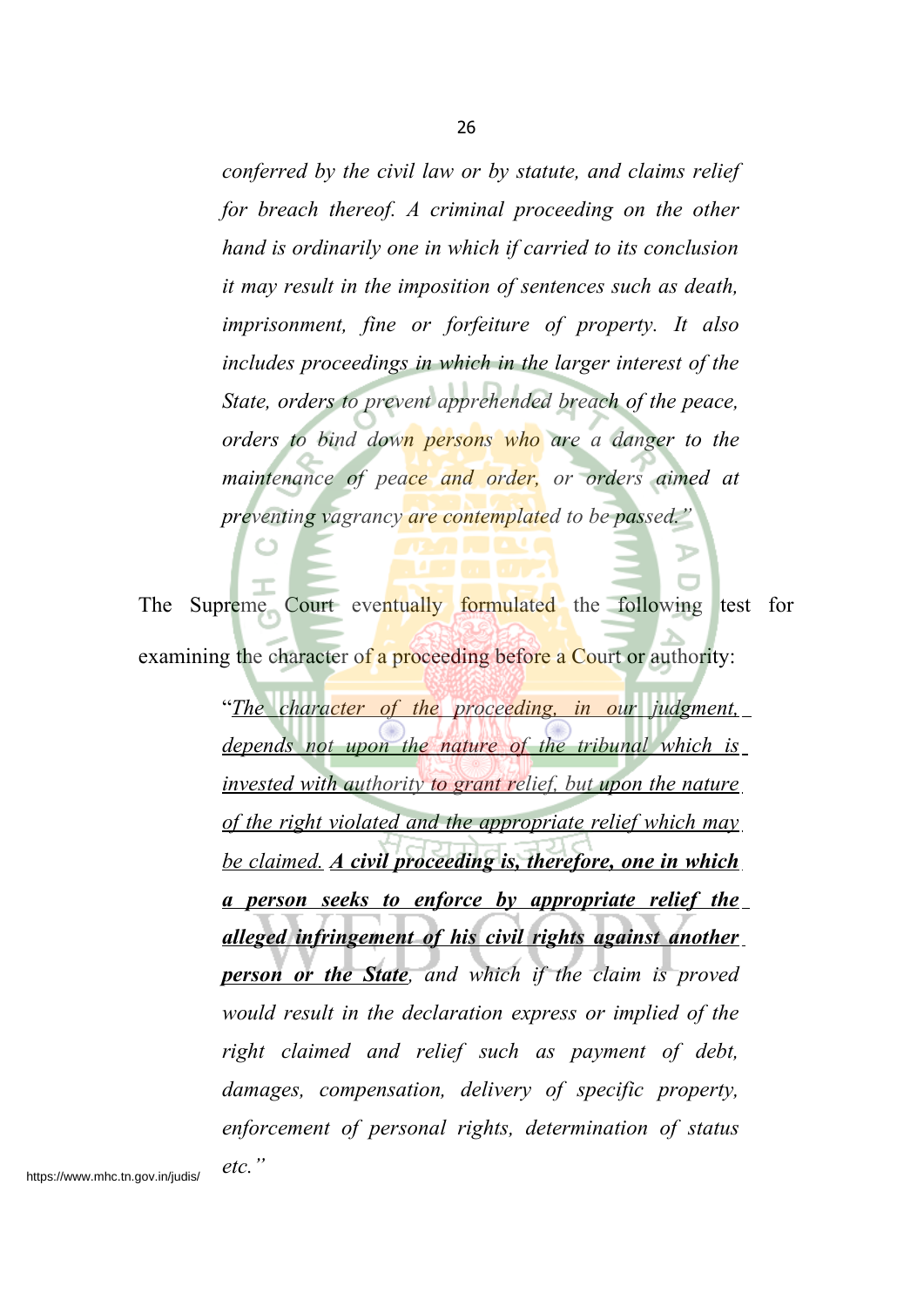The true test, therefore, depends on the character of the proceeding i.e., the nature of the right violated and the relief claimed thereon, and not the nature of the Tribunal adjudicating such a proceeding. Merely because a Magistrate is called upon to adjudicate and enforce civil rights in an application under Chapter IV of the D.V Act, it does not follow that the proceeding before it is of a criminal character. A Court of Magistrate not exercising functions or determining cases of a criminal character cannot be said to be a Criminal Court. (See also *Mammoo v. State of Kerala,* AIR 1980 Ker 18 (FB)).

# 29. In *Dargah Committee, Ajmer v State of Rajasthan*, AIR

1962 SC 574, the Ajmer Municipal Committee had issued a notice for recovery of tax, and had followed it up with an application before the Magistrate under Regulation 234 of the Ajmer-Merwara Municipalities Regulation. The Magistrate passed an order directing the payment of dues. This order was carried on appeal to the Sessions Judge, and then to the High Court by way of a revision all of which were unsuccessful. Dismissing the appeals the Hon'ble Supreme Court held:

> "*In any event it is difficult to hold that the Magistrate who entertains the application is an inferior criminal court. The claim made before him is for the recovery of a tax and*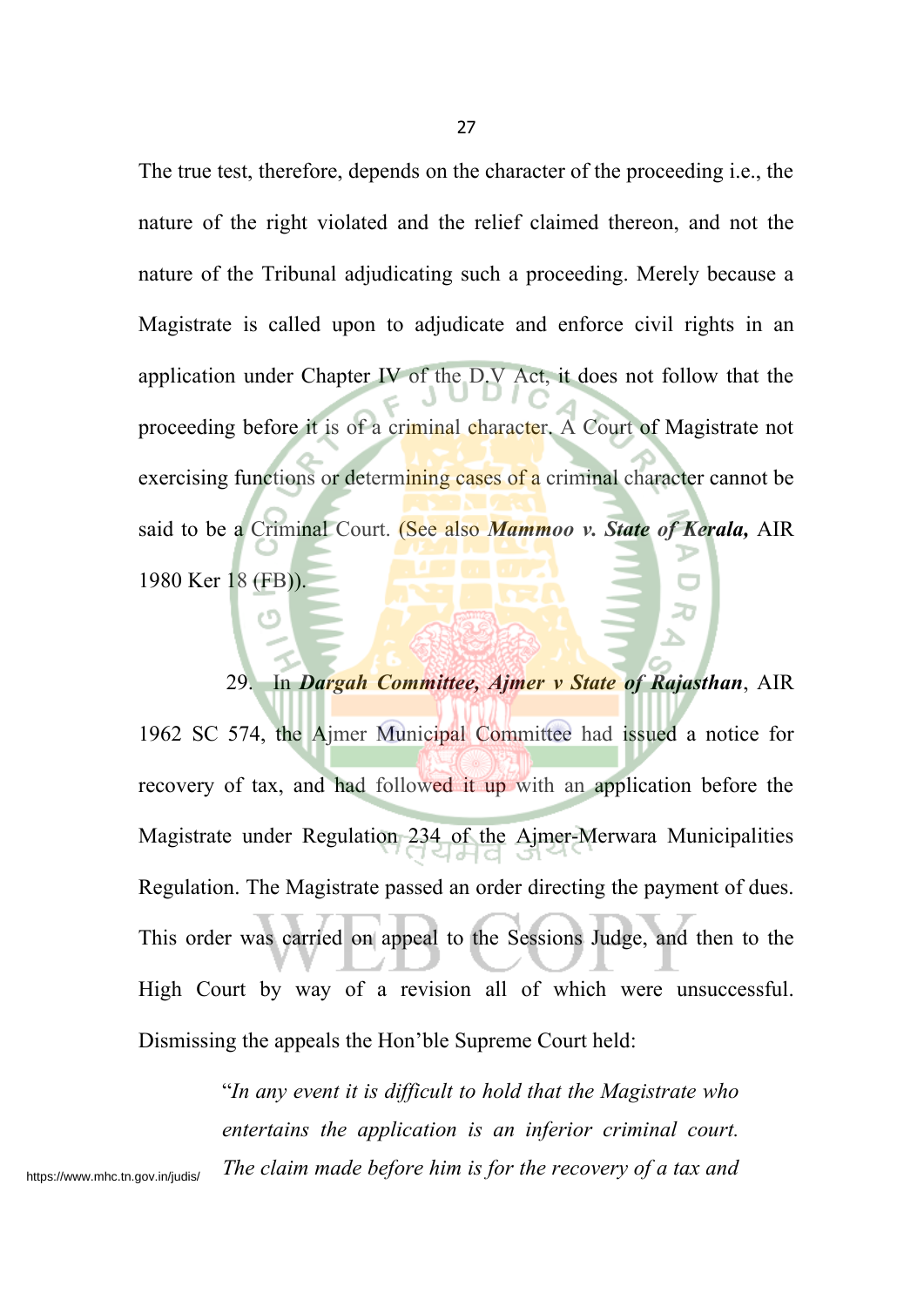*the order prayed for is for the recovery of the tax by distress and sale of the movable property of the defaulter. If at all, this would at best be a proceeding of a civil nature and not criminal. That is why, we think, whatever may be the character of the proceedings, whether it is purely ministerial or judicial or quasi-judicial, the Magistrate who entertains the application and holds the enquiry does so because he is designated in that behalf and so he must be treated as a persona designata and not as a Magistrate functioning and exercising his authority under the Code of Criminal Procedure. He cannot therefore be regarded as an inferior criminal court. That is the view taken by the High Court and we see no reason to differ from it. In the present appeal it is unnecessary to consider what would be the character of the proceedings before a competent civil court contemplated by the proviso. Prima facie such proceedings can be no more than execution proceedings."* 

The Supreme Court affirmed the view that a Magistrate exercising jurisdiction to grant reliefs of a civil nature does not function as a Magistrate exercising authority under Cr.P.C., and consequently was not an inferior criminal court.

30.To the same effect is the decision of the Privy Council in

*Annie Besant v. Advocate General of Madras,* AIR 1919 PC 31, where https://www.mhc.tn.gov.in/judis/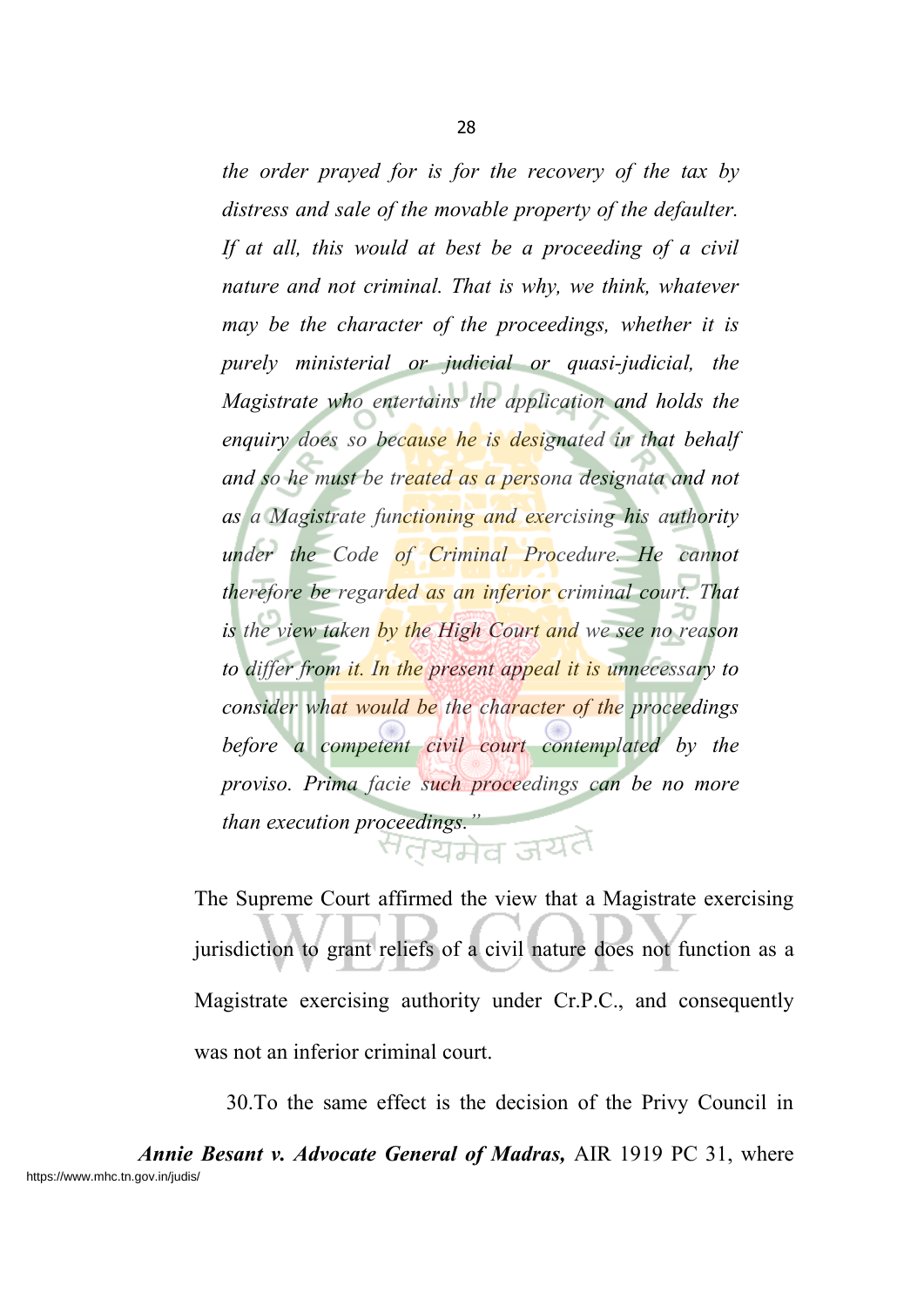the Board examined the nature of the jurisdiction exercised by the Magistrate under the Press and Registration of Books Act, 1867, and opined as follows:

> "*It is not easy to see how these proceedings could be deemed criminal proceedings within the Code of Criminal Procedure. They are not proceedings against the Appellant as charged with an offence. They are at the utmost proceedings which rendered the Appellant if she should thereafter commit a criminal or forbidden act, open to a particular form of procedure for a penalty."*

The Privy Council concluded that the order passed under the Press and Registration of Books Act, 1867 was, therefore, not amenable to a revision under the Cr.P.C.  $\circledcirc$ 

ᆂ

31.The fact that a Magistrate may, at a subsequent stage under Chapter V try an offence under Section 31 of the Act for breach of an order under Sections 18 or 23 of the Act does not render a proceeding under Chapter IV of the Act as one before a criminal court. A Division Bench of the Allahabad High Court in, *Mt Mithan v. Municipal Board of Oral and State of U.P***.**, AIR 1956 All 351, has clarified this aspect and pointed out as under:

"*63. If once an authority acts as an inferior*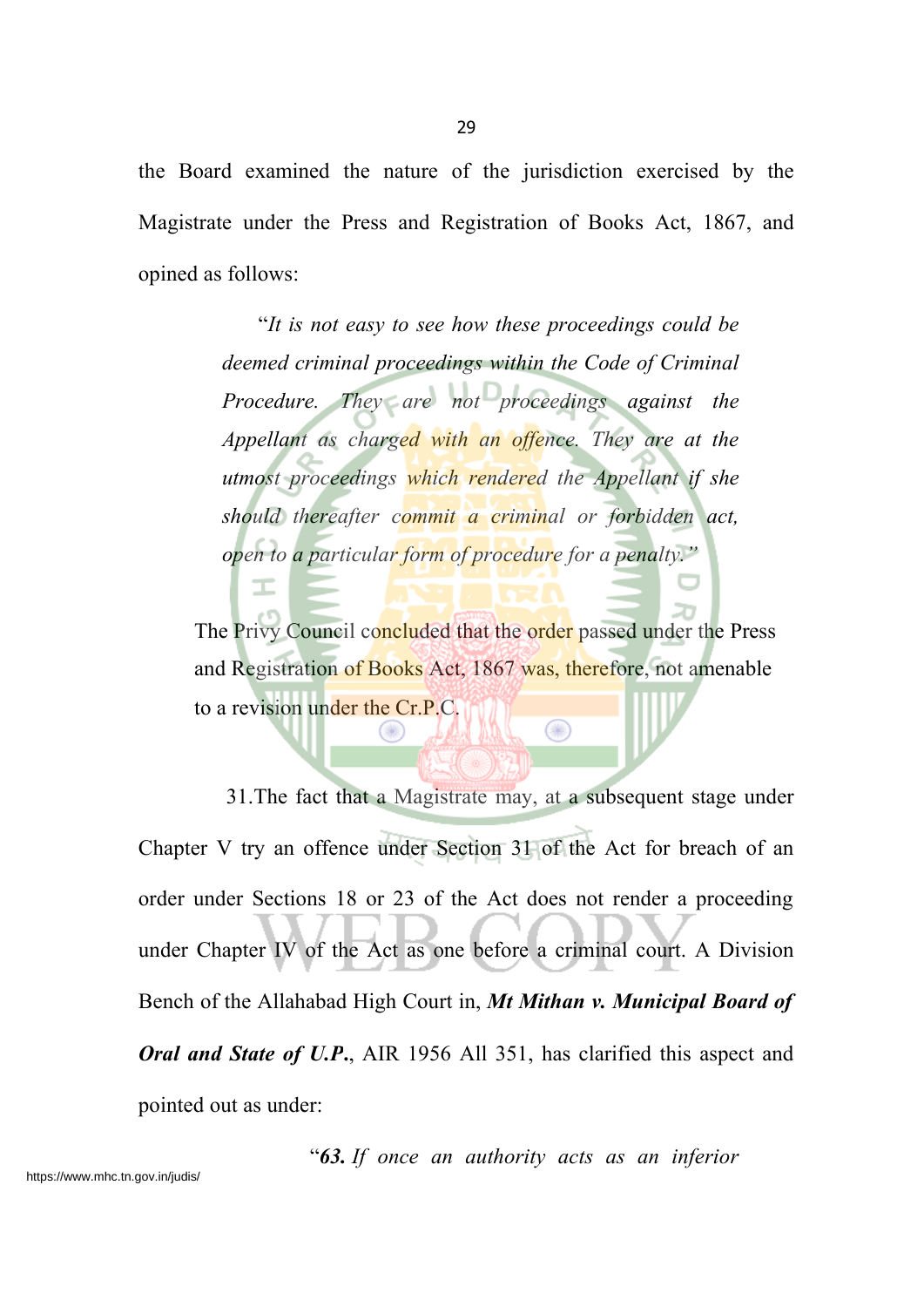*criminal Court, a subsequent proceeding before it may also be said to be one before an inferior criminal Court, but it does not follow that because a subsequent proceeding is before an inferior criminal Court, the earlier proceeding also is, especially when the two proceedings are entirely distinct from each other though one follows the other."*

In view of the above, the stage of deciding an application under Section 12 is entirely different from the stage where the Magistrate tries an offence under Section 31 or 33 of the Act. Merely because the Court of Magistrate is a criminal court in the latter stage, it does not follow that it is a criminal court in the former stage as well.

 $\bigcirc$ 

32. In view of the decision in *Kunapareddy v. Kunapareddy Swarna Kumari***, (2016) 11 SCC 774,** it is beyond any cavil that an application before a Magistrate for one or more reliefs under Chapter IV, all of which, are civil in nature, are proceedings to vindicate the civil rights of an aggrieved person. Applying the test laid down in *S.A.L Narayan Row's case* (cited *supra*), it is clear that the nature of proceeding before the Magistrate under Chapter IV of the D.V Act is purely civil in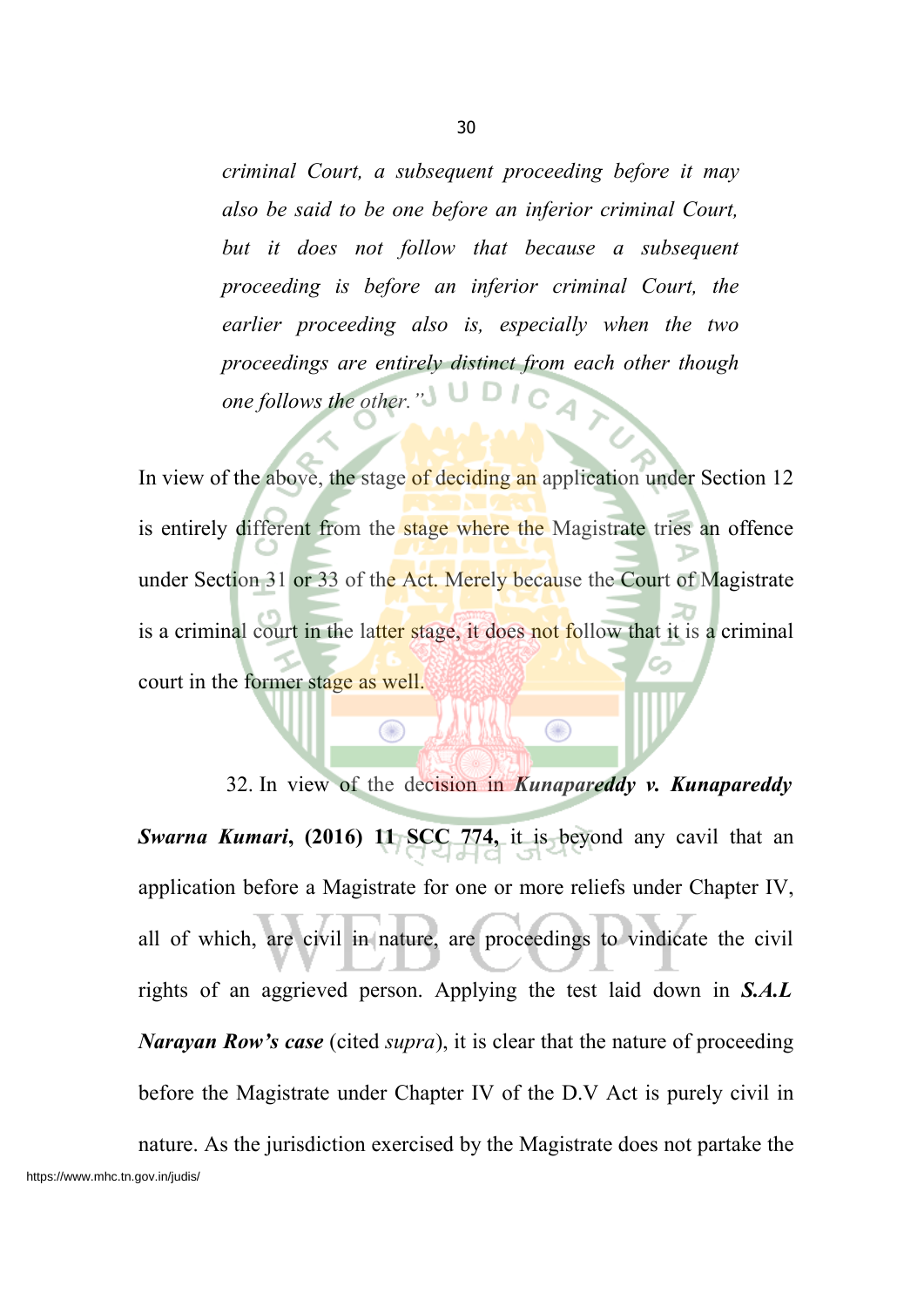character of a criminal proceeding the result is that a Magistrate cannot be said to be exercising criminal jurisdiction as a Criminal Court while exercising jurisdiction under Chapter IV of the D.V Act.

33. This precise question was examined by the Kerala High Court in *Baiju v. Latha***, (2011) 3 KLJ 331,** wherein it was observed as under:

*16. No doubt, the reliefs which the Magistrate is required and authorised to grant under certain provisions of the Act are of a civil nature. But, it cannot be said that the Magistrate while exercising those functions is not acting as a criminal court. The Magistrate while exercising power under the Act acts as a criminal court, though the proceeding, or the nature of relief that may be granted under certain provisions are of a civil nature. Jurisdiction is conferred under the Act on the 'Magistrate' and the expression 'Magistrate' is defined in Sec. 2(i) of the Act as meaning the Judicial Magistrate of first class, or as the case may be, the Metropolitan Magistrate, exercising jurisdiction under the Code in the area where the aggrieved person resides temporarily or otherwise or the respondent resides or the domestic violence is alleged to have taken place. It is also apposite to refer to Sec. 28 of the Act which states that except as otherwise provided in the Act, all proceedings under Secs. 12, 18, 19, 20, 21,* https://www.mhc.tn.gov.in/judis/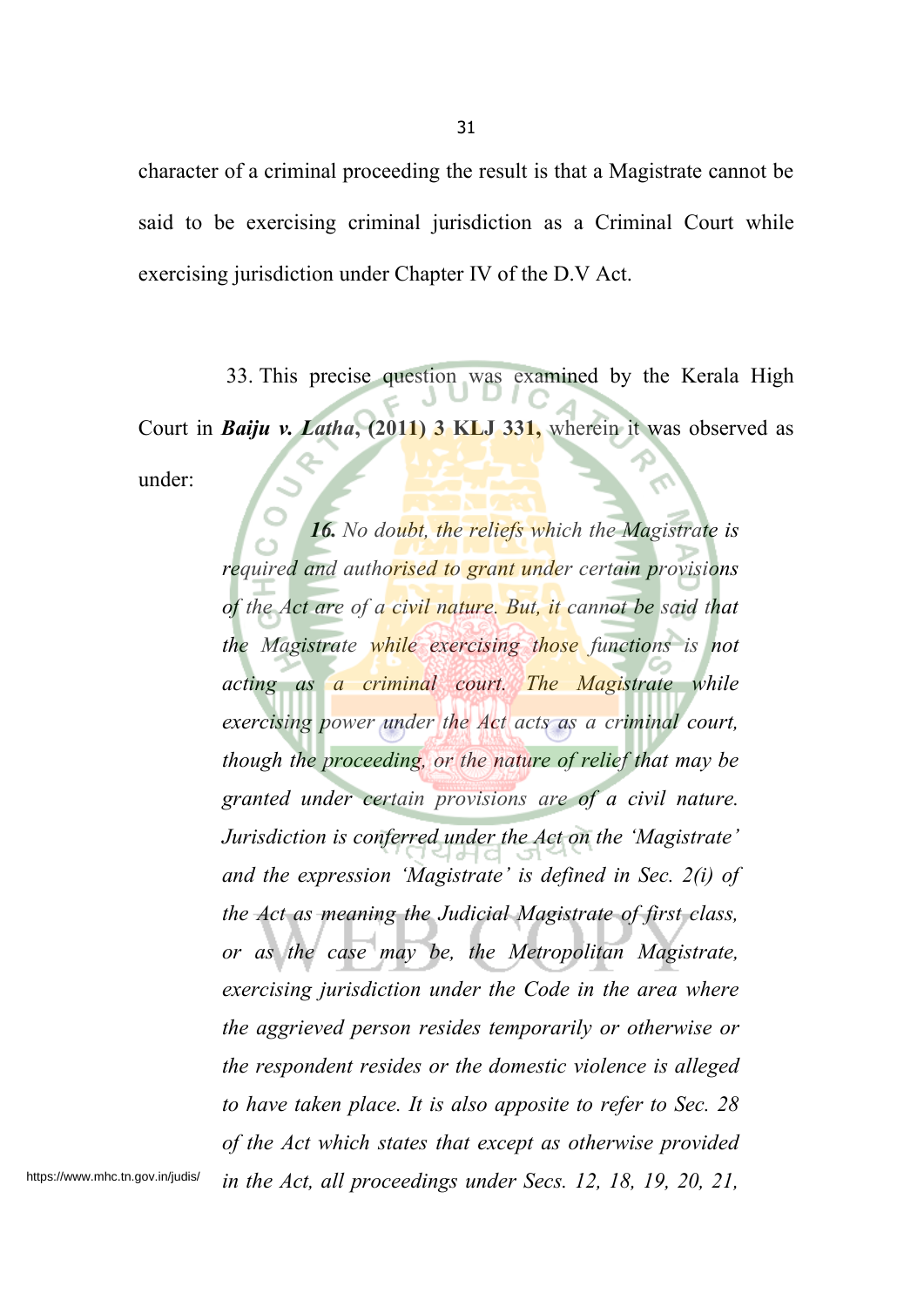*22 and 23 and offence under Sec. 31 of the Act are to be governed by the provisions of the Code. Even as regards proceedings other than mentioned above, I do not find anything in the Act which excludes the procedure laid down in the Code. Atleast for proceedings under Secs. 12, 18 to 23 and 31 of the Act the procedure before learned Magistrate is governed by the provisions of the Code."*

34. Unfortunately, in concluding as above, the attention of the Kerala High Court was not drawn to the D.V Rules, 2006 which prescribes an entirely different procedure from that prescribed in the Code. It has already been pointed out that the application before the Magistrate is not a complaint under Section  $2(d)$  of the Cr.P.C with the result that the procedure set out in Sections 190(1)(a) and 200 -204, Cr.P.C has no application to such cases. The Kerala High Court, after alluding to the provisions of the Act observes: यमेत जयत

> "*These provisions also indicate that the court of Magistrate or Metropolitan Magistrate acts as a criminal court while discharging functions under the Act though some of the reliefs it could grant under the Act are of a civil nature."*

As pointed out *supra*, after the decision in *Kunapareddy*, there is no room https://www.mhc.tn.gov.in/judis/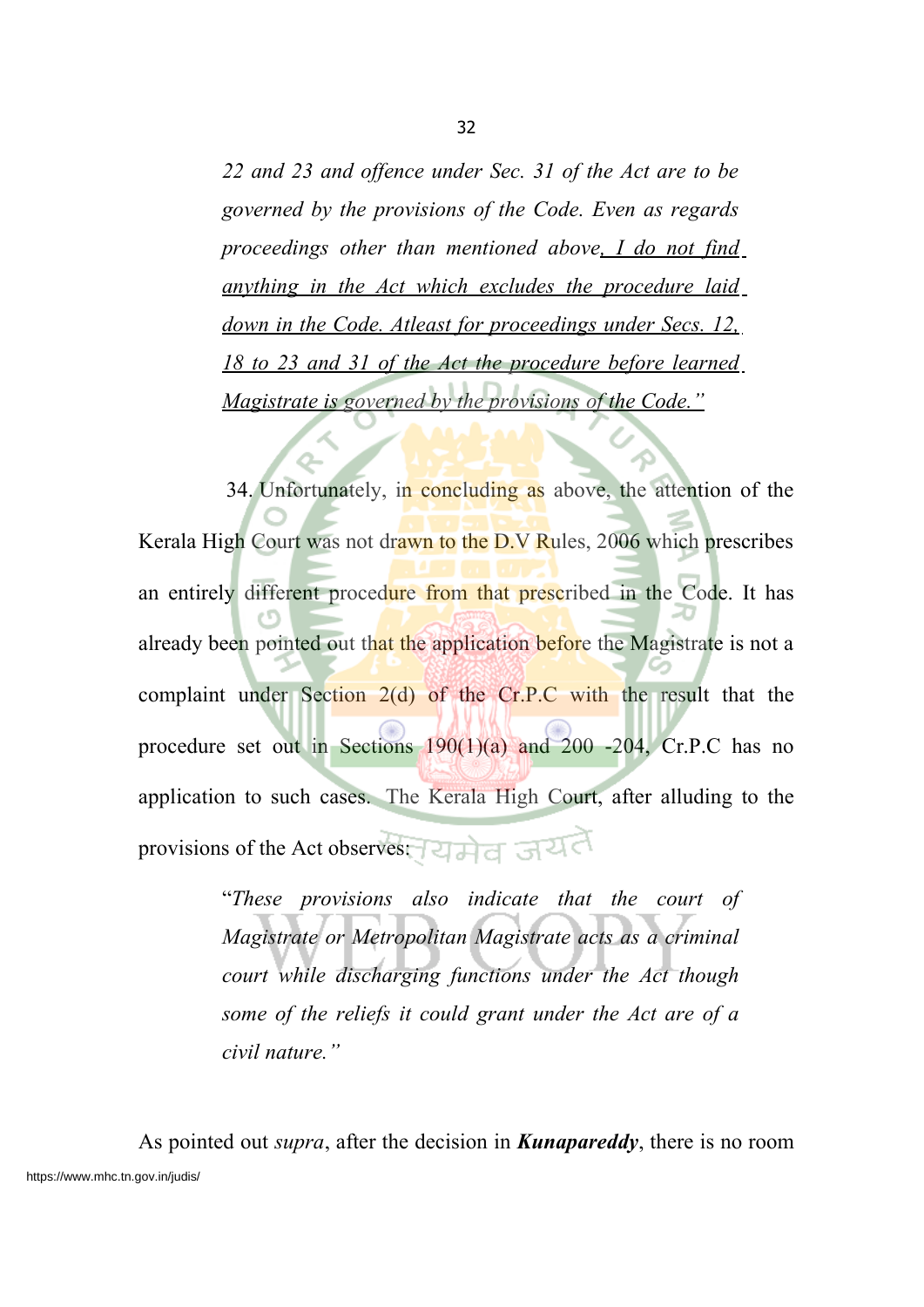for doubt that all, and not merely some, of the reliefs under Chapter IV are civil in nature. The Kerala High Court in *Baiju* (cited *supra*), has also opined as under:

> "*Sec. 29 of the Act provides that from any order that the Magistrate may pass, an appeal shall lie to the 'Court of Sessions'. It is relevant to note that the Act does not say what procedure the Court of Sessions is to follow while entertaining and hearing an appeal preferred under Sec. 29 of the Act. The provisions in the Code regarding admission, hearing and disposal of the appeals must apply to an appeal preferred to the Court of Sessions under Sec. 29 of the Act. Under Sec. 29, appeal lies to the 'Court of Sessions' and not to the Sessions Judge. An appeal is provided to the Court of Sessions under Sec. 29 since the court of the Magistrate whose order is under challenge is a criminal court inferior to the Court of Sessions. I therefore hold that the Magistrate exercising functions under the Act acts as a criminal court inferior to the Court of Sessions and the High Court."*

35. An appeal under Section 29 of the D.V Act is distinct from an appeal under Chapter XXIX of Cr.P.C. An appeal to a Court of Session from an order of the Magistrate exercising civil jurisdiction is not novel. The nature of the jurisdiction exercised by the appellate court in appeals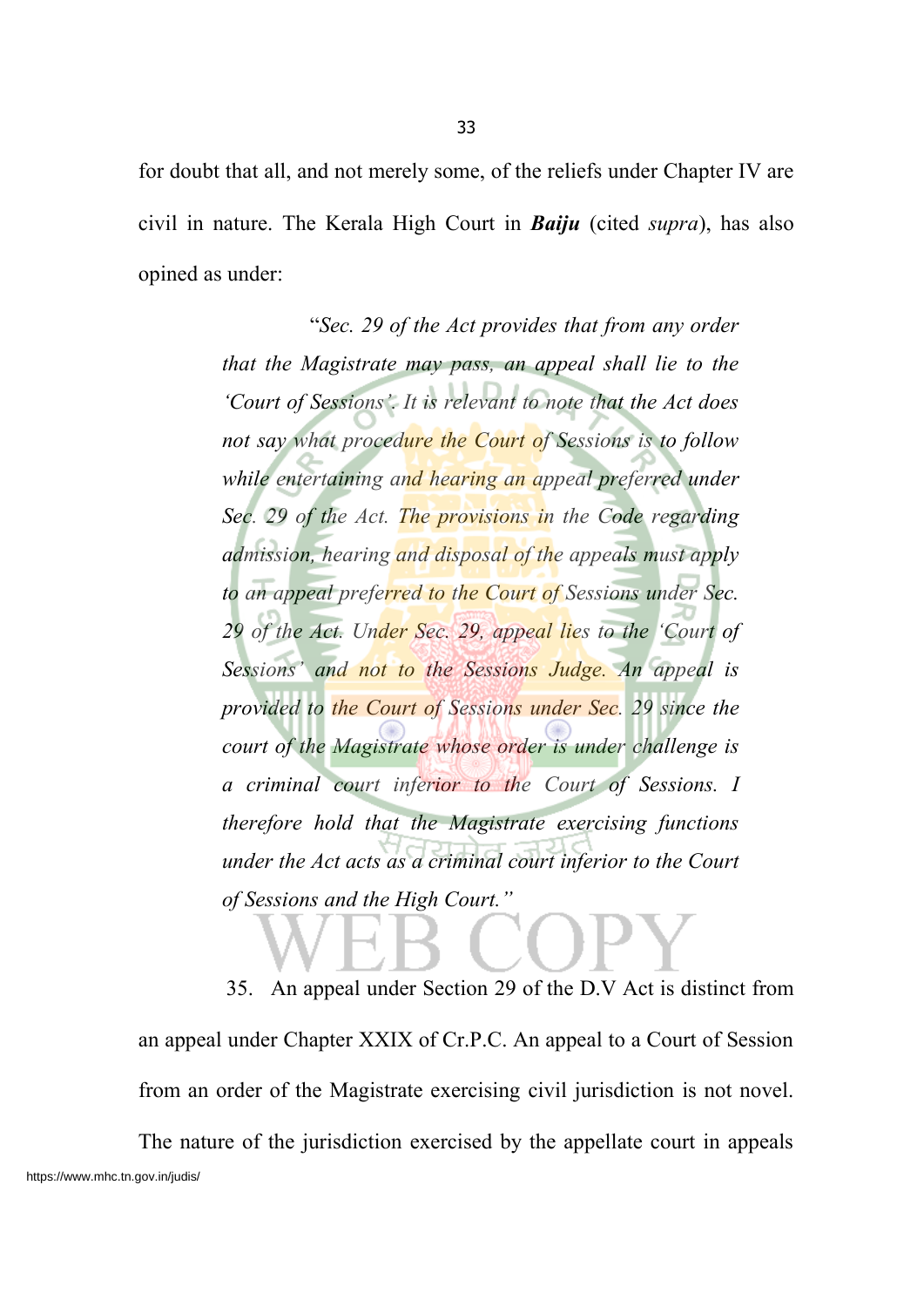arising out of orders passed by Magistrates exercising civil jurisdiction was expressly considered by the Full Bench of the Bombay High Court in *V.B. D'Monte* (cited *supra*), wherein it was observed thus:

> "*Various decisions were cited at the bar, and I shall briefly consider them. But as I shall point out these decisions were more concerned with deciding whether a matter lay in revision under s. 435 of the Criminal Procedure Code or under s. 115 of the Civil Procedure Code. In all these cases no special jurisdiction was conferred upon the High Court, and therefore the High Court had to determine the nature and extent of its revisional jurisdiction; and in order to determine that the learned Judges who decided those cases had to consider whether the applications lay under s. 435 of the Criminal Procedure Code or under s. 115 of the Civil Procedure Code. The decision which has been now accepted as laying down the correct principle and which had been followed in several decisions of this Court is to be found in Lokmanya Mills Ltd. v. Municipal Borough, Barsi. [(1939) 41 Bom. L.R. 937.] In that case the decision under s. 110 was given by the First Class Magistrate, Barsi, and a revision under s. 111 lay to the Sessions Court. The question then arose as to whether any revisional application lay from the decision of the Sessions Court, and Sir John Beaumont, sitting with Mr. Justice N.J. Wadia, held that a revisional application lay under s. 115*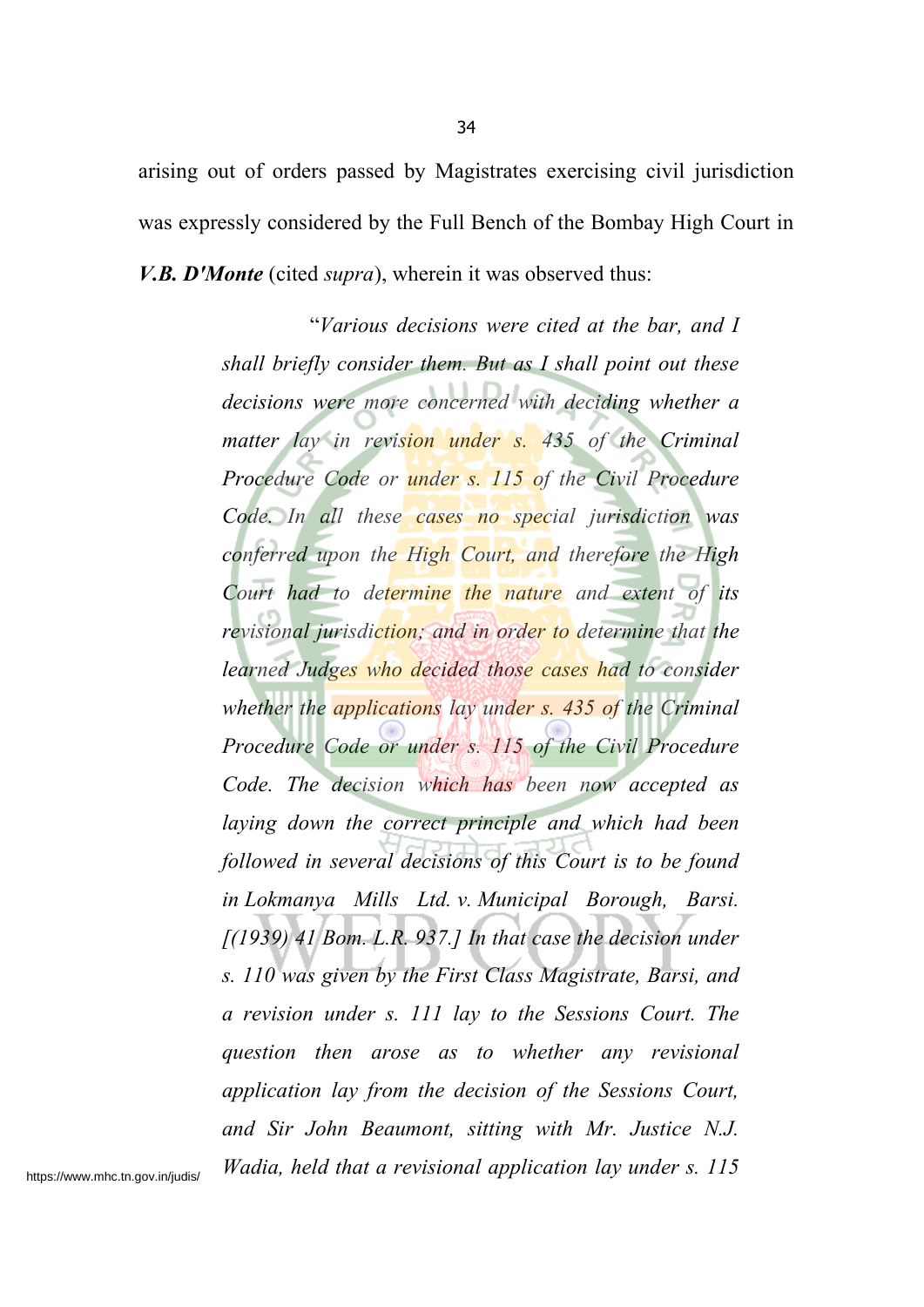*of the Civil Procedure Code; and in coming to that conclusion the learned Chief Justice observed that "the question of liability to tax is a purely civil matter, and the Magistrate hearing an appeal against a demand notice is a criminal Court, so that an appeal lies from him to the Sessions Court, and not to the District Court, and revision lies from the Sessions Court to the High Court as a civil revisional application. The learned Chief Justice approved of the earlier decision in Ahmedabad Municipality v. Vadilal [(1928) 30 Bom. L.R. 1084.] which lays down that the Sessions Judge in a case of that sort was exercising powers of a civil Court and not of a criminal Court and therefore no revision lay under the Criminal Procedure Code. Therefore the clear view taken by the learned Judges who decided that case was that even a criminal Court may exercise civil jurisdiction and may dispose of civil matters if so authorised by a statute."*

# सतयमेव ज<sup>यत</sup>

36. Thus, it is obvious that the proceedings before the Sessions Court, in an appeal under Section 29 from an order passed under Chapter IV of the D.V Act, does not lose its character as a civil proceeding. It is a settled legal position that an appeal is a continuation of the original proceeding. It follows that a Sessions Judge exercising powers under Section 29 of the D.V Act would have the same powers as a Magistrate https://www.mhc.tn.govjiYijudisdealing with an application under Section 12 of the Act. When the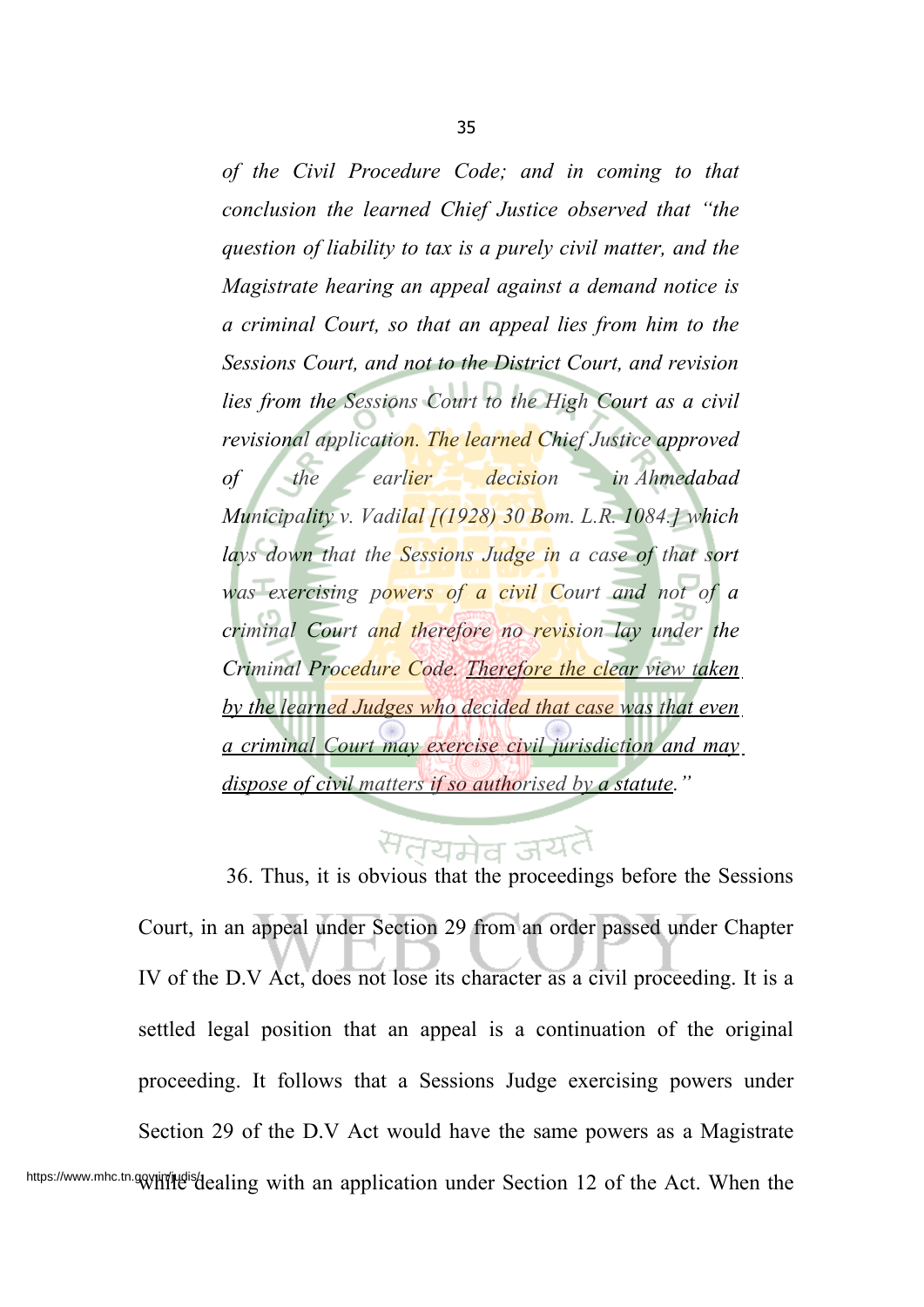original proceeding partakes the character of a civil proceeding, it is difficult to appreciate how an appeal under Section 29, arising out of such an original proceeding, could metamorphosize into a criminal proceeding before the Court of Sessions. Thus, the aforesaid decision of the Kerala High Court in *Baiju* (cited *supra*)*,* with all due respect, cannot be said to have laid down the correct law.

37. The matter can be examined from another angle. The very incorporation of Section 29 in the D.V Act is a pointer that the remedy of a statutory appeal is a separate and independent remedy conferred exclusively by the D.V Act, for if the proceeding were to be governed by the Code, the right of appeal would be regulated exclusively by Chapter XXIX Cr.P.C. Broadly speaking, the scheme of appeals under Chapter XXIX are wholly inapplicable as the orders passed by the Magistrate under Chapter IV of the D.V Act do not deal with any acquittal or conviction of an accused. Similarly, the powers enumerated under Section 386 Cr.P.C. deal with the powers of an appellate court in an appeal against conviction/acquittal and does not have any application to an appeal under Section 29 of the D.V Act.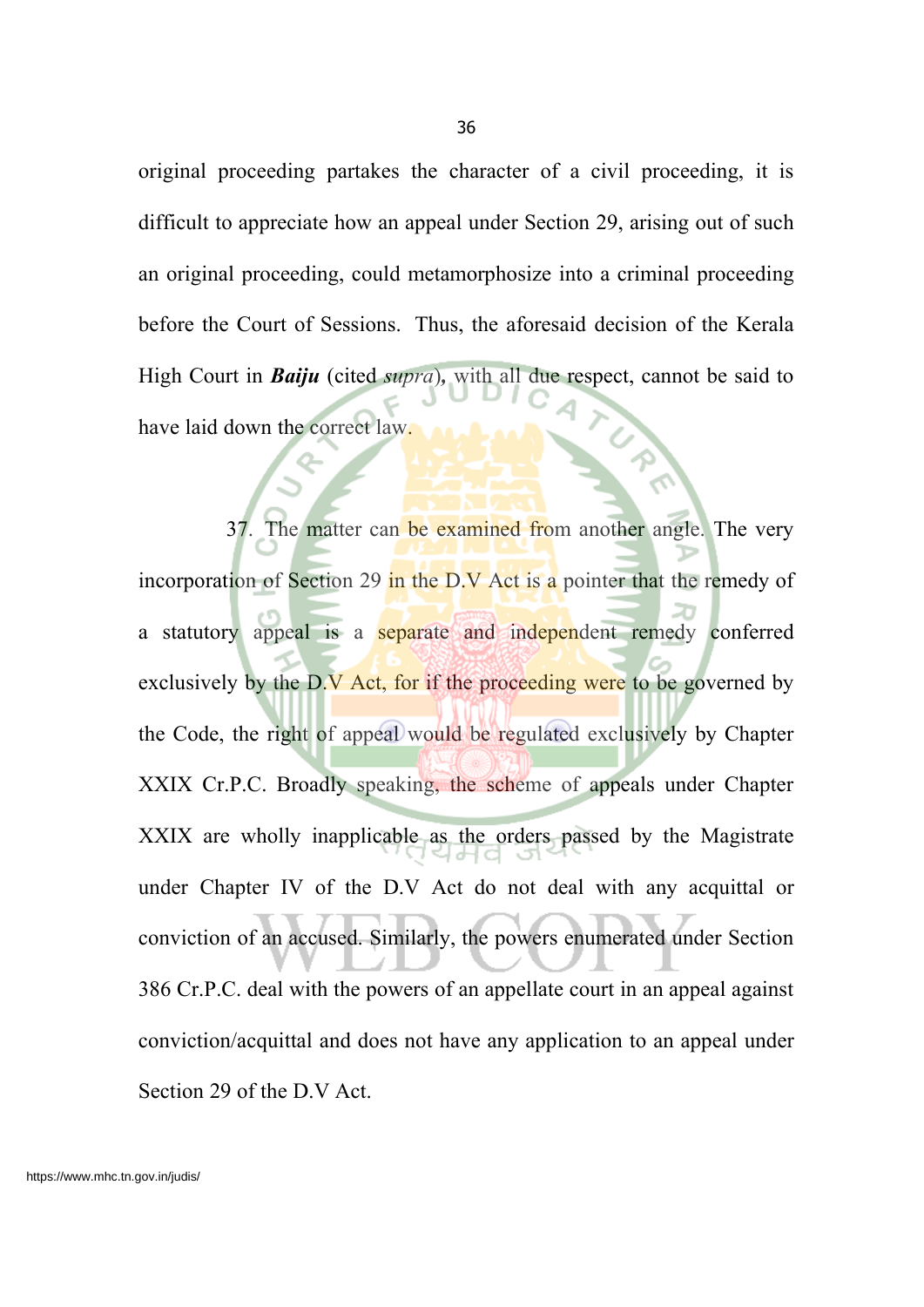38. The Hon'ble Supreme Court in *Satish Chander Ahuja v. Sneha Ahuja, Civil Appeal 2483 of 2020 decided on 15.10.2020,* has proceeded on the basis that a proceeding under Section 19 of the D.V Act is a "criminal proceeding". The eight questions framed for consideration in *Satish Chander Ahuja* (cited *supra*), have been set out in paragraph 27 of the said judgment and none of those questions were concerned with the character of the proceedings under the  $\overline{D}$ . V Act. It is well settled that the ratio of a judgment cannot be decided by picking out words or sentences from the judgment averse to the context under question. When the nature of proceedings before the Magistrate under the D.V Act did not consciously engage the attention of the Hon'ble Supreme Court, it cannot be said to be a part of the ratio thereby constituting a binding precedent under Article 141 of the Constitution of India, (See *Nevada Properties Private Limited v State of Maharashtra,* (2019) 20 SCC 119).

39. In fact, the litmus test as to whether a proceeding is civil or criminal in nature has been authoritatively settled by a three judge bench of the Hon'ble Supreme Court in *Ram Kishan Fauji v. State of Haryana,* (2017) 5 SCC 533. The Hon'ble Supreme Court reiterated the test laid down in *S.A.L Narayan Row* (cited *supra*), and opined as under: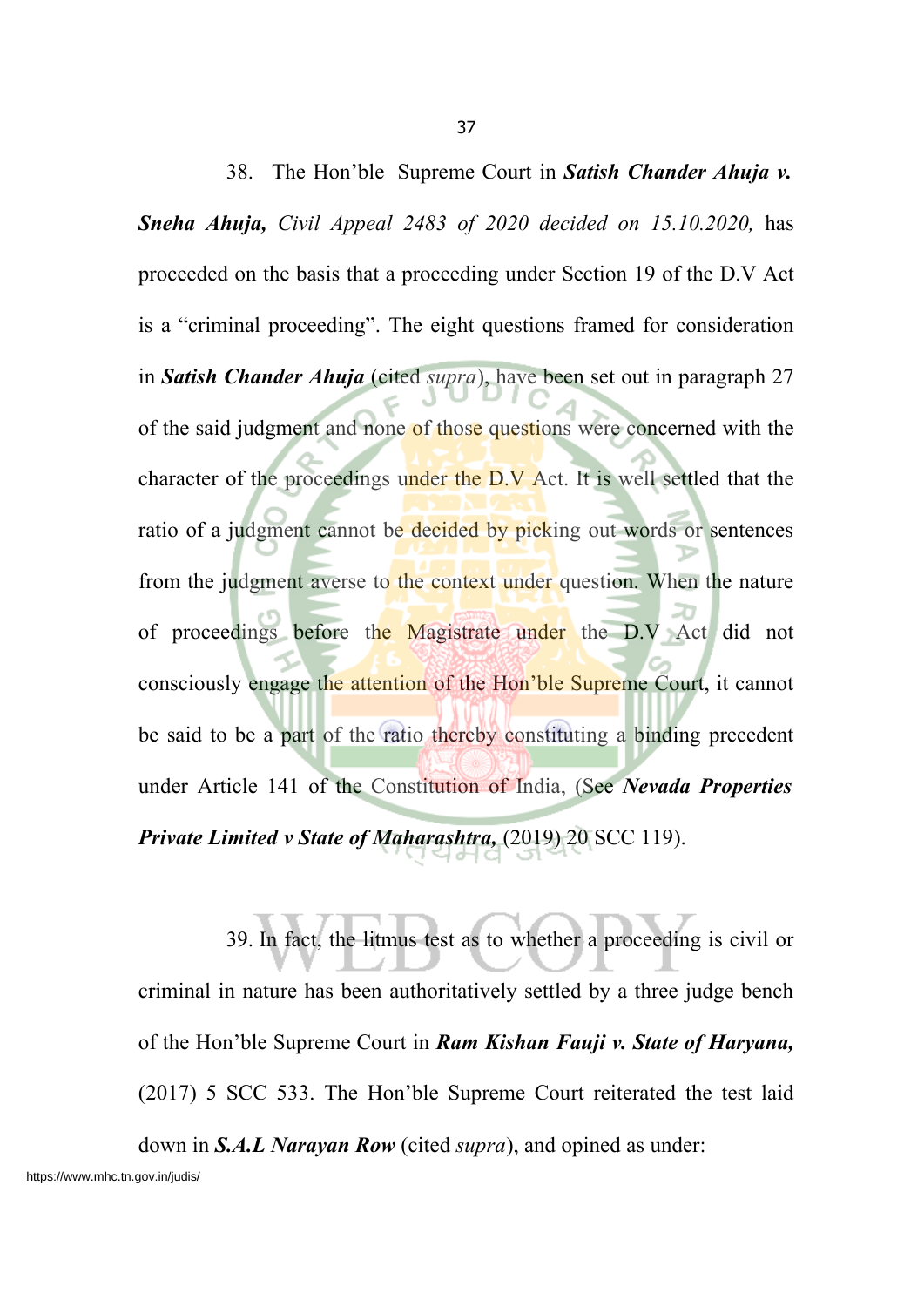38

"*31. The aforesaid authority makes a clear distinction between a civil proceeding and a criminal proceeding. As far as criminal proceeding is concerned, it clearly stipulates that a criminal proceeding is ordinarily one which, if carried to its conclusion, may result in imposition of (i) sentence, and (ii) it can take within its ambit the larger interest of the State, orders to prevent apprehended breach of peace and orders to bind down persons who are a danger to the maintenance of peace and order. The Court has ruled that the character of the proceeding does not depend upon the nature of the tribunal which is invested with the authority to grant relief but upon the nature of the right violated and the appropriate relief which may be claimed."*

The Hon'ble Supreme Court eventually concluded that it is conceptually fallacious to determine the nature of the proceeding with reference to the nature of the Court, since the litmus test is the nature of the proceeding, nothing more nothing less. Applying the aforesaid test, it is beyond a pale of controversy that all of the reliefs claimed under Chapter IV of the Act are civil in nature for the enforcement of civil rights, as was held by the Supreme Court in *Kunapareddy* (cited *supra*) and a proceeding before the Magistrate would, therefore, partake the character of a civil and not a criminal proceeding.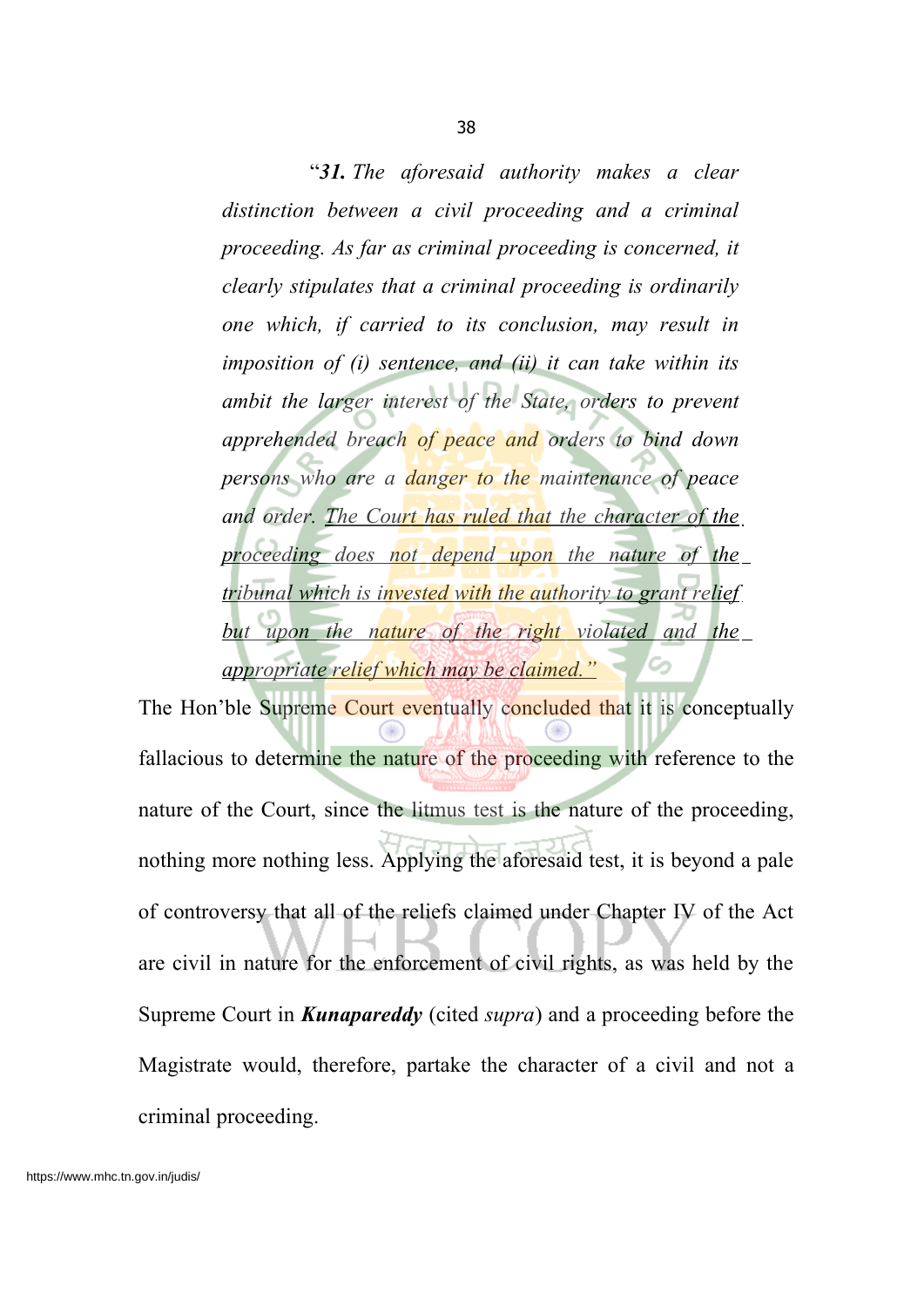40. As the proceedings before a Magistrate exercising jurisdiction under Chapter IV is not a criminal proceeding before a Criminal Court, the next question is whether a petition under Section 482 of the Code would lie to quash an application under Section 12 of the D.V. Act. It is settled law that a petition under Section 482, Cr.P.C would lie only against an order of a criminal court. In *State of W.B. v. Sujit Kumar Rana*, (2004) 4 SCC 129, the Supreme Court has opined as under:

> "*33. From a bare perusal of the aforementioned provision, it would be evident that the inherent power of the High Court is saved only in a case where an order has been passed by the criminal court which is required to be set aside to secure the ends of justice or where the proceeding pending before a court amounts to abuse of the process of court. It is, therefore, evident that power under Section 482 of the Code can be exercised by the High Court in relation to a matter pending before a court; which in the context of the Code of Criminal Procedure would mean "a criminal court" or whence a power is exercised by the court under the Code of Criminal Procedure."*

41. As pointed out by a Division Bench of this Court in *Rajamanickam v State of Tamil Nadu,* 2015 (3) MWN Cri 379, Section https://www.mhc.tn.gov.in/judis/ P.C preserves only the inherent criminal jurisdiction of the High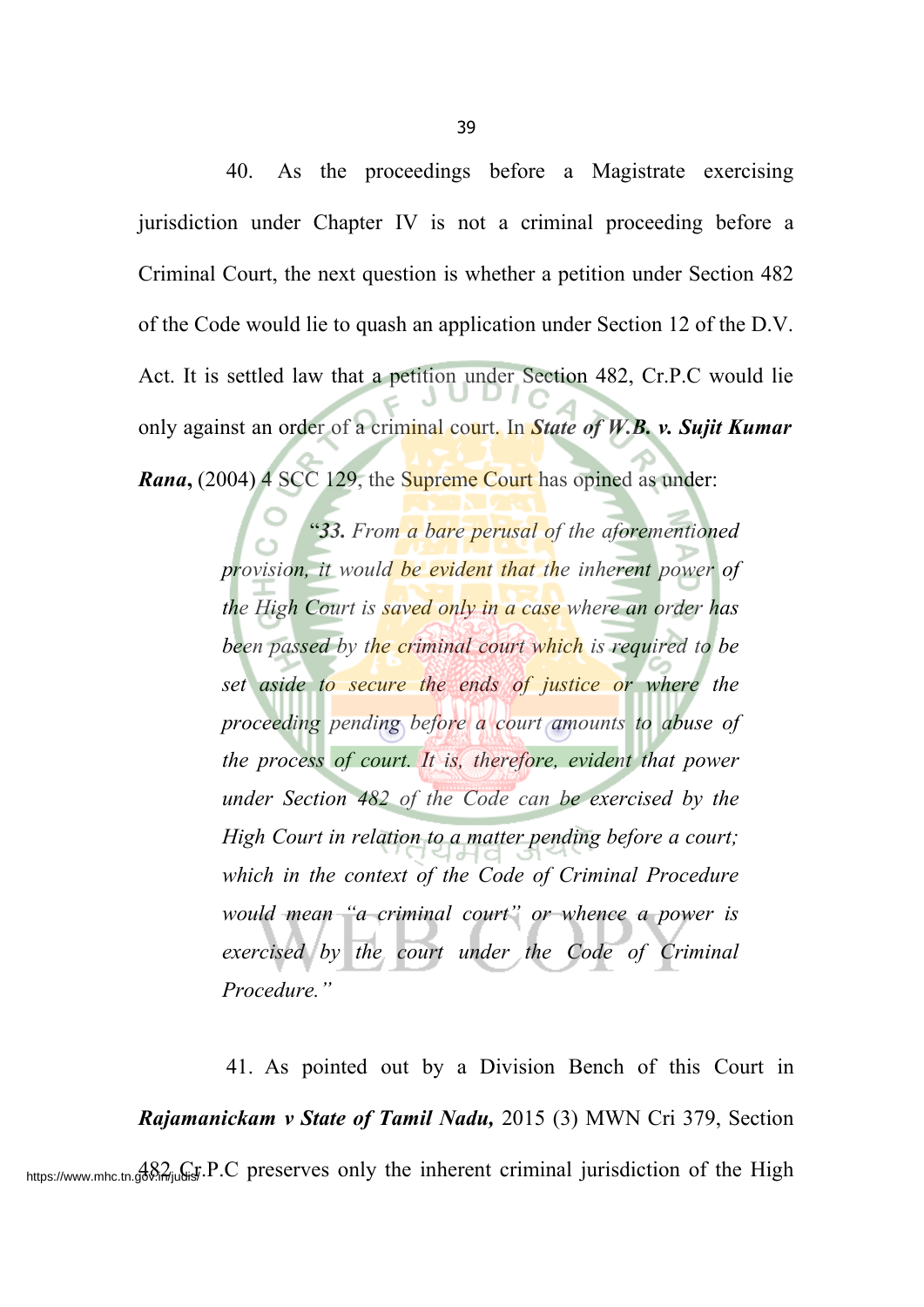Court. Thus, a petition under Section 482, Cr.P.C would be maintainable only if the order complained of is passed by a criminal Court or by a Court in exercise of powers under the Cr.P.C. Quashing an application under Section 12 of the D.V Act does not fall in either category, as what the Court is called upon to do at that stage is to interdict the exercise of civil jurisdiction by the Magistrate at the threshold. As indicated *supra*, since the Magistrate is exercising only a civil jurisdiction in granting reliefs under Chapter IV of the Act, it follows that a Magistrate is not a criminal court for the purposes of proceedings under Chapter IV of the Act. It follows that an application under Section 482, Cr.P.C does not lie to quash an application under Section 12 of the D.V Act.

42. This does not, however, mean that an aggrieved respondent is remediless. The Magistrate exercising jurisdiction under Chapter IV of the D.V Act, is certainly a subordinate Court for the purposes of Article 227, and a petition under Article 227 of the Constitution would still be available challenging the proceedings under Chapter IV of the D.V Act, in an appropriate case.

 $\bigcirc$ 

◉

43. As a matter of fact, in *M. Muruganandam v. M. Megala***,**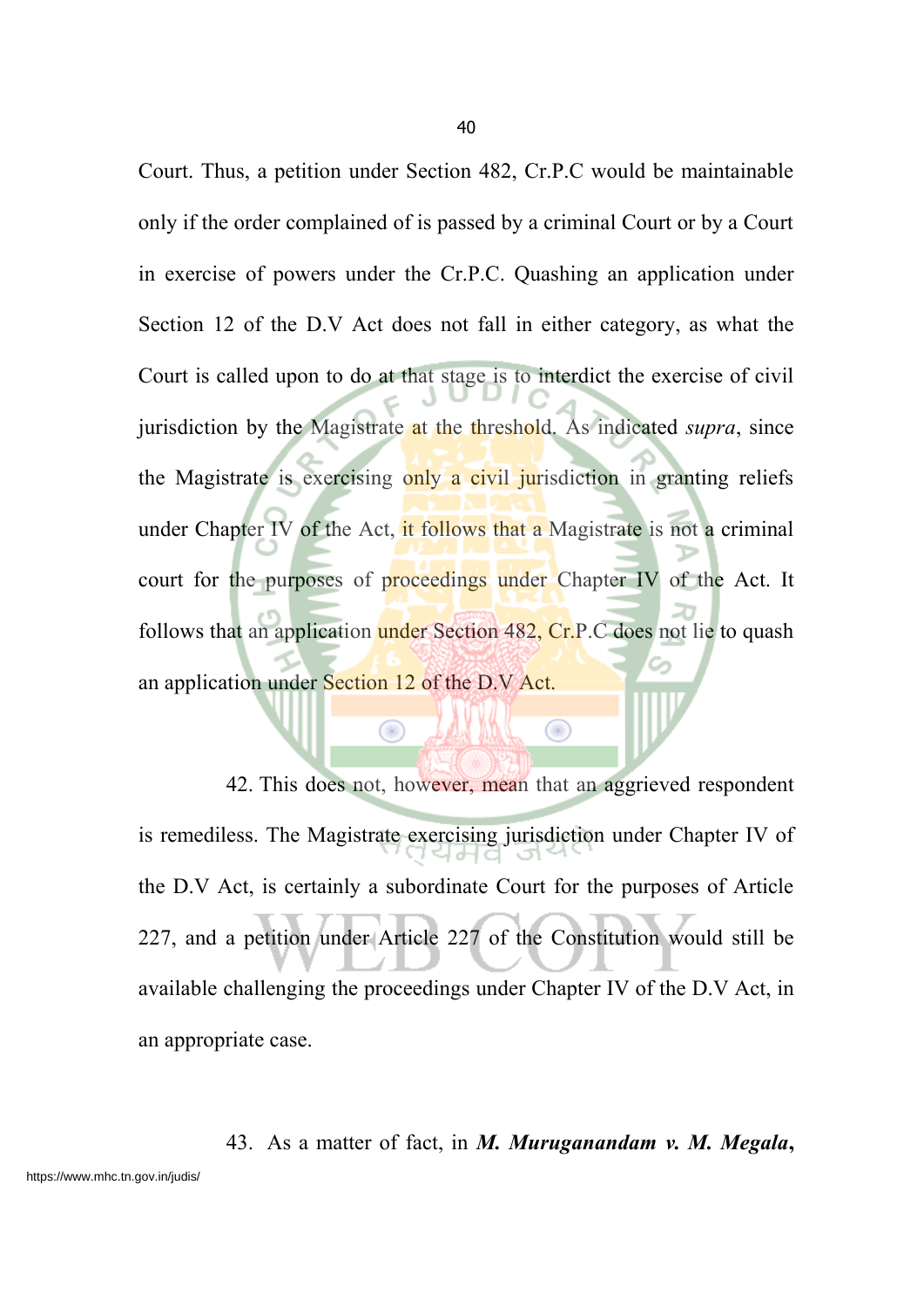(2011) 1 CTC 841, this Court had entertained a challenge under Article 227 of the Constitution to an application under Section 12 of the D.V. Act. V. Ramasubramanian, J (as he then was) opined as under:

> "*11. At the outset, a preliminary issue was raised as to whether the Revisional Jurisdiction of this Court under Article 227 of the Constitution can be invoked against the orders of the Magistrate, passed under the provisions of the Protection of Women from Domestic Violence Act, 2005. But the issue was settled by the Supreme Court in State of Haryana v. Bhajan Lal, AIR 1992 SC 604. In paragraph-108 of the said decision, the Supreme Court gave an illustrative list of cases where this Court could exercise either the extraordinary jurisdiction under Article 226 or the inherent powers under Section 482, Cr.P.C. The said decision was followed in P.S. Rajya v. State of Bihar, JT 1996 (6) SC 480 and in Pepsi Foods Ltd v. Special Judicial Magistrate, 1998 (5) SCC 749. In Pepsi Foods case, the Apex Court held that the nomenclature under which a Petition is filed is not quite relevant and that it would not debar the Court from exercising its jurisdiction. In paragraph 29 of its decision in Pepsi Foods case, the Supreme Court stated as follows:* "*No doubt a Magistrate can discharge the accused at any stage of the trial if he considers the charge to be groundless. But that does not mean that the accused cannot approach the High Court under Section 482 of the*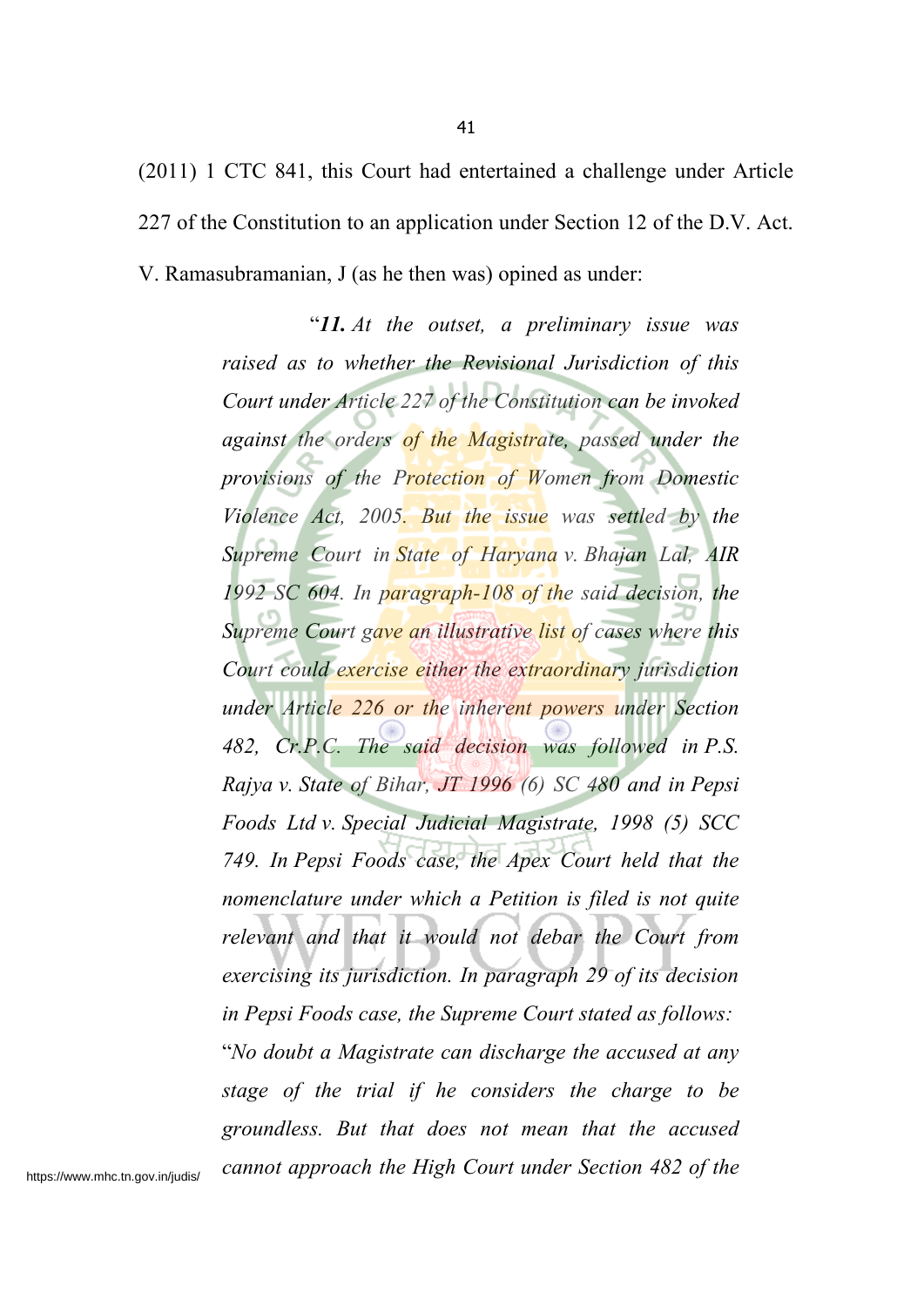*Code or Article 227 of the Constitution to have the proceeding quashed against him when the Complaint does not make out any case against him……"*

*12. Again in State of Orissa v. Debendra Nath Padhi, 2005 (1) CTC 134, the principles laid down in Bhajan Lal were reiterated and the Apex Court referred both to Section 482, Cr.P.C., and to Article 226 of the Constitution.*

*13. Therefore, it is clear that this Court can exercise its Revisional powers under Article 227 of the Constitution, in respect of the orders passed under the Protection of Women from Domestic Violence Act, 2005. However, it will always be subject to the restrictions, subject to which the power has to be exercised. As a matter of fact, it is stated by the learned Counsel for the Petitioners that the Petitioners actually filed a Petition under Section 482, Cr.P.C., but a doubt was raised about the maintainability of the same on the ground that the proceedings under the Act, are not purely Criminal proceedings. Therefore, the Petitioner has come up with the above Revision under Article 227 of the Constitution and the doors of this Court, cannot be shut on all sides to the Petitioners."*

44. It is entirely true that the nomenclature of the petition is not https://www.mhc.tn.gdeie/jsqlive of the jurisdiction of the Court. Section 482, Cr.P.C merely saves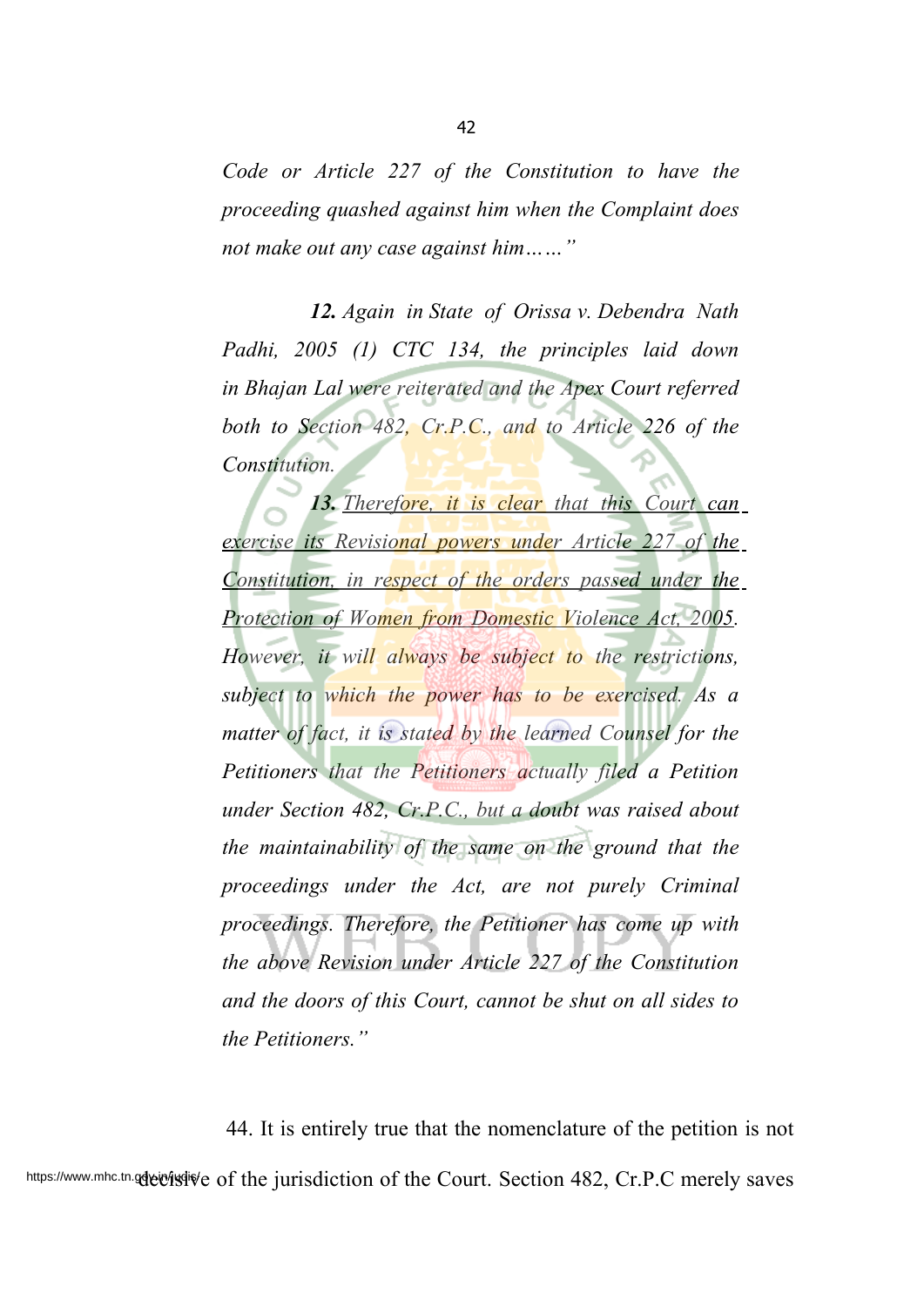the inherent power of the High Court to make such orders as may be necessary to a) give effect to an order under this Code; or b) prevent abuse of process of any Court; or c) otherwise secure the ends of justice. It is well settled that this section has not given any new power to the High Court but has merely preserved the power inherently possessed by every High Court as a superior Court of record. As a highest Court of Justice in the State, the High Court exercises a visitorial or supervisory jurisdiction over all Courts in the State. However, the plenitude of the inherent power under Section 482, Cr.P.C does not extend to annul proceedings which are not before a Criminal Court. As pointed out *supra*, to constitute a criminal court, it is not sufficient that the Court is one of the Courts enumerated under Section 6 Cr.P.C, it is also necessary that the proceedings before it are criminal in character. If the proceeding before the Court is civil in nature, then it cannot be said that the Court is a Criminal Court exercising criminal jurisdiction for the purposes of Section 482, Cr.P.C.

45. The decision in *Muruganandam* (cited *supra*) is, therefore, an authority for the proposition that a petition under Article 227 of the Constitution would lie to quash an application under the D.V Act in an appropriate case. This being a judgment of a bench of co-ordinate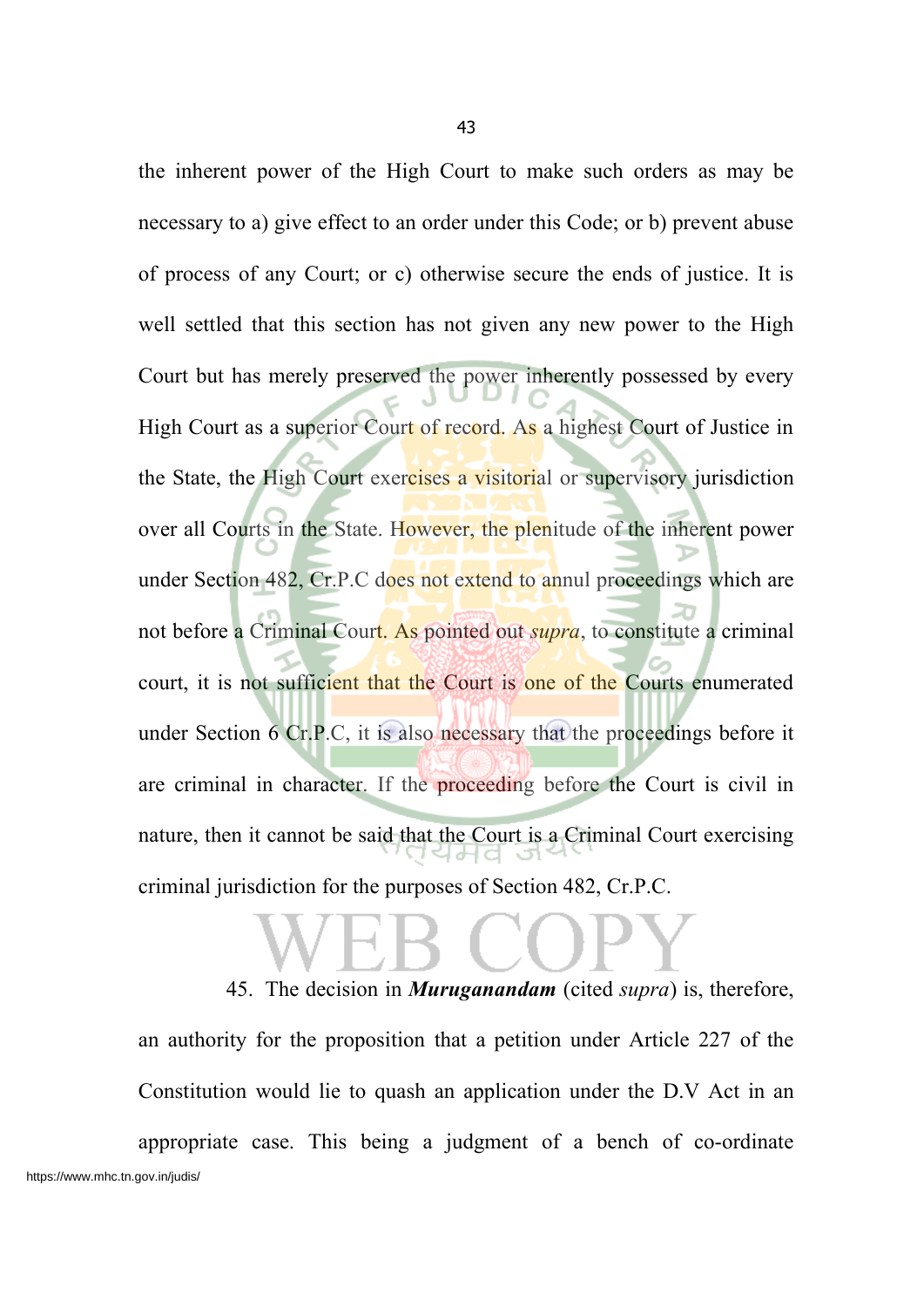strength, is also binding on this Court. The Kerala High Court has also taken the same view in two of its later decisions in *Santhosh v. Ambika.R*, (2015) SCC Online Ker 26542 and *T. Rajan v Vani.P,* (2020) SCC Online Ker 25170. In a recent decision, *Latha P.C v State of Kerala*, 2020 (6) KLT 496, the Kerala High Court held that an application under Section 482 Cr.P.C is not maintainable to quash a complaint under Section 12 of the D.V. Act.

46. A Division Bench of the Bombay High Court had reached the same conclusion in *Sukumar Pawanlal Gandhi v Bhakti Sushil Gandhi*, (2016) SCC Online Bom 12942. However, a Full Bench of the Bombay High Court in *Prabhakar Mohite v State of Maharashtra*, AIR 2018 Bom, overruled the decision in *Sukumar Pawanlal Gandhi*, (cited *supra*). The Full Bench correctly noticed that the character of a proceeding is not dependent upon the nature of the Tribunal but on the nature of the right violated. The Full Bench held, and rightly so, that the nature of the right in a proceeding under the D.V Act is purely civil in nature. Having held so, the Full Bench, nevertheless, found that an application under Section 482 Cr.P.C would lie and opined thus:

"*53. This would mean that generally the provisions of Criminal Procedure Code would be* https://www.mhc.tn.gov.in/judis/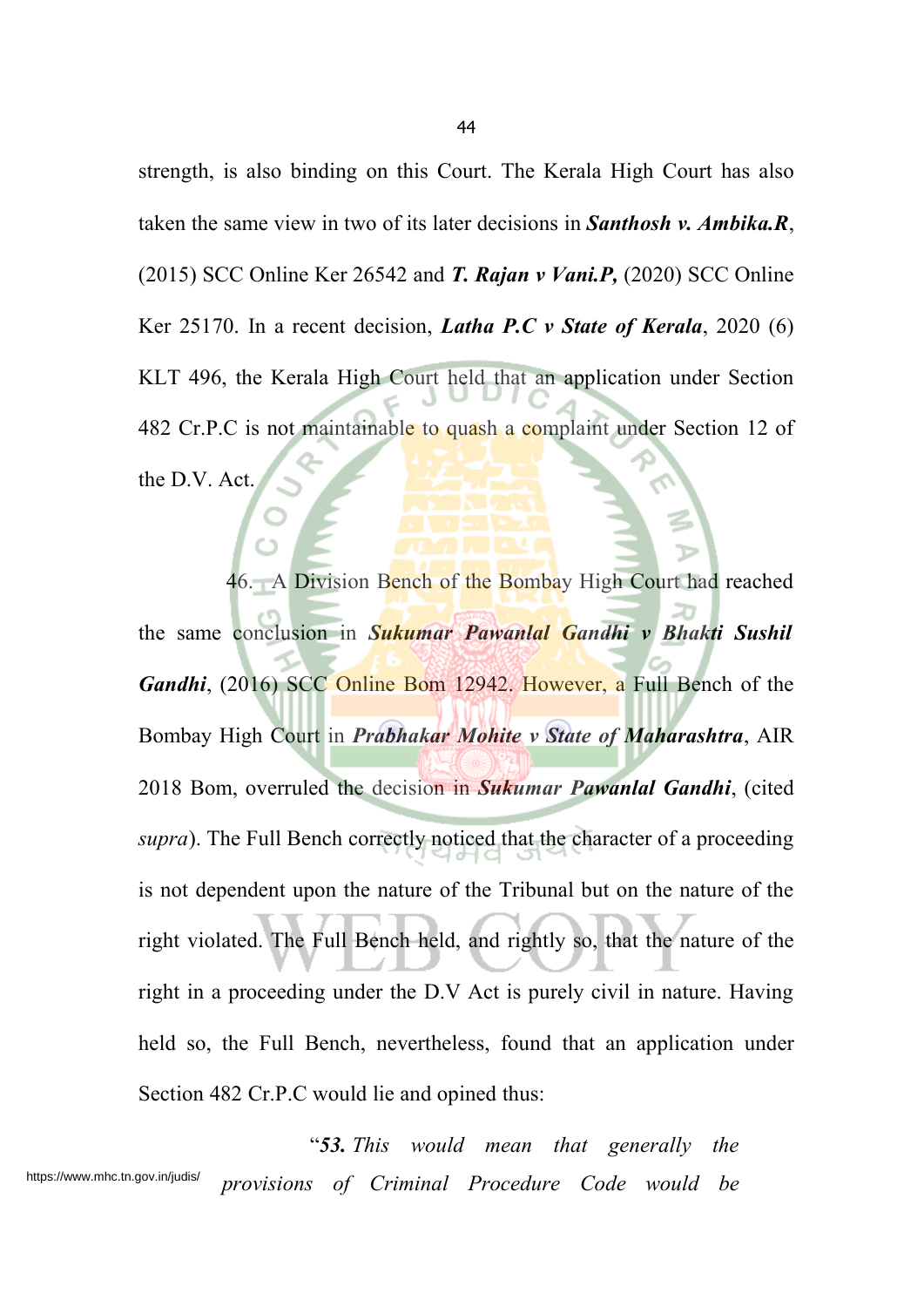*applicable, to all proceedings taken under sections 12 to 23 and also in respect of the offence under section 31 of the D.V. Act, subject to the exceptions provided for in the Act including the one under sub-section (2) of section 28. It would then follow that it is not the nature of the proceeding that would be determinative of the general applicability of Criminal Procedure Code to the proceedings referred to in section 28(1) of the D.V. Act, but the intention of the Parliament as expressed by plain and clear language of the section, which would have its last word"*

In other words, according to the Full Bench, even though the nature of remedies under the D.V Act are civil in nature, the principle that a nature of the proceeding would determine its character would not apply in view of the intention of Parliament expressed through Section 28, making the Cr.P.C applicable. With all due respect, these observations may not be accurate. There is a presumption that the legislature is presumed to know the law when it enacts a piece of legislation. (See *CWT v Bangalore Club,* (2020) 9 SCC 599). Parliament must, therefore, be presumed to be aware of the law laid down by the Constitution Bench in *S.A.L Narayan Row* (cited *supra*), wherein it was held that the true test of the nature of a proceeding must be ascertained with reference to the character of the right

violated and reliefs sought thereon and not by the nature of the Court https://www.mhc.tn.gov.in/judis/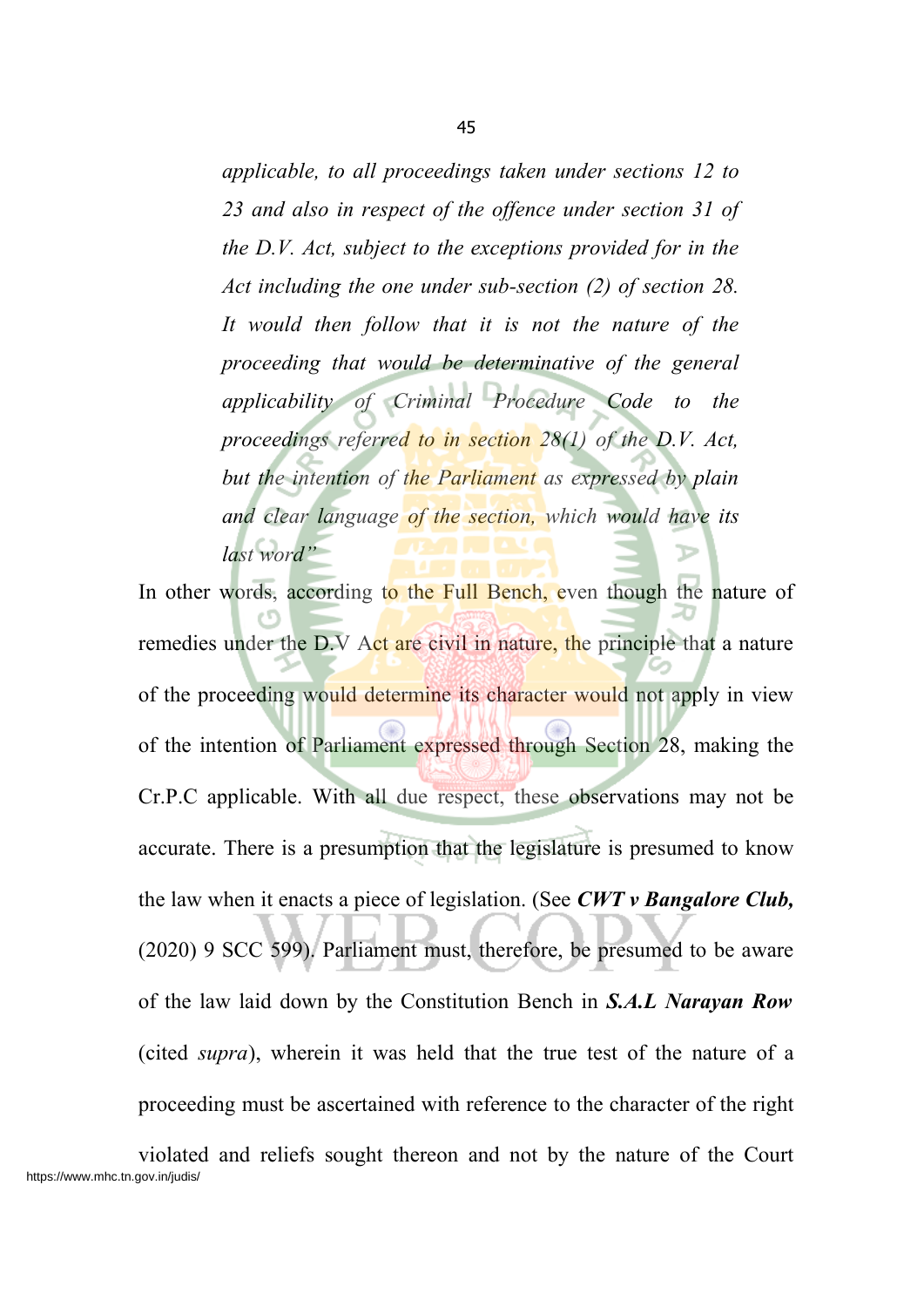adjudicating such a proceeding. Section 28 of the D.V Act does not and cannot displace this principle. As has already been pointed out, the application of Cr.P.C to a proceeding under Section 12, by virtue of Section 28(1), is residuary in nature.

47. As a matter of fact, the conclusions of the Full Bench appear to be contradictory which is evident from the fact that, at paragraph 40, the Bench agrees that the proceedings under the D.V Act are predominantly civil in nature, and it is only when there is a breach under Section 31 or a failure or refusal by a Protection Officer as contemplated under Section 33, the proceedings assume the character of criminality. Having held so, the Full Bench, at paragraph 56, held that a petition under Section 482 of the Code would lie in view of the express applicability of the Cr.P.C under Section 28(1) of the Act following a Division Bench of the High Court of Gujarat in *Suo Motu v. Ushaben Kishorbhai Mistry,* 2016 2 RCR (Cri) 421.

48. Again, with all due respect, it must be pointed out that in view of the law laid down by the Supreme Court in *S.A.L Narayan Row* (cited *supra*) and *Ram Kishan Fauji* (cited *supra*), the nature of the Court https://www.mhc.tn.gov.in/judis/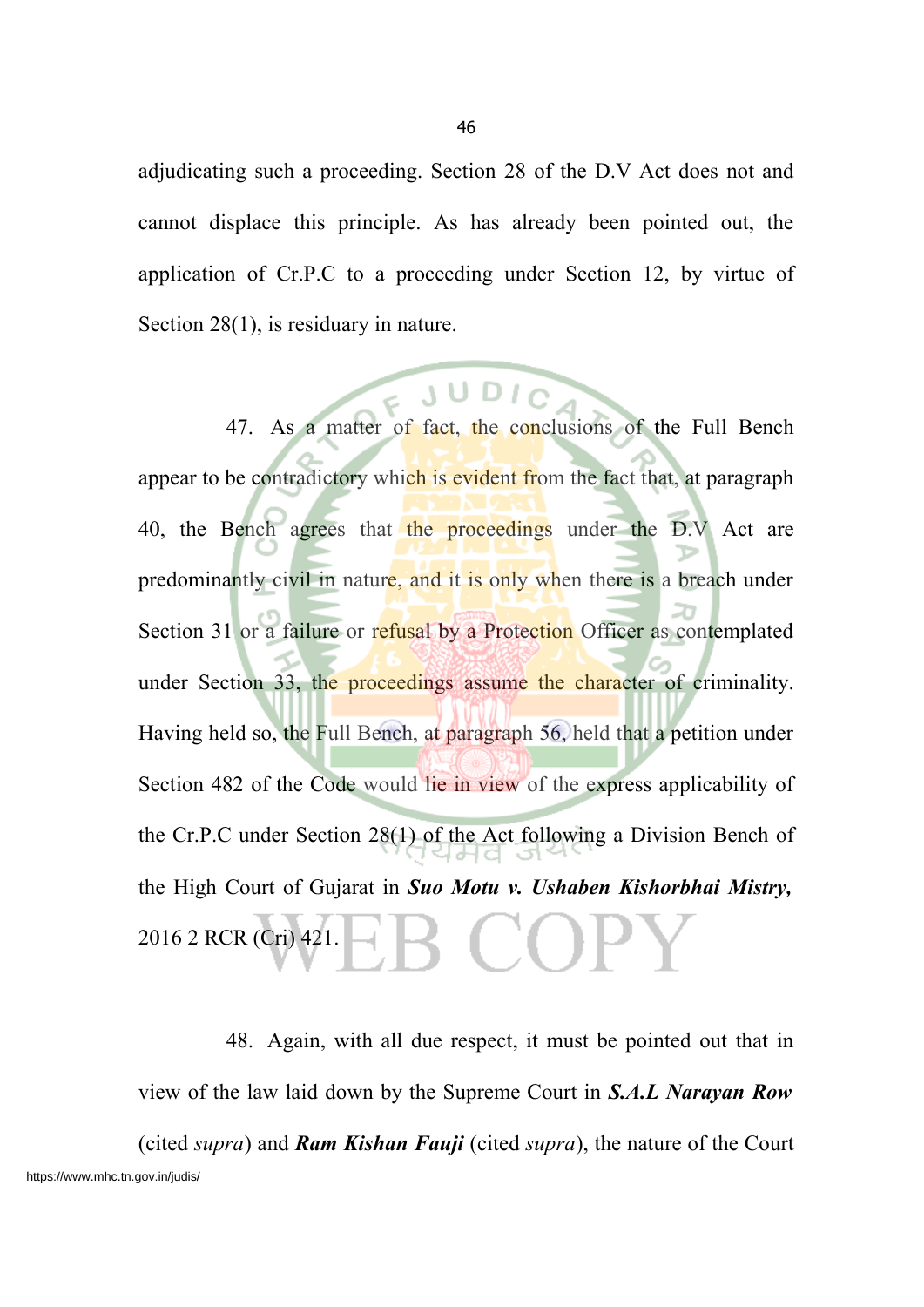or the procedure followed by such a Court cannot determine the character of the proceeding before it. The litmus test, in all cases, is focused on the nature of the right infringed and the relief sought for the vindication of such a right. This is precisely why the Full Bench of the Bombay High Court in *V.B. D'Monte* (cited *supra*), had ordered a revision to be listed on its civil side despite the order having been passed by a Court of Session.

49. In *Ram Kishan Fauji* (cited *supra*), it was sought to be contended that the Lokayukta is a quasi-judicial body, and an enquiry at its instance would come within the ambit and scope of civil and not criminal jurisdiction. Repelling this contention, the Supreme Court categorically held that the procedure followed by the Lokayukta was of no consequence in determining the character of the proceeding before the Court. The Hon'ble Supreme Court said:

> "*18. The maze needs to be immediately cleared. In the instant case, we are really not concerned with the nature of the post held by Lokayukta or Upa-Lokayukta. We are also not concerned how the recommendation of the said authorities is to be challenged and what will be the procedure therefor. As has been held by this Court, neither the Lokayukta nor Upa- Lokayukta can direct*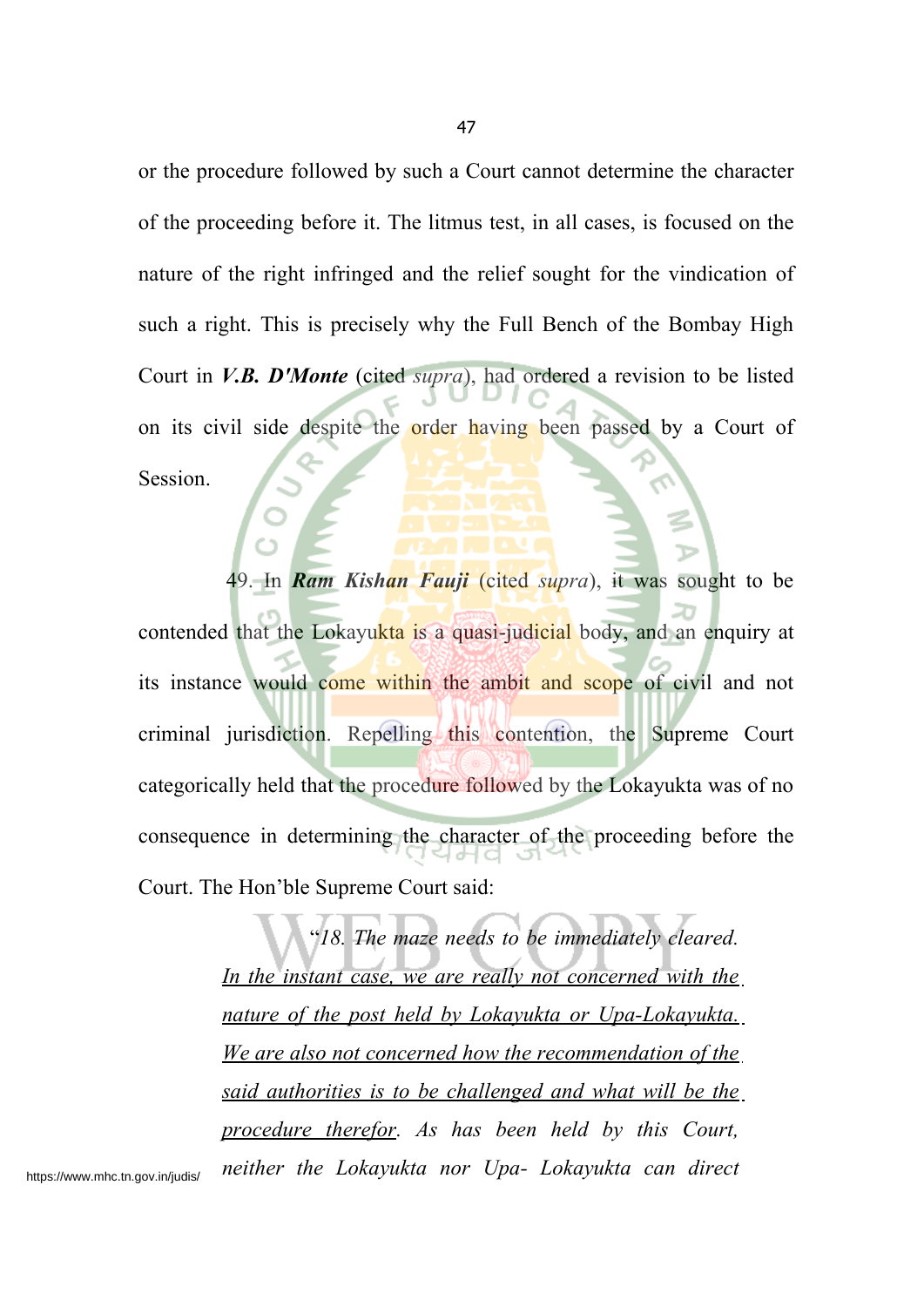*implementation of his report, but it investigates and after investigation, if it is found that a public servant has committed a criminal offence, prosecution can be initiated."*

The position is unambiguously set out in the following passage in *Ram Kishan Fauji,* (cited *supra*)

"*In the case at hand, the writ petition was filed under Article 226 of the Constitution for quashing of the recommendation of the Lokayukta. The said recommendation would have led to launching of criminal prosecution, and, as the factual matrix reveals, FIR was registered and criminal investigation was initiated. The learned Single Judge analysed the report and the ultimate recommendation of the statutory authority and thought it seemly to quash the same and after quashing the same, as he found that FIR had been registered, he annulled it treating the same as a natural consequence. Thus, the effort of the writ petitioner was to avoid a criminal investigation and the final order of the writ court is quashment of the registration of FIR and the subsequent investigation. In such a situation, to hold that the learned Single Judge, in exercise of jurisdiction under Article 226 of the Constitution, has passed an order in a civil proceeding as the order that was challenged was that of the quasi- judicial authority, that is, the Lokayukta, would be conceptually fallacious. It is because what matters is*

https://www.mhc.tn.gov.in/judis/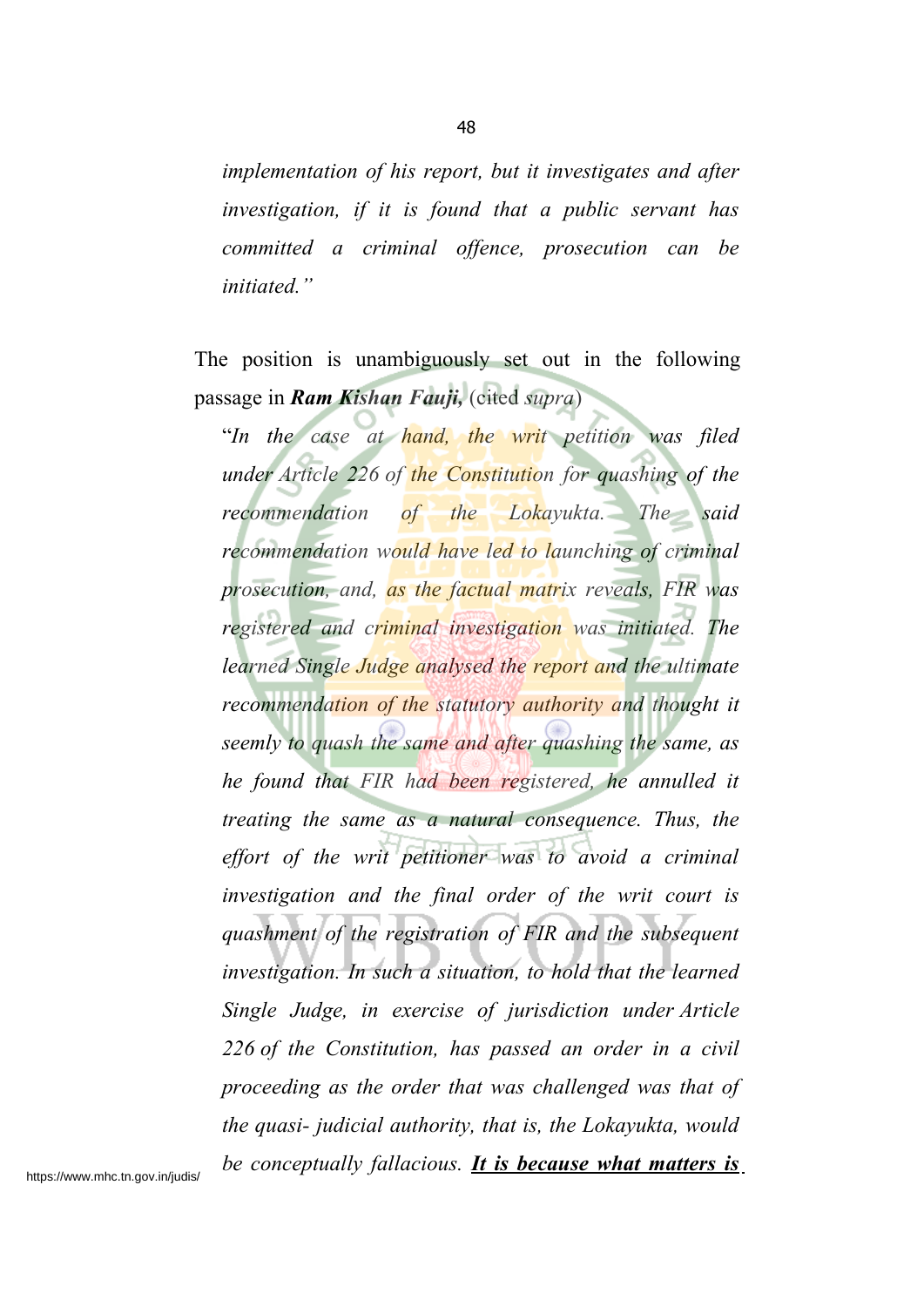#### *t he nature of the proceeding, and that is the litmus test.*"

50. It follows that in view of the law laid down in *Narayan Row* (cited *supra*) and *Ram Kishan Fauji* (cited *supra*), that the character of a proceeding under the D.V Act, in so far is it relates to the reliefs under Sections 18 to 23, does not become criminal in character merely on account of the procedure under the Cr.P.C adopted by the Magistrate. In view of the foregoing discussion, the inevitable conclusion is that a petition to quash an application under Section 12 of the D.V. Act is maintainable only by way of a petition under Article 227 of the Constitution and not under Section 482, Cr.P.C.

51. It has been brought to the notice of this Court that in several cases, Magistrates continue to mechanically follow the drill of the procedure set out in Sections  $190(1)(a)$ ,  $200$  to  $204$ , Cr.P.C and issue summons as if the respondents before it are accused of offences. To compound the confusion, in most of these cases all and sundry are roped in as respondents before the Magistrate. These respondents, upon being summoned, file petitions under Section 205, Cr.P.C to dispense with their personal attendance and thereafter file petitions under Section 482, Cr.P.C to obtain a stay of all further proceedings in the case, and in most cases https://www.mhc.tn.gelyer/judis/ersonal appearance before the Magistrate is also dispensed with, and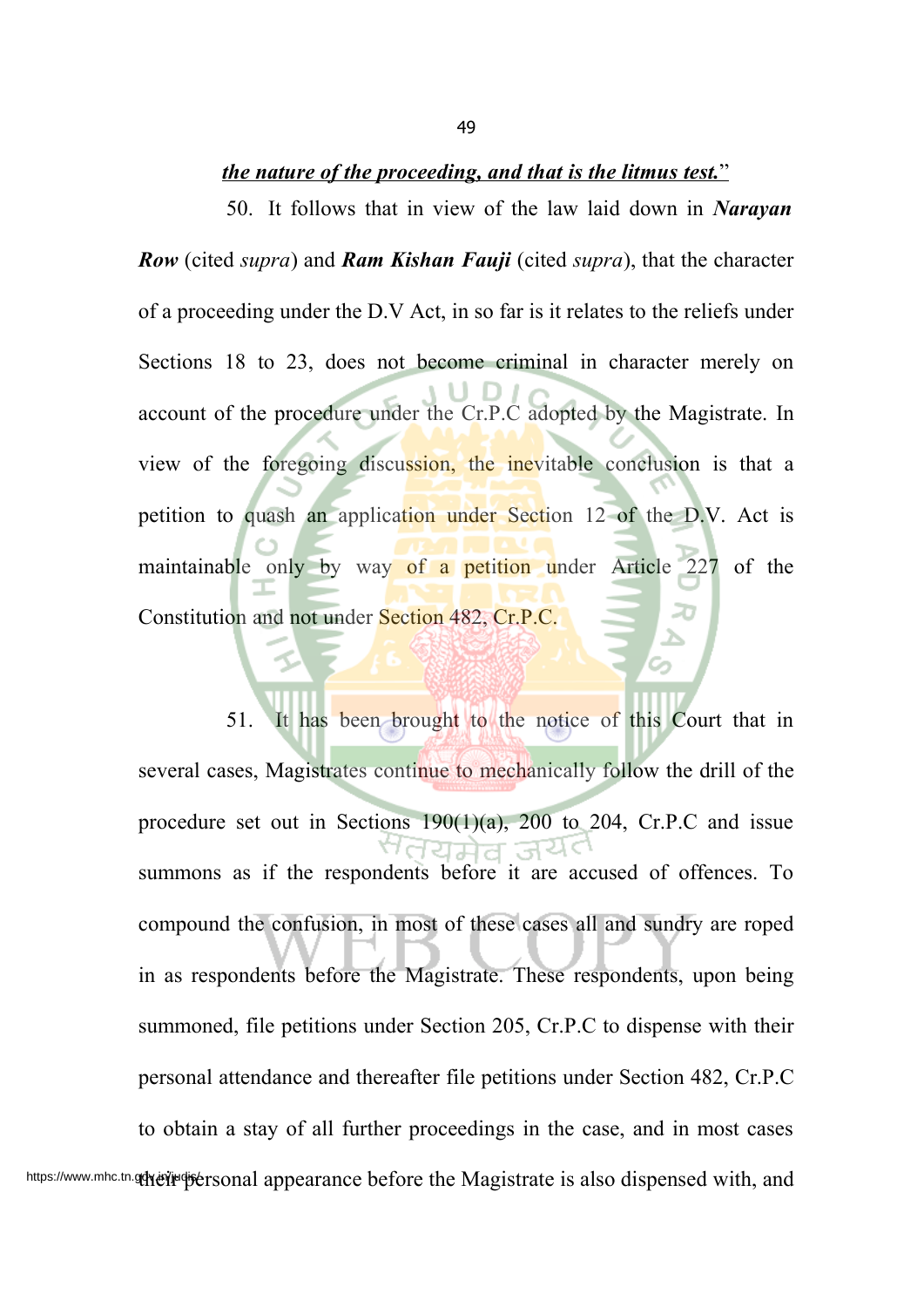the case is then thrown into the backburner. All of this, it appears, is on account a perceptible lack of clarity in the procedure followed by the Magistrates while deciding applications under the Act.

52.While it is no doubt true that the Court of Magistrate is invested with a great deal of flexibility under Section 28(2) of the Act to devise its own procedure for disposal of an application under Section 12 of the Act, the twin principles of consistency and clarity dictate that this Court must now lay down some broad guidelines, in exercise of its power of superintendence under Article 227 of the Constitution & in respect of Judicial Magistrates under Section 483 of the Cr.P.C, for the proper disposal of applications under Section 12 of the D.V Act. A corrective mechanism is available in the D.V Act itself for aggrieved parties to agitate their grievances and obtain redress.

The following directions are, therefore, issued:

i. An application under Section 12 of the D.V. Act, is not a complaint under Section 2(d) of the Cr.P.C. Consequently, the procedure set out in Section 190(1)(a)  $\&$  200 to 204, Cr.P.C as regards cases instituted on a complaint has no application to a proceeding under the D.V Act. The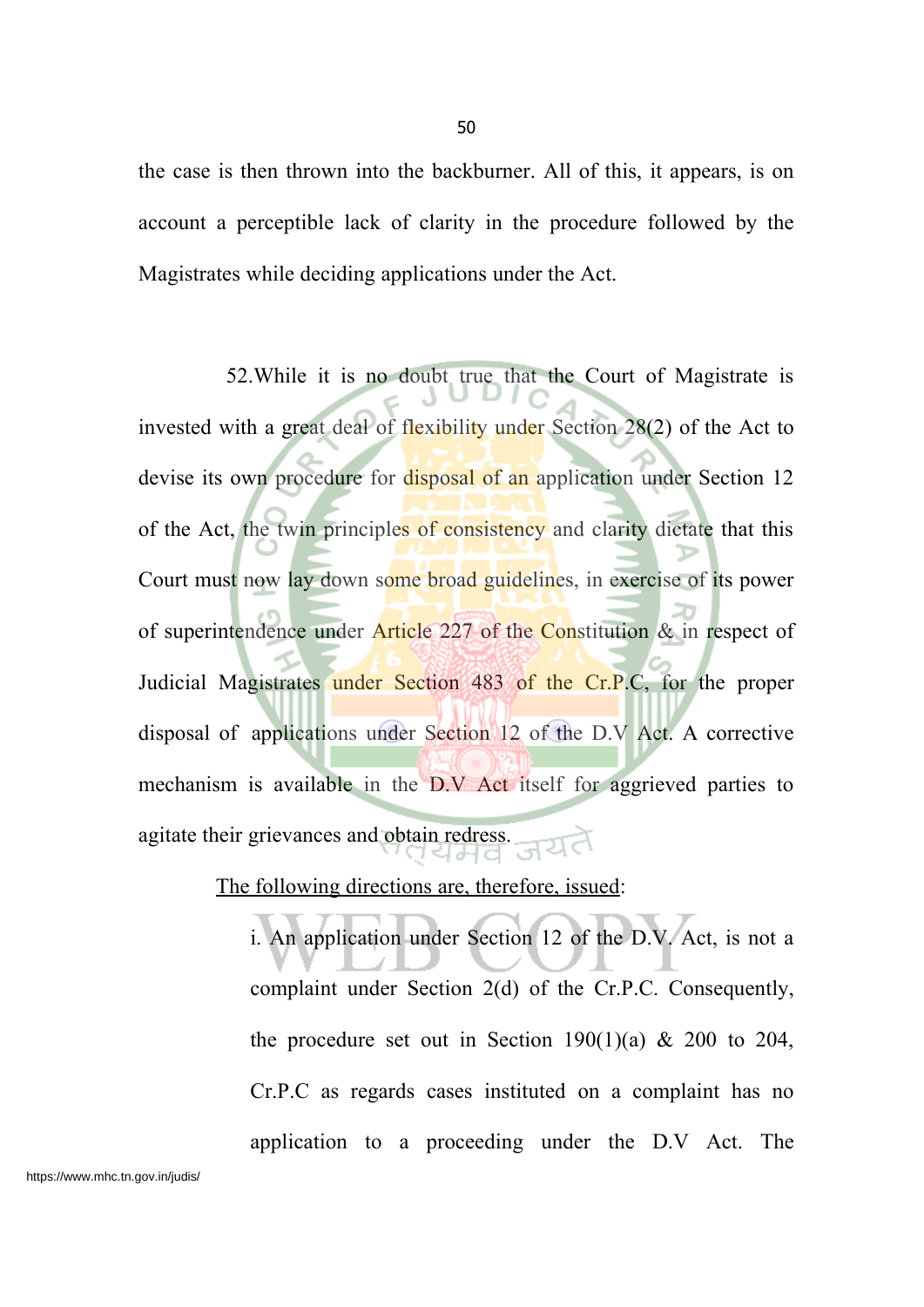Magistrate cannot, therefore, treat an application under the D.V Act as though it is a complaint case under the Cr.P.C.

ii.An application under Section 12 of the Act shall be as set out in Form II of the D.V Rules, 2006, or as nearly as possible thereto. In case interim *ex-parte* orders are sought for by the aggrieved person under Section 23(2) of the Act, an affidavit, as contemplated under Form III, shall be sworn to.

iii. The Magistrate shall not issue a summon under Section 61,  $Cr.P.C$  to a respondent(s) in a proceeding under Chapter IV of the D.V Act. Instead, the Magistrate shall issue a notice for appearance which shall be as set out in Form VII appended to the D.V Rules, 2006. Service of such notice shall be in the manner prescribed under Section 13 of the Act and Rule 12 (2) of the D.V Rules, and shall be accompanied by a copy of the petition and affidavit, if any.

iv. Personal appearance of the respondent(s) shall not be ordinarily insisted upon, if the parties are effectively represented through a counsel. Form VII of the D.V Rules, https://www.mhc.tn.gov.in/judis/ 2006, makes it clear that the parties can appear before the

O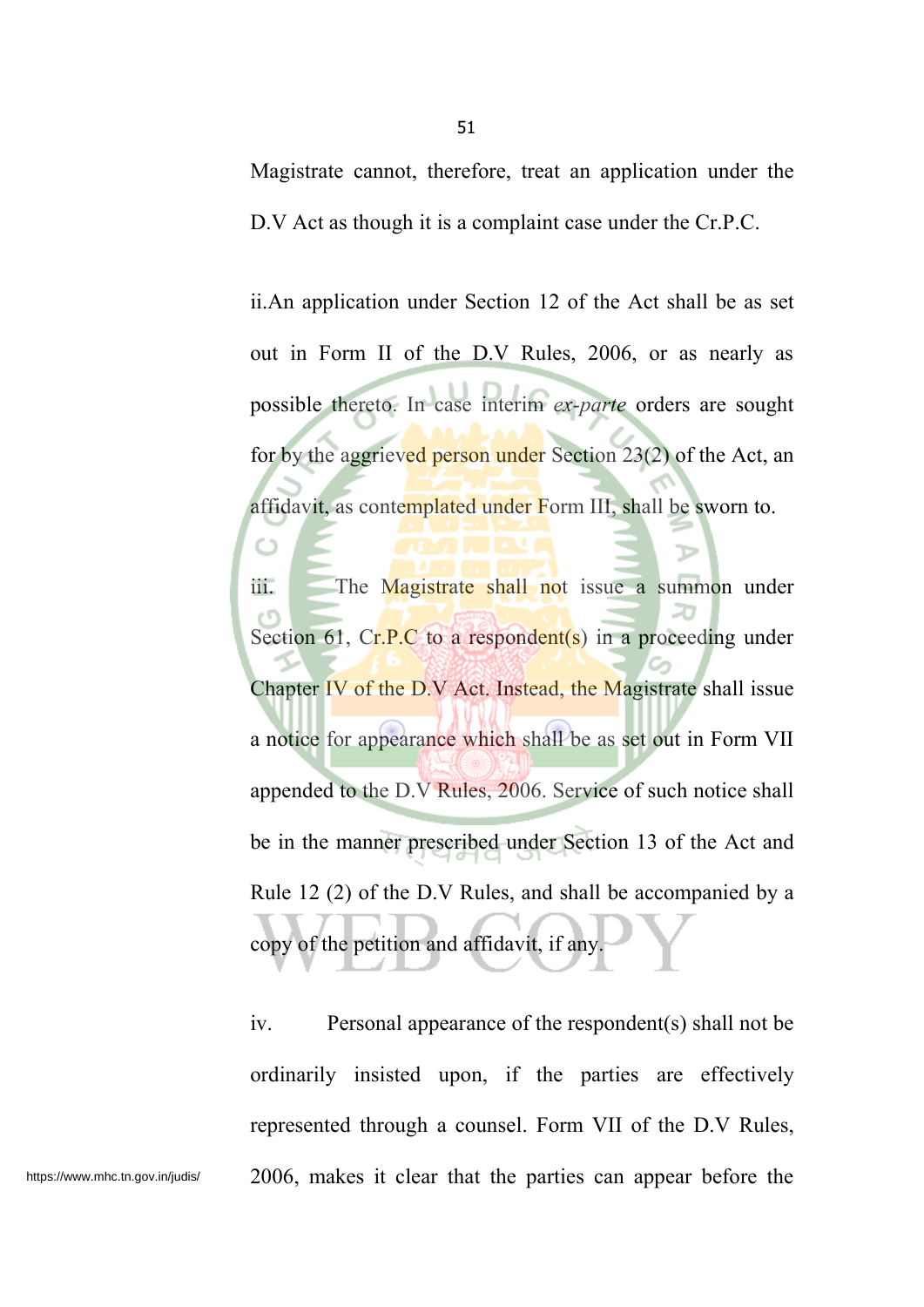Magistrate either in person or through a duly authorized counsel. In all cases, the personal appearance of relatives and other third parties to the domestic relationship shall be insisted only upon compelling reasons being shown. (See *Siladitya Basak v State of West Bengal* (2009 SCC Online Cal 1903).

If the respondent(s) does not appear either in person or through a counsel in answer to a notice under Section 13, the Magistrate may proceed to determine the application *exparte*.

Œ

vi. It is not mandatory for the Magistrate to issue notices to all parties arrayed as respondents in an application under Section 12 of the Act. As pointed out by this Court in *Vijaya Baskar* (cited *supra*), there should be some application of mind on the part of the Magistrate in deciding the respondents upon whom notices should be issued. In all cases involving relatives and other third parties to the matrimonial relationship, the Magistrate must set out reasons that have https://www.mhc.tn.gov.in/judis/ impelled them to issue notice to such parties. To a large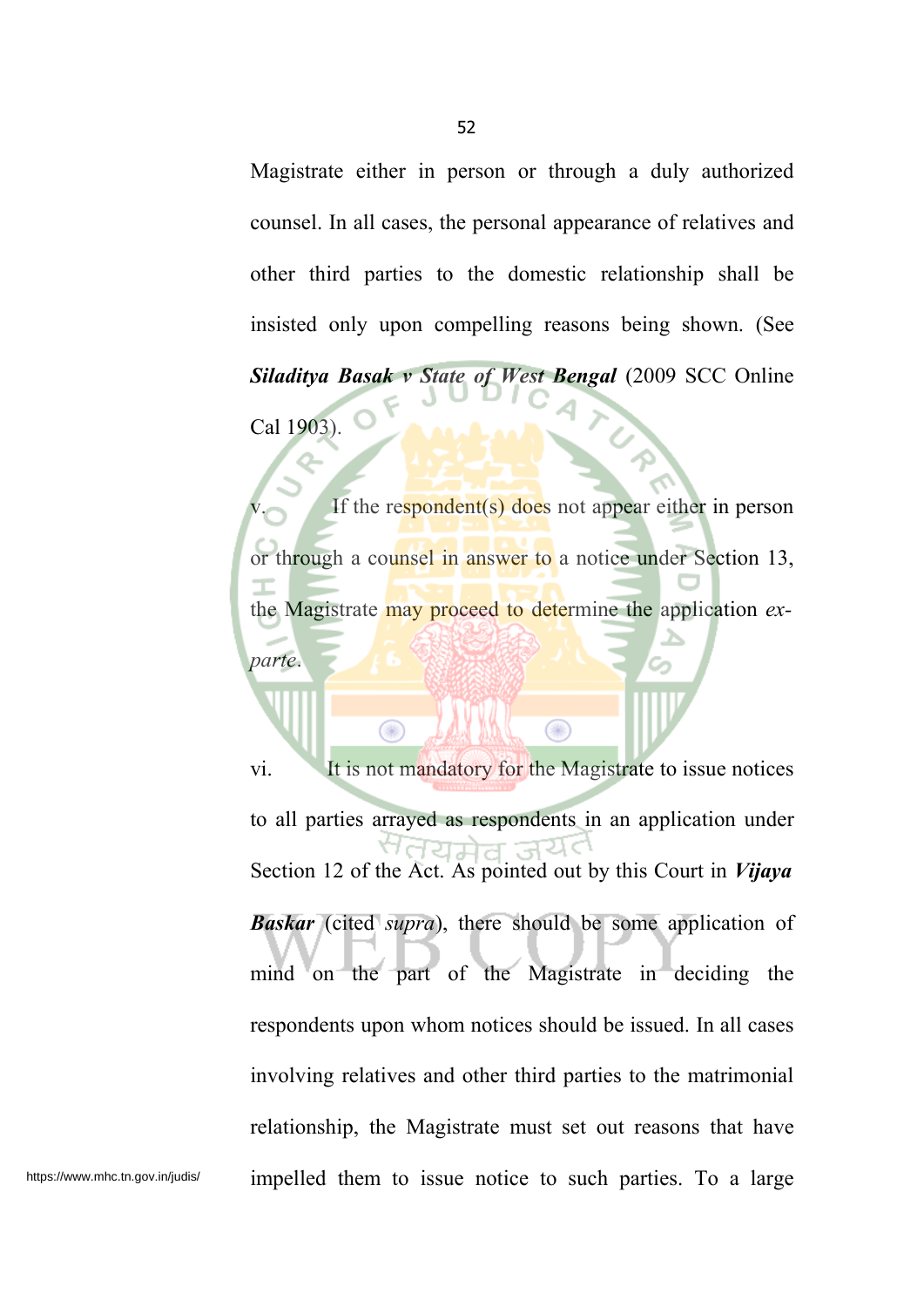extent, this would curtail the pernicious practice of roping in all and sundry into the proceedings before the Magistrate.

vii. As there is no issuance of process as contemplated under Section 204, Cr.P.C in a proceeding under the D.V Act, the principle laid down in *Adalat Prasad v Rooplal Jindal* (2004 7 SCC 338) that a process, under Section 204, Cr.P.C, once issued cannot be reviewed or recalled, will not apply to a proceeding under the D.V Act. Consequently, it would be open to an **aggrieved respondent**(s) to approach the Magistrate and raise the issue of maintainability and other preliminary issues. Issues like the existence of a shared household/domestic relationship etc., which form the jurisdictional basis for entertaining an application under Section 12, can be determined as a preliminary issue, in appropriate cases. Any person aggrieved by such an order may also take recourse to an appeal under Section 29 of the D.V Act for effective redress (See *V.K Vijayalekshmi Amma v Bindu. V*, (2010) 87 AIC 367). This would stem the deluge of petitions challenging the maintainability of an application https://www.mhc.tn.gov.in/judis/ under Section 12 of the D.V Act, at the threshold before this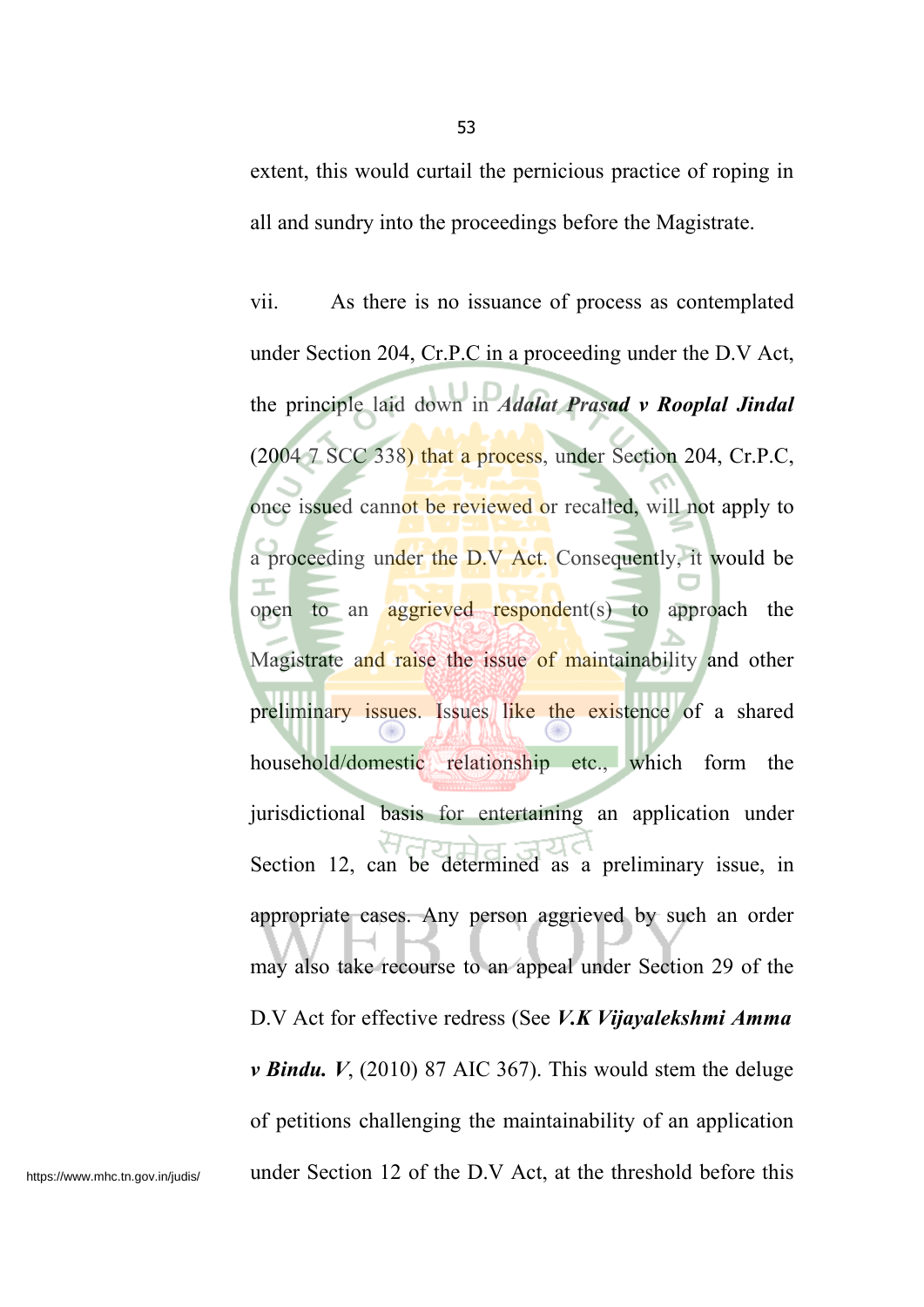Court under Article 227 of the Constitution.

viii. Similarly, any party aggrieved may also take recourse to Section 25 which expressly authorises the Magistrate to alter, modify or revoke any order under the Act upon showing change of circumstances.

In *Kunapareddy* (cited *supra*), the Hon'ble Supreme Court upheld the order of a Magistrate purportedly exercising powers under Order VI, Rule 17 of The Code of Civil Procedure, 1908 (hereinafter referred to as "C.P.C."), to permit the amendment of an application under Section 12 of the D.V Act. Taking a cue therefrom, it would be open to any of the respondent(s), at any stage of the proceeding, to apply to the Magistrate to have their names deleted from the array of respondents if they have been improperly joined as parties. For this purpose, the Magistrate can draw sustenance from the power under Order I Rule 10(2) of the C.P.C. A judicious use of this power would ensure that the proceedings under the D.V Act do not generate into a weapon of harassment and https://www.mhc.tn.gov.in/judis/ would prevent the process of Court from being abused by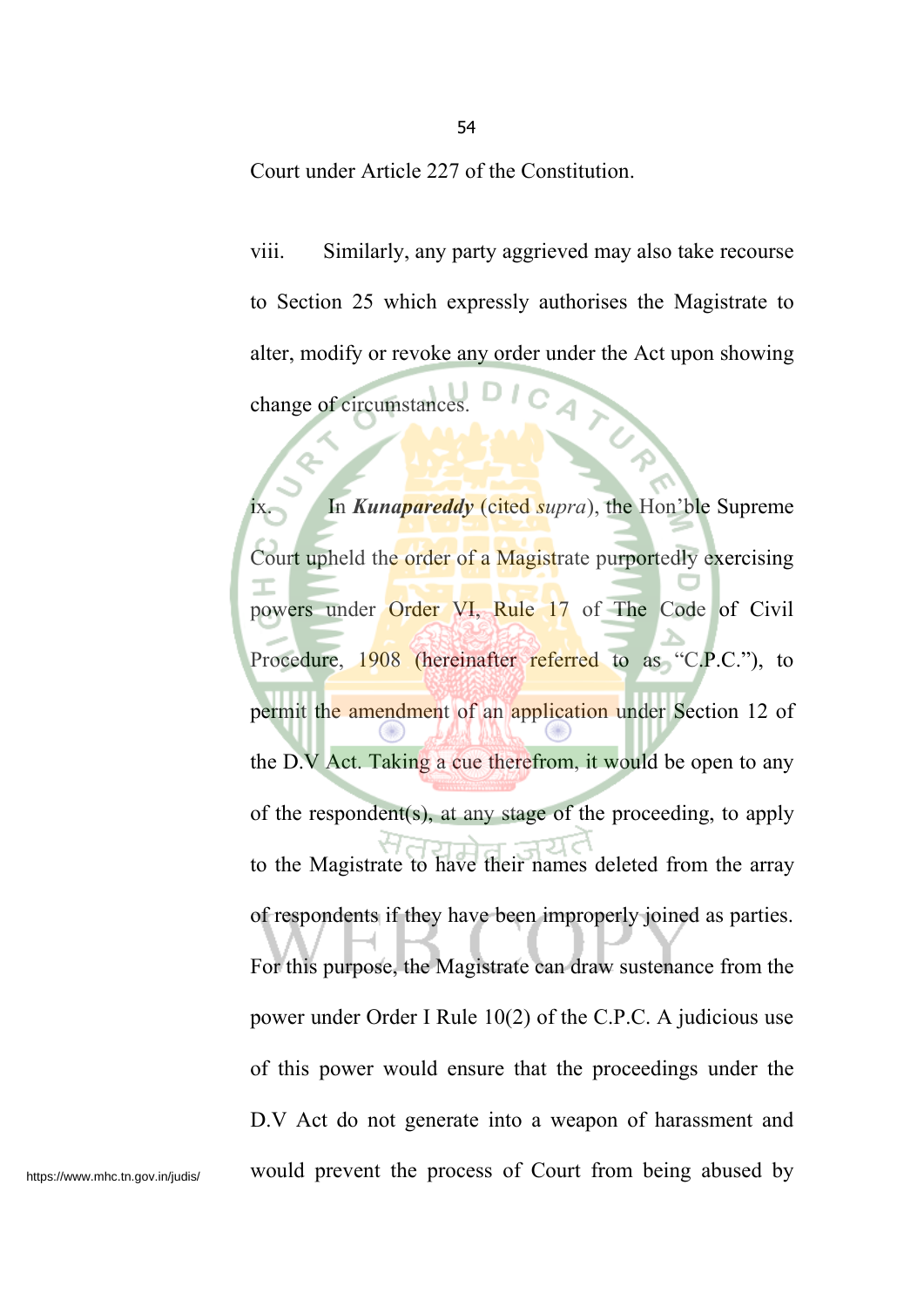joining all and sundry as parties to the *lis*.

x. The Magistrates must take note that the practice of mechanically issuing notices to the respondents named in the application has been deprecated by this Court nearly a decade ago in *Vijaya Baskar* (cited *supra*). Precedents are meant to be followed and not forgotten, and the Magistrates would, therefore, do well to examine the applications at the threshold and confine the inquiry only to those persons whose presence before it is proper and necessary for the grant of reliefs under Chapter IV of the D.V Act.

xi. In *Satish Chandra Ahuja* (cited *supra*), the Hon'ble Supreme Court has pointed out the importance of the enabling provisions under Section 26 of the D.V Act to avoid multiplicity of proceedings. Hence, the reliefs under Chapter IV of the D.V can also be claimed in a pending proceeding before a civil, criminal or family court as a counter claim.

xii. While recording evidence, the Magistrate may resort to chief examination of the witnesses to be furnished by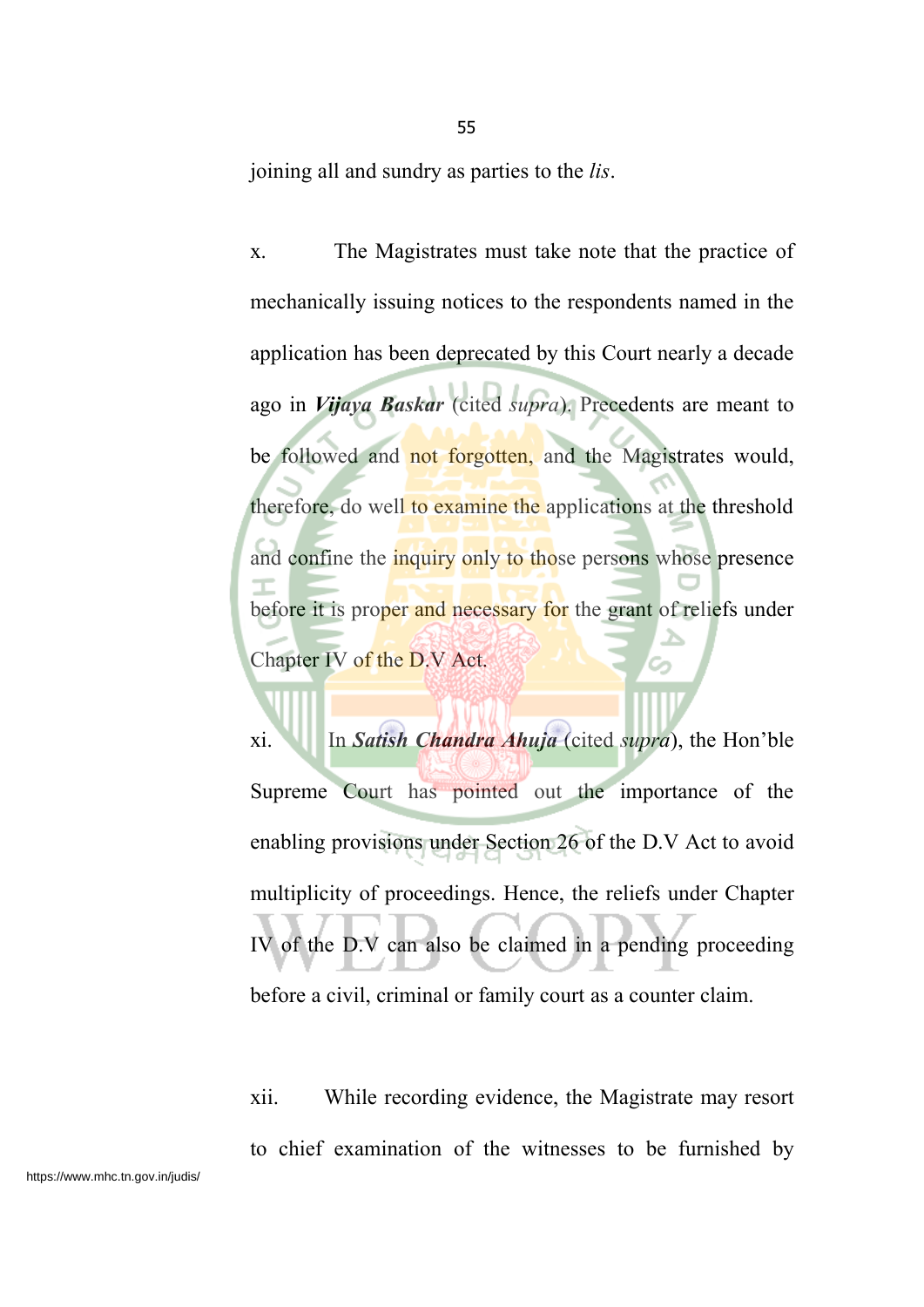affidavit (See *Lakshman v Sangeetha,* 2009 3 MWN (Cri) 257. The Magistrate shall generally follow the procedure set out in Section 254, Cr.P.C while recording evidence.

xiii. Section 28(2) of the Act is an enabling provision permitting the Magistrate to deviate from the procedure prescribed under **Section 28(1)**, if the facts and circumstances of the case warrants such a course, keeping in mind that in the realm of procedure, everything is taken to be permitted unless prohibited (See *Muhammad Sulaiman Khan v Muhammad Yar Khan,* 1888 11 ILR All 267).

xiv. A petition under Article 227 of the Constitution may still be maintainable if it is shown that the proceedings before the Magistrate suffer from a patent lack of jurisdiction. The jurisdiction under Article 227 is one of superintendence and is visitorial in nature and will not be exercised unless there exists a clear jurisdictional error and that manifest or substantial injustice would be caused if the power is not exercised in favour of the petitioner. (See *Abdul Razak v. Mangesh Rajaram Wagle (2010) 2 SCC 432, Virudhunagar*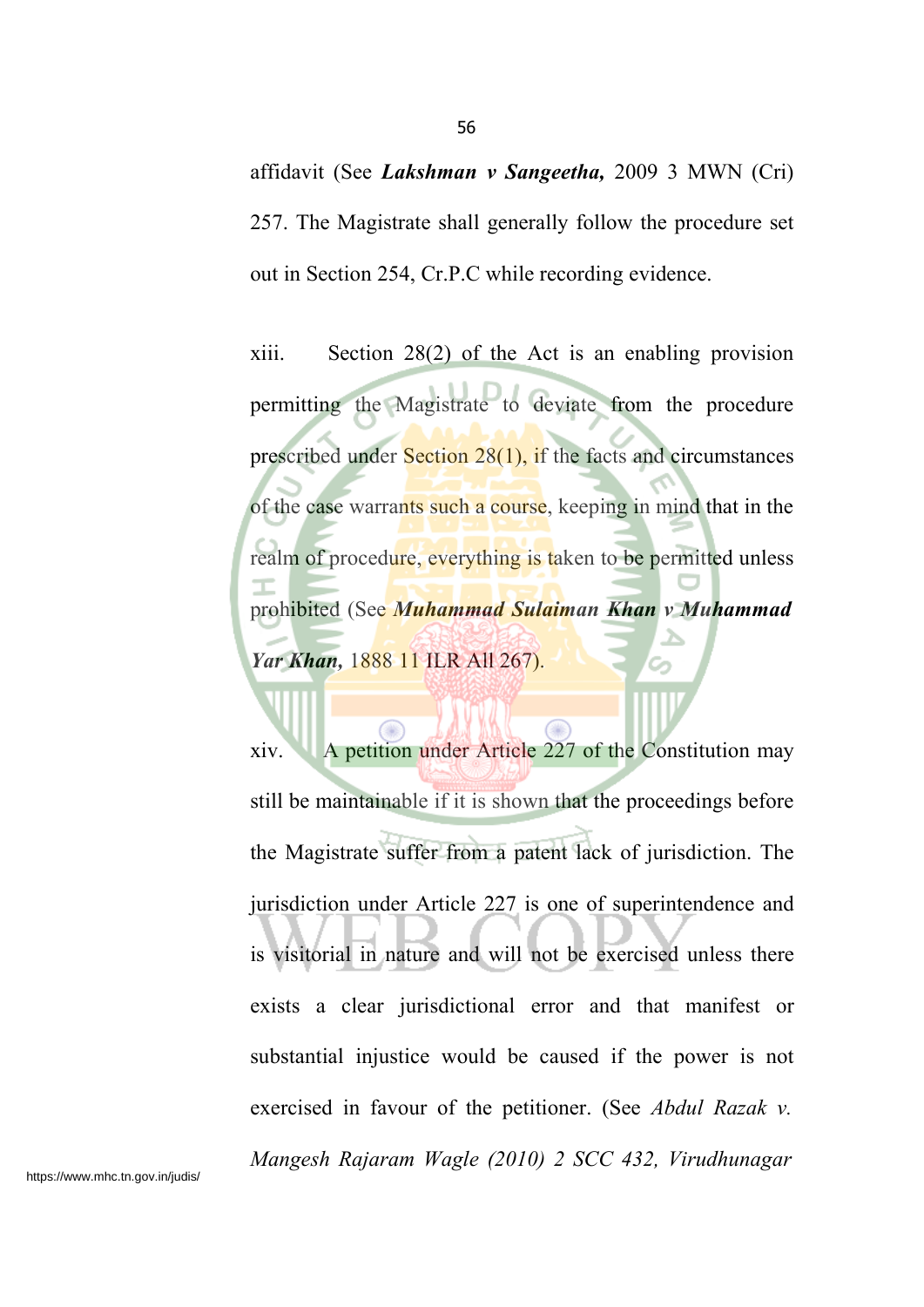*Hindu Nadargal Dharma Paribalana Sabai v. Tuticorin Educational Society,* (2019) 9 SCC 538.) In normal circumstances, the power under Article 227 will not be exercised, as a measure of self-imposed restriction, in view of the corrective mechanism available to the aggrieved parties before the Magistrate, and then by way of an appeal under Section 29 of the Act.

53. In the result, these petitions under Section 482, Cr.P.C., are not maintainable, and will accordingly stand dismissed. The petitioners will be at liberty to approach the Magistrate, and work out their remedies in accordance with the directions laid down, supra. The Magistrates shall endeavour to complete the proceedings within a period of three months from the date of receipt of a copy of this order.

54. The Registry is directed to circulate a copy of this order to the Principal District and Sessions Judges in the State, who in turn, will do the needful to bring the directions laid down in this order to the notice of the Judicial Magistrates, in their respective Sessions Divisions, for proper disposal of the applications filed under Section 12 of the D.V. Act.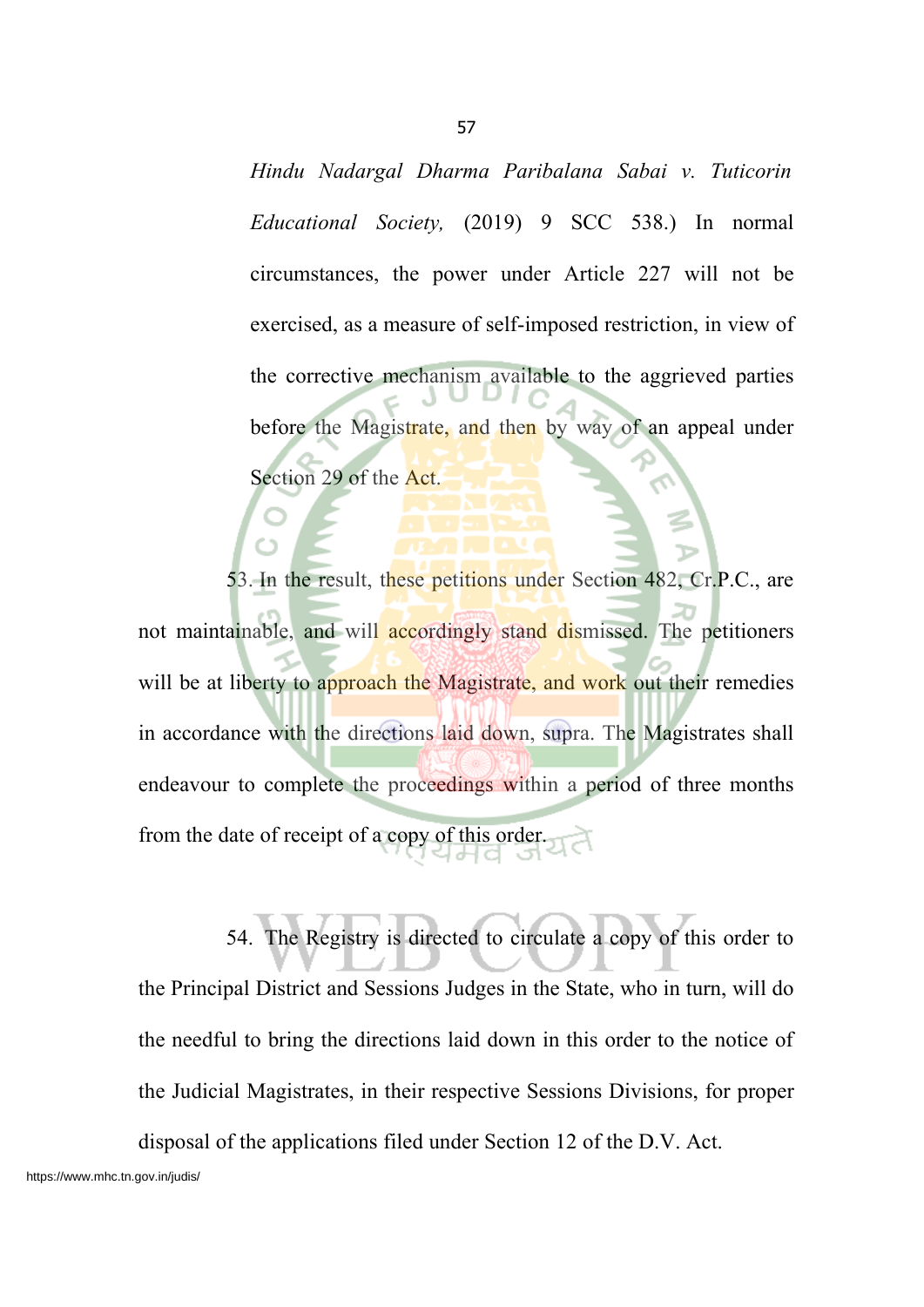55.Before drawing the curtains, this Court will be failing in its duty if it does not acknowledge the assistance rendered by all the learned counsel. A special mention is also due to my interns for their thorough research on the various questions arising in this case.

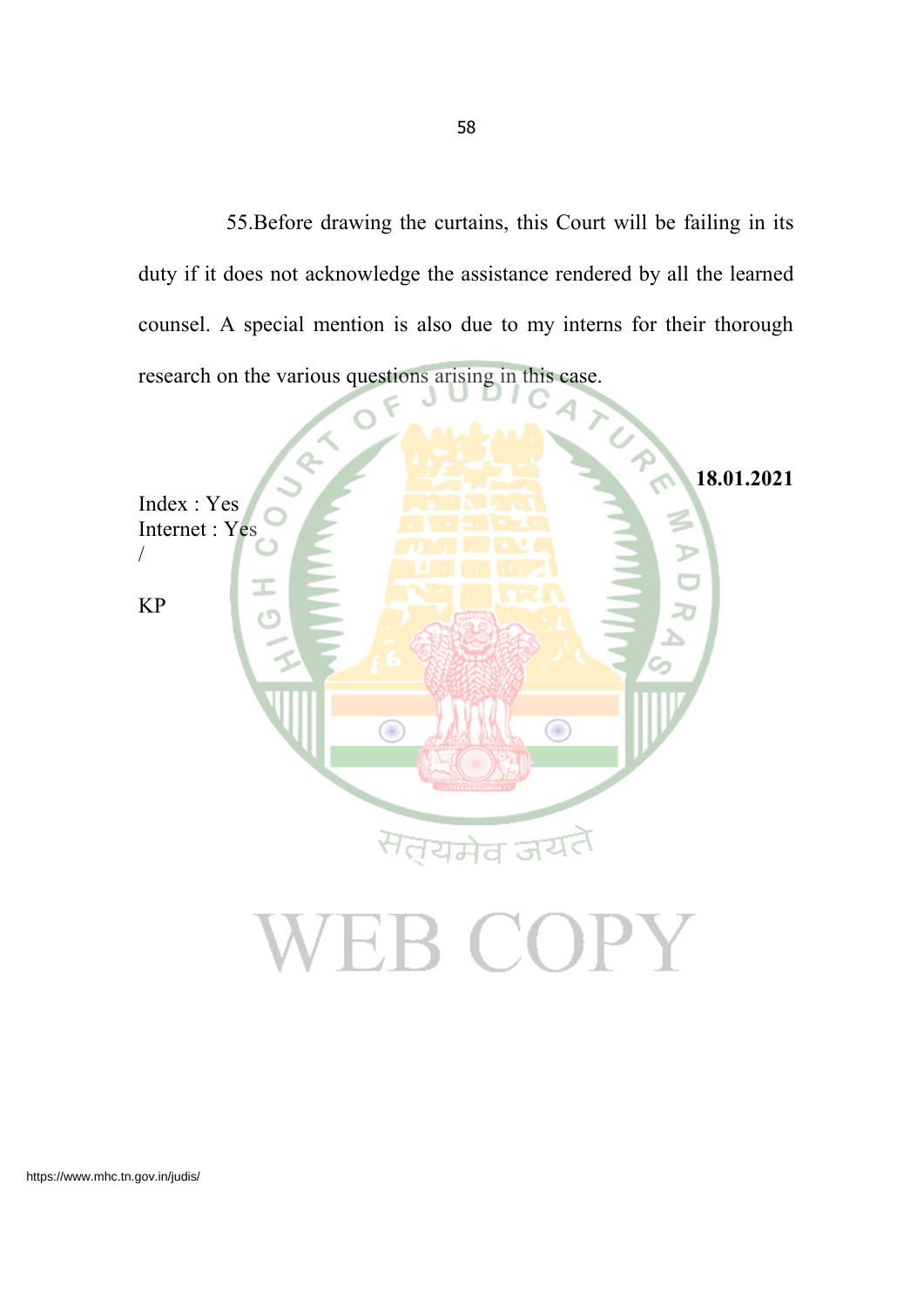To

All Principal District and

Sessions Judges in the State.



# VEB COPY